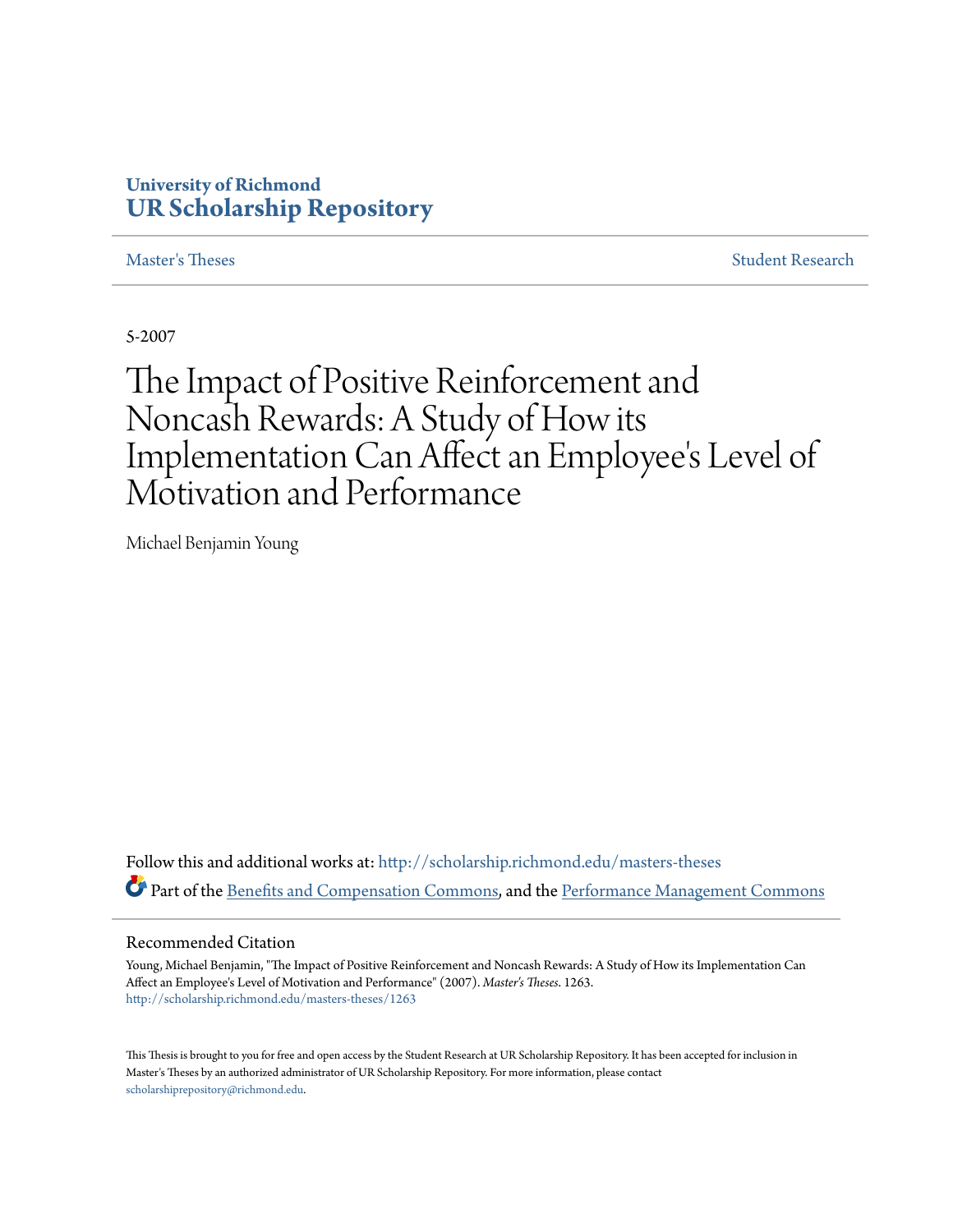# THE IMPACT OF POSITIVE REINFORCEMENT AND NONCASH REWARDS: A STUDY OF HOW ITS IMPLEMENTATION CAN AFFECT AN EMPLOYEE'S LEVEL OF MOTIVATION AND PERFORMANCE

By

# MICHAEL BENJAMIN YOUNG

Master's in Human Resource Management

University of Richmond

May,2007

Dr. Russell Lomax Leonard, Jr., Ph.D.

### ABSTRACT

The most powerful forms of motivation cost little or nothing at all. Though nominally effortless, the proper rewarding of excellent performers has become sorely underutilized. As a result, employees are feeling less appreciated and becoming more unmotivated. A review of the literature found three reverberating observations: it is a fallacy that money motivates; recognition, such as positive reinforcement and praise motivate; and tangible, low-cost, noncash rewards can motivate. The anecdotal data in this current research tends to support the salient findings provided by scholarly researchers. Additionally, this current research aims to illuminate the pressing need to make a more concentrated effort towards recognizing and rewarding employees within the Chesterfield County Police Department in hopes of furthering high levels of motivation and performance.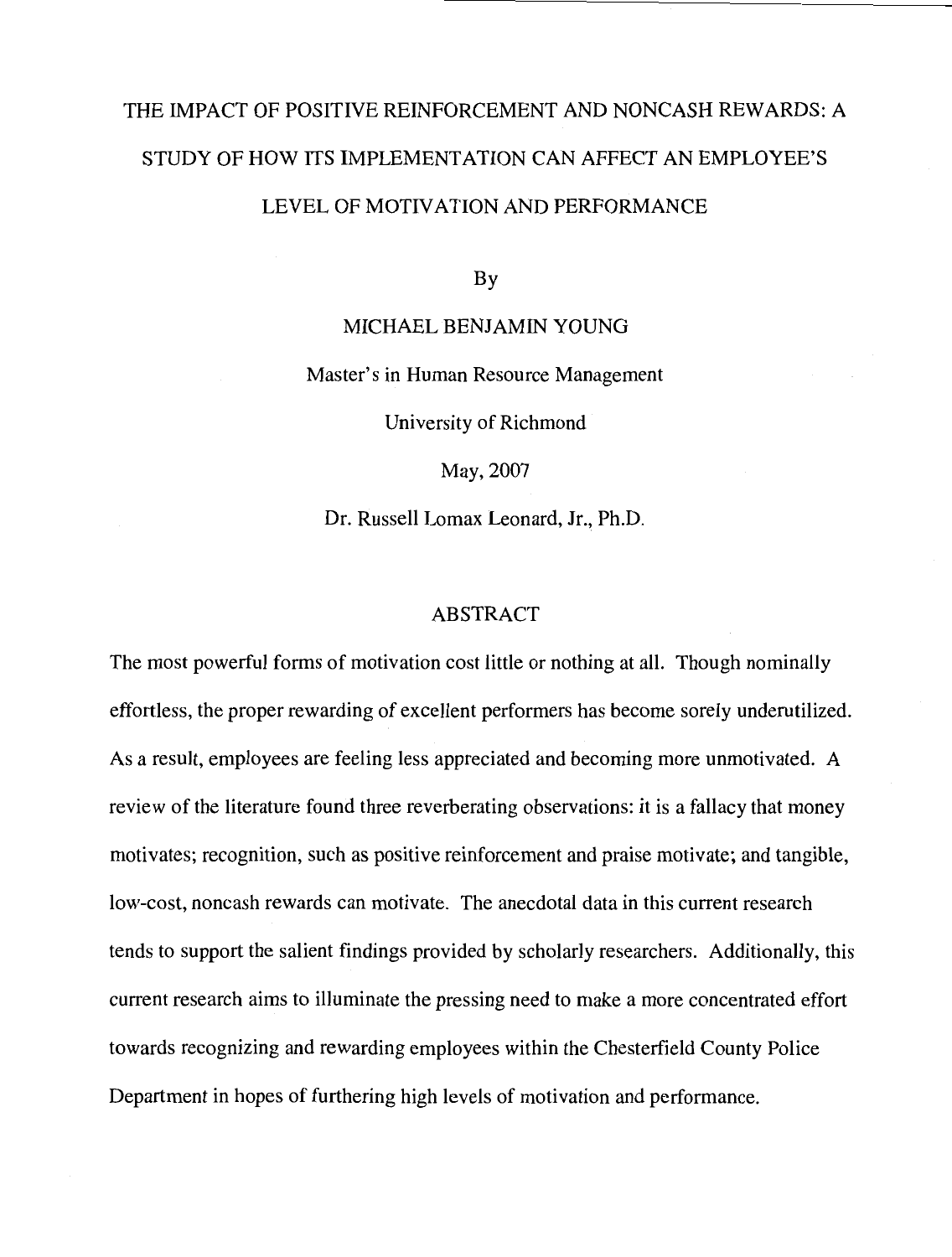Signature Page

I certify that I have read this thesis and find that, in scope and quality, it satisfies the requirements for the degree of Master of Arts/Master of Science .

Russell L. Leonard K., Ph.D., Adjunct Assistant

Professor and Thesis Advisor

 $\frac{1}{\text{CW}}$   $\alpha \rightarrow \text{V}$   $\alpha \rightarrow \text{V}$ 

Director Human Resource and Leadership Programs

mez 1. Náday

James Narduzzi, Ph.D., Dean, School of Continuing Studies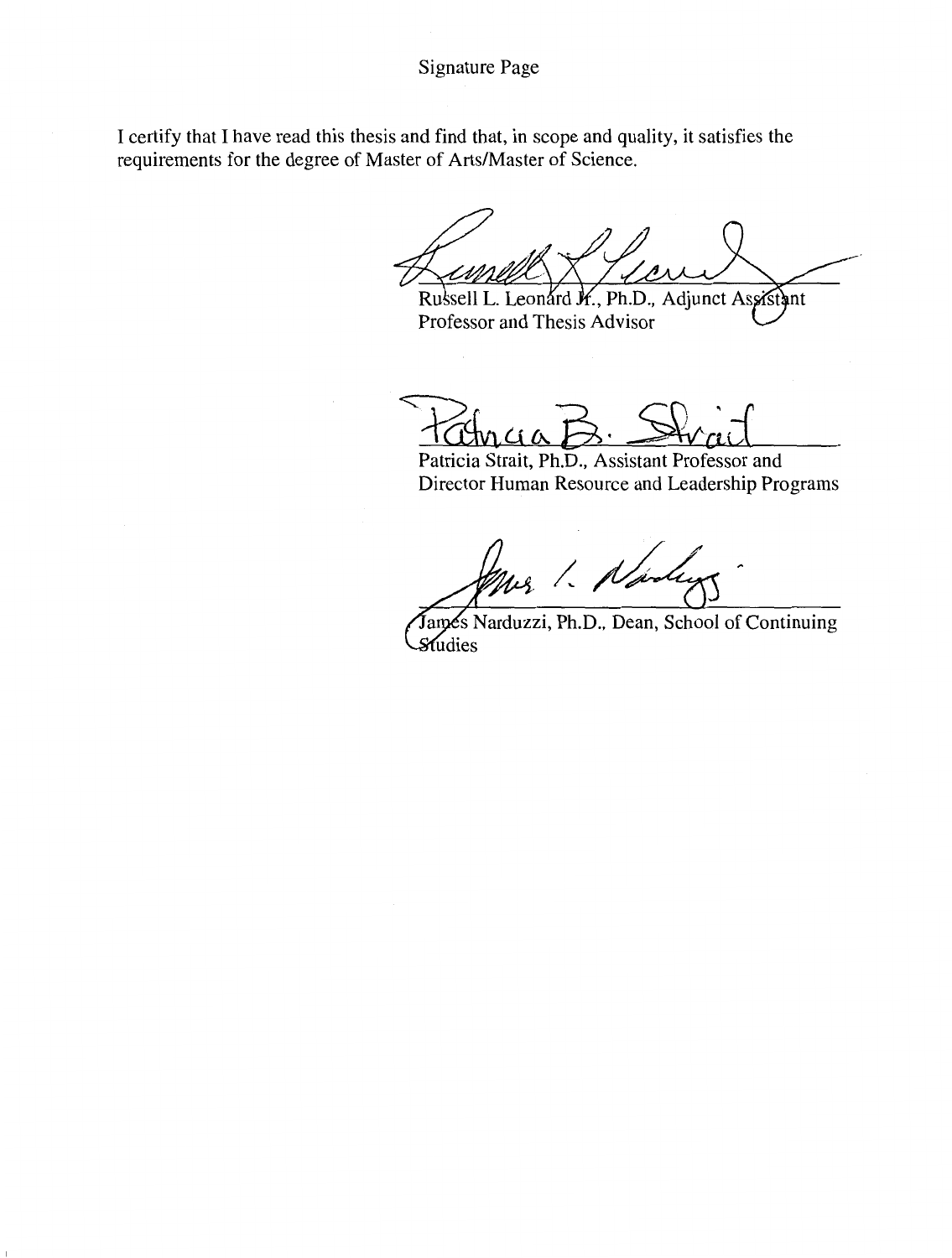# Table of Contents

| I. | Chapter 1: Introduction |                                                        |                         |
|----|-------------------------|--------------------------------------------------------|-------------------------|
|    | a.                      | Rationale for Selection: A Topic Full of Possibilities | 1                       |
|    | b.                      | Significance of the Topic                              | $\overline{\mathbf{4}}$ |
|    | c.                      | Client – The Chesterfield County Police Department     | 6                       |
|    | d.                      | Delimitations                                          | 13                      |
| Н. |                         | <b>Chapter 2: Literature Review</b>                    | 15                      |
|    | a.                      | A Touch of Theory                                      | 15                      |
|    | $\mathbf{b}$ .          | Money Motivates: A Motivational Fallacy                | 19                      |
|    |                         | c. No-cost Employee Recognition: An Emphasis on        | 24                      |
|    |                         | <b>Positive Reinforcement and Praise</b>               |                         |
|    | d.                      | Low-cost Employee Recognition: Utilizing Tangible      | 33                      |
|    |                         | "Noncash" Rewards                                      |                         |
|    |                         | III. Chapter 3: Methodology                            | 39                      |
|    | a.                      | Surveying the Chesterfield County Police Department    | 39                      |
|    | b.                      | <b>Research Questions</b>                              | 39                      |
|    | c.                      | Hypotheses                                             | 39                      |
|    | d.                      | Independent and Dependent Variables                    | 41                      |
|    | e.                      | Survey Format & Interpretation                         | 41                      |
|    |                         | IV. Chapter 4: Actual Research Findings                | 44                      |
|    | a.                      | Crunching the Numbers: Key Findings Within the         | 44                      |
|    |                         | Very Motivated Versus Not Motivated Whatsoever<br>i.   | 45                      |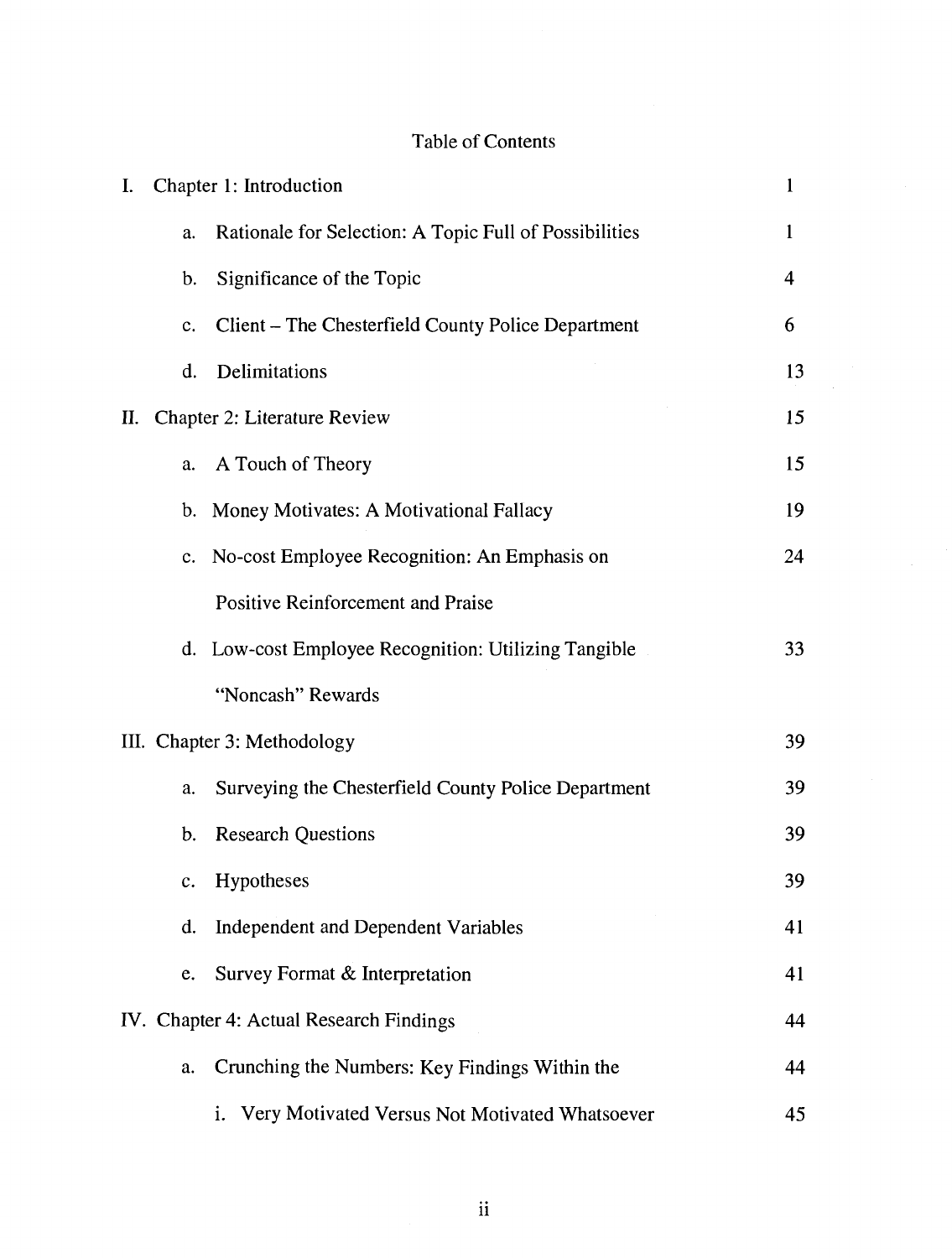|    |                            | ii. An Unfortunate Organizational Tendency: Treating        | 47 |
|----|----------------------------|-------------------------------------------------------------|----|
|    |                            | Others as you Yourself Have Been Treated                    |    |
|    |                            | iii. A Familiar Phrase: Treat Others how you Yourself Would | 49 |
|    |                            | Want to be Treated                                          |    |
| V. |                            | Chapter 5: Applications, Implications, and Conclusions      | 51 |
|    | a.                         | <b>Short-Term Application</b>                               | 51 |
|    |                            | b. Long-Term Implications                                   | 52 |
|    | C <sub>1</sub>             | Dissemination                                               | 53 |
|    |                            | d. Bringing it Altogether                                   | 53 |
|    |                            | VI. Chapter 6: Appendix                                     | 55 |
|    | VII. Chapter 7: References |                                                             |    |
|    |                            | VIII. Chapter 8: Vita                                       | 81 |
|    | IX. Chapter 9: Pledge      |                                                             |    |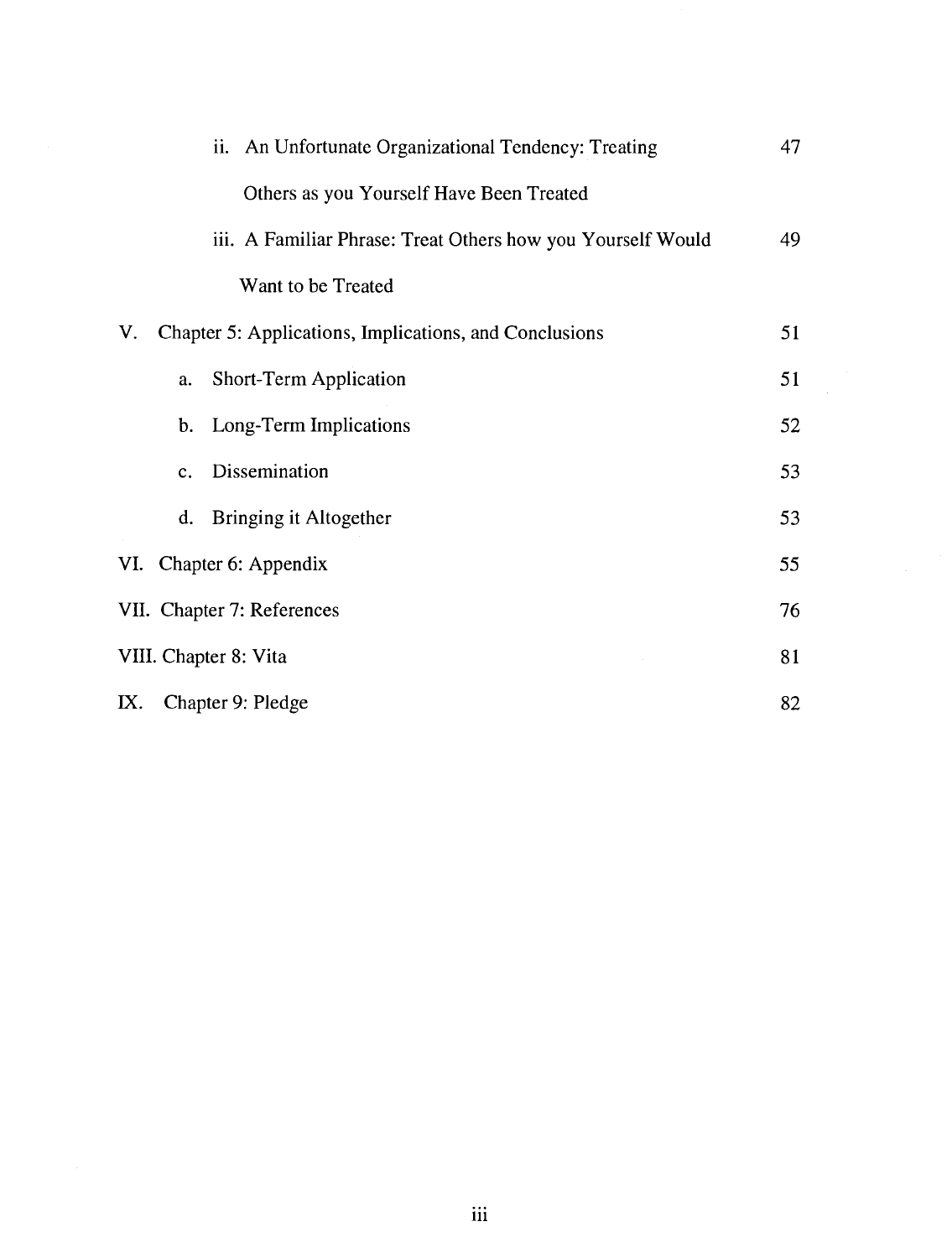#### Introduction

# *Rationale for selection: A topic full of possibilities*

"What are you *doing?"* asks a four-year veteran of the Chesterfield County Police Department, a large department just outside Richmond, Virginia, to a wide-eyed rookie officer. The eager rookie sheepishly responds, "I'm just getting some traffic tickets prepared for tonight." It is the senior officer's next response that has since provoked a plethora of questions and assumptions about the attitudes of officers in this particular Department that may be generalized to other departments and organizations on a global level. Just by happenstance this conversation occurred in front of this writer. Had the writer known its impact upon future academic endeavors, he would have retained a more precise transcription. Unfortunately this story is being told as it is remembered. The senior officer bitterly responded, "You go ahead and write your tickets, and I'll do what I do (significantly less ticket writing); we're going to get paid the same regardless." Traffic enforcement is merely one of many duties of a patrol officer. This writer is not arguing that one's performance is solely judged on how many traffic tickets one writes. However, this writer hypothesizes that underperformance in one function of a job, likely indicates that there are also shortfalls in other areas. As a third party bystander to this conversation, one may write this interaction off as insignificant or even as a common occurrence; this writer saw a problem.

The interaction between the veteran officer and the rookie created many abstract and unanswered questions. Did the encounter exemplify a microcosmic view of a possible organizational epidemic? Why did this particular rookie officer want to be so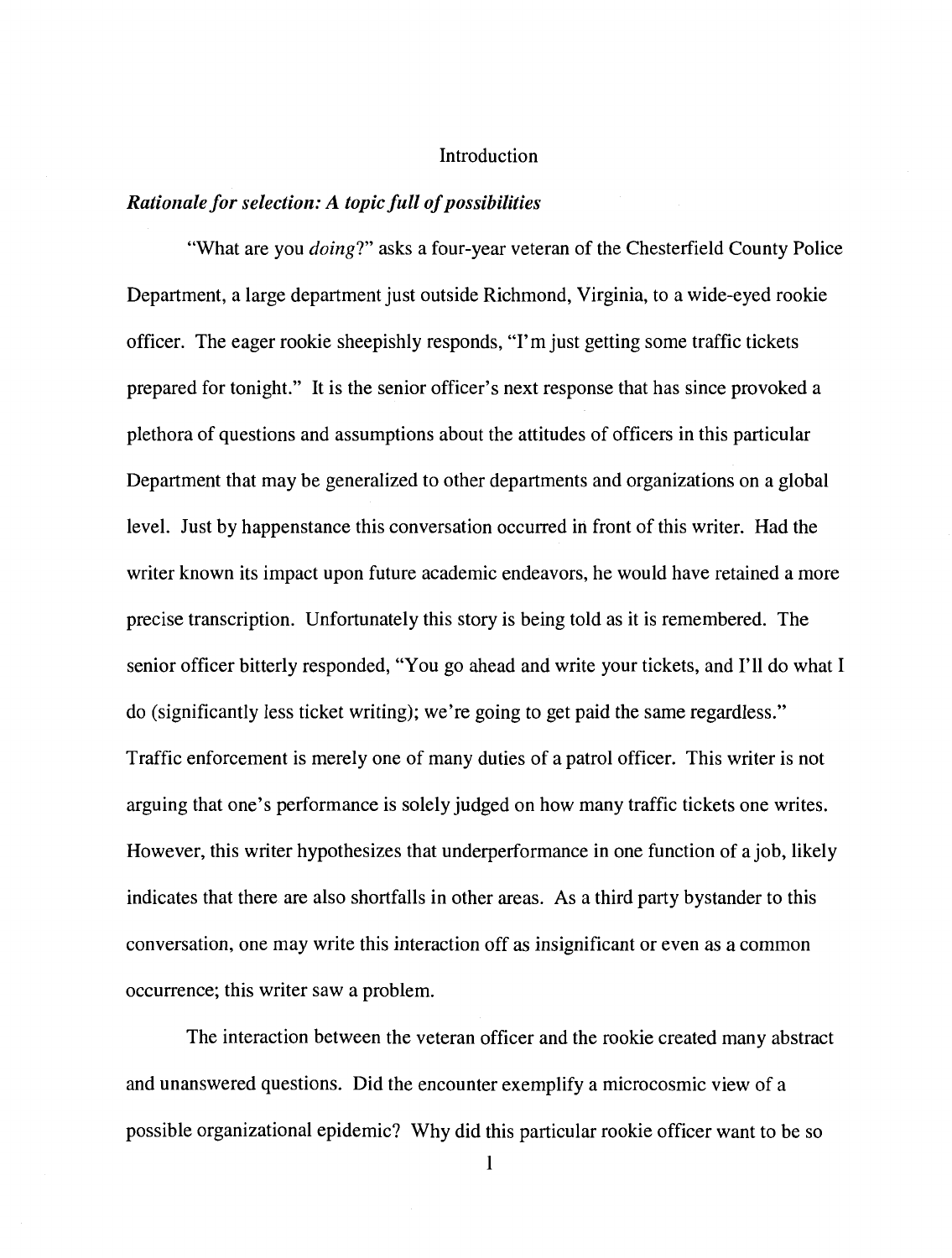productive? Why had the senior officer become so cynical and unmotivated in terms of traffic enforcement? Do officers go unnoticed by supervision after their one-year probationary period and subsequently halt their productivity efforts? If pay-forperformance does not exist in the department, then what is it that catalyzes motivation and productivity? What, if any, factors can influence an employee's level of motivation and productivity?

What is it that motivates an employee to perform above and beyond the status quo? Flora (1994) argues that "the reason why *everyone* does what they do - is that *people do what they are reinforced for doing*" (p. ix). An employee whose efforts have been reinforced through a form of recognition, whether verbal or material, will likely be inclined to duplicate the kind of effort that gamers recognition. Noted author on the subject of motivating and energizing employees and president of Nelson Motivation Inc., Bob Nelson ( 1994) found that "some of the most effective forms of recognition cost nothing at all. A sincere word of thanks from the right person at the right time can mean more to an employee than a raise" (p. 3). For the purposes of this document, the terms *rewards* and *awards* will be used interchangeably, and they, like positive reinforcement, are considered as forms of recognition. It has become apparent that humans, whether they like to openly admit it or not, truly thrive on various forms of recognition. Harmon (1991) concurs, "Human beings want attention and recognition" (p. 51). Yet, positive reinforcement and various forms of recognition have not been universally accepted as the answer to catalyzing higher levels of employee motivation and productivity.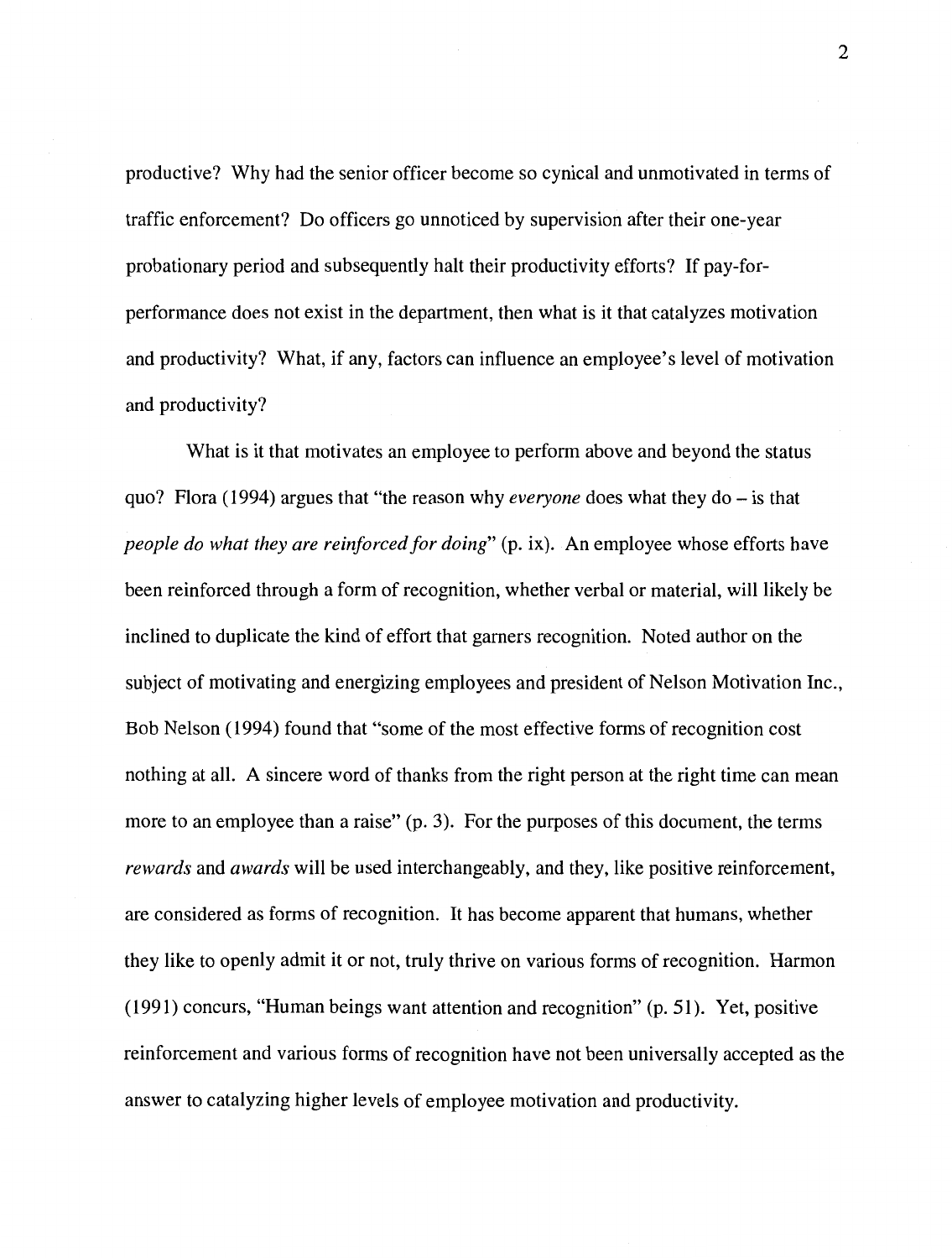There are contrary schools of thought that are hindering the effort for advocating the importance of recognizing employees for a job well done through positive reinforcement. One rival school of thought operates under the assumption that an employee should perform at a high level because it is their *job* and supervisors should not have to recognize or reward them for simply doing what they are being paid to do. In only a handful of employees do the innate responsibility for, and personal gratification of, performing one's job at a high level serve as motivation. "Unfortunately, managers too often take for granted that their top performers are self-motivated, and forget to nurture that motivation until it's too late and performance slips or the employee finds another job" (Deeprose, 1994, p. 15).

In addition to the formerly mentioned self-motivation theory, which is insufficiently subscribed to, another hackneyed theory that attempts to direct the focus away from the effects of positive reinforcement permeates the paradigm. This school claims that money is all that matters; if you want employees to perform at higher levels you have got to pay them higher amounts. Nelson and Spitzer (2003) denounce money as a motivator, shedding light on the myth. They argue that, "You will never get the best effort from employees merely by paying them more. Employees who only want more money will never be satisfied with what they are paid, and their expectations will rise with each salary increase" (ibid, p. 18).

As a more extensive review of the literature will soon reveal, the majority of employees need other means to be utilized to excite high levels of motivation and performance. These other means can be achieved at low cost, and in many cases no cost,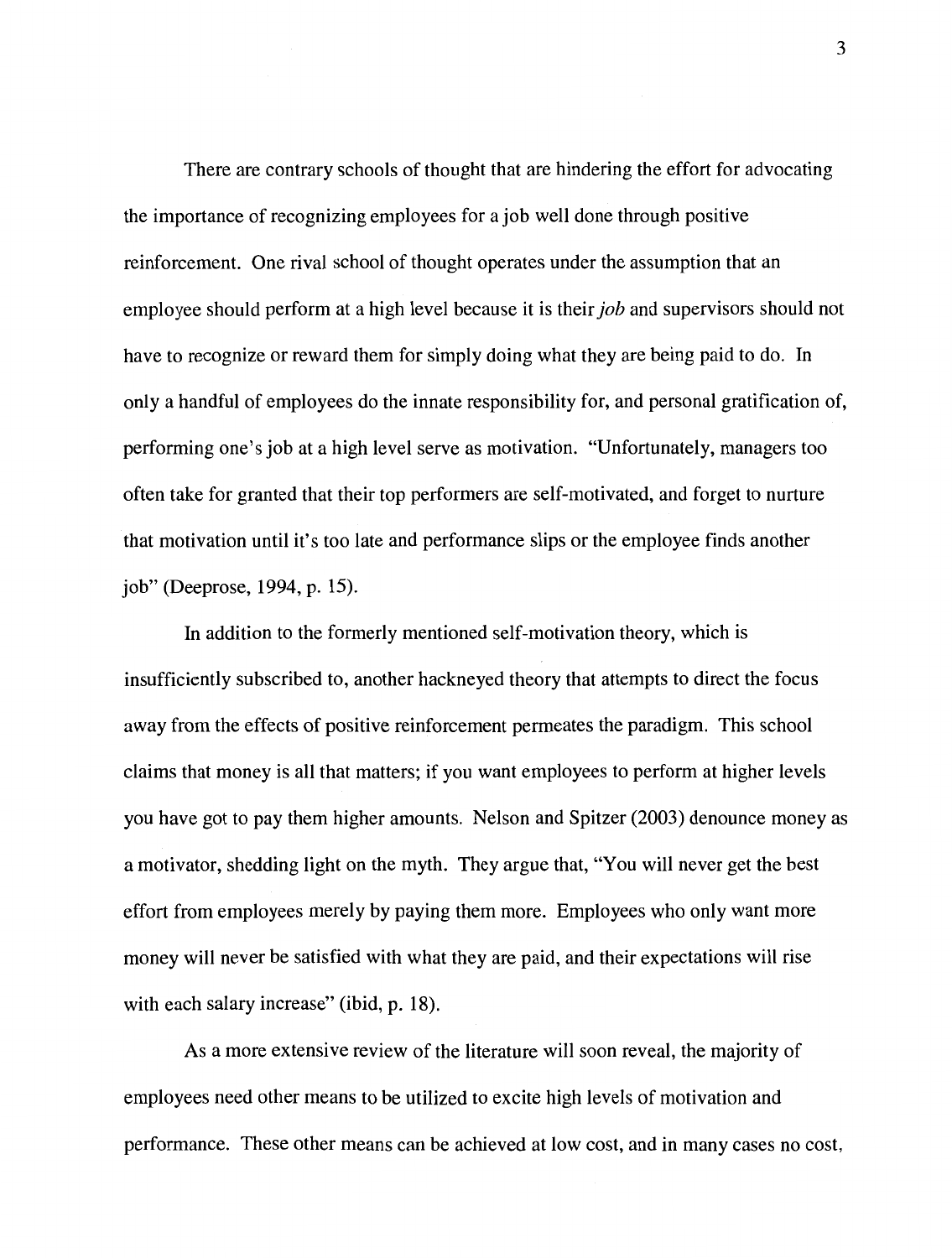to the employer. This current research aims to examine the effect that positive reinforcement and other supervisory recognition efforts can have upon an employee's level of motivation and productivity.

# *Significance of the topic*

This writer is currently employed by the Chesterfield County Police Department as a patrol officer, the same position he has gladly held since he completed the  $43<sup>rd</sup>$  Basic Police Academy and took his sworn oath on January 7, 2005. As a patrol officer amongst the rank-and-file of the department, the writer has been privy to more intellectually stimulating sociological interactions and constructs than one could hope for in a lifetime.

In just over a two-year period the writer has seen patrol officers at their best and at their worst. Days where officers would intentionally suppress productivity to spite the Department were dwarfed by months where officers displayed high levels of motivation and excitement. He believes that those months were fueled by hope and the opportunity for officers to, in some cases, live their dream, and in others, do a public service that can better a community. Further fueling the motivational flame during those months of productivity were concentrated efforts by supervision to recognize excellent performance. But, in some instances, moments of recognition and praise appeared to have been met by confusion and even jealousy.

Other officers in this organization may see this topic as important to better understand why it is that sometimes singling out certain individuals can leave others feeling neglected and empty-handed. They will be interested to learn that it is not only important to recognize employees but that the time and manner in which recognition is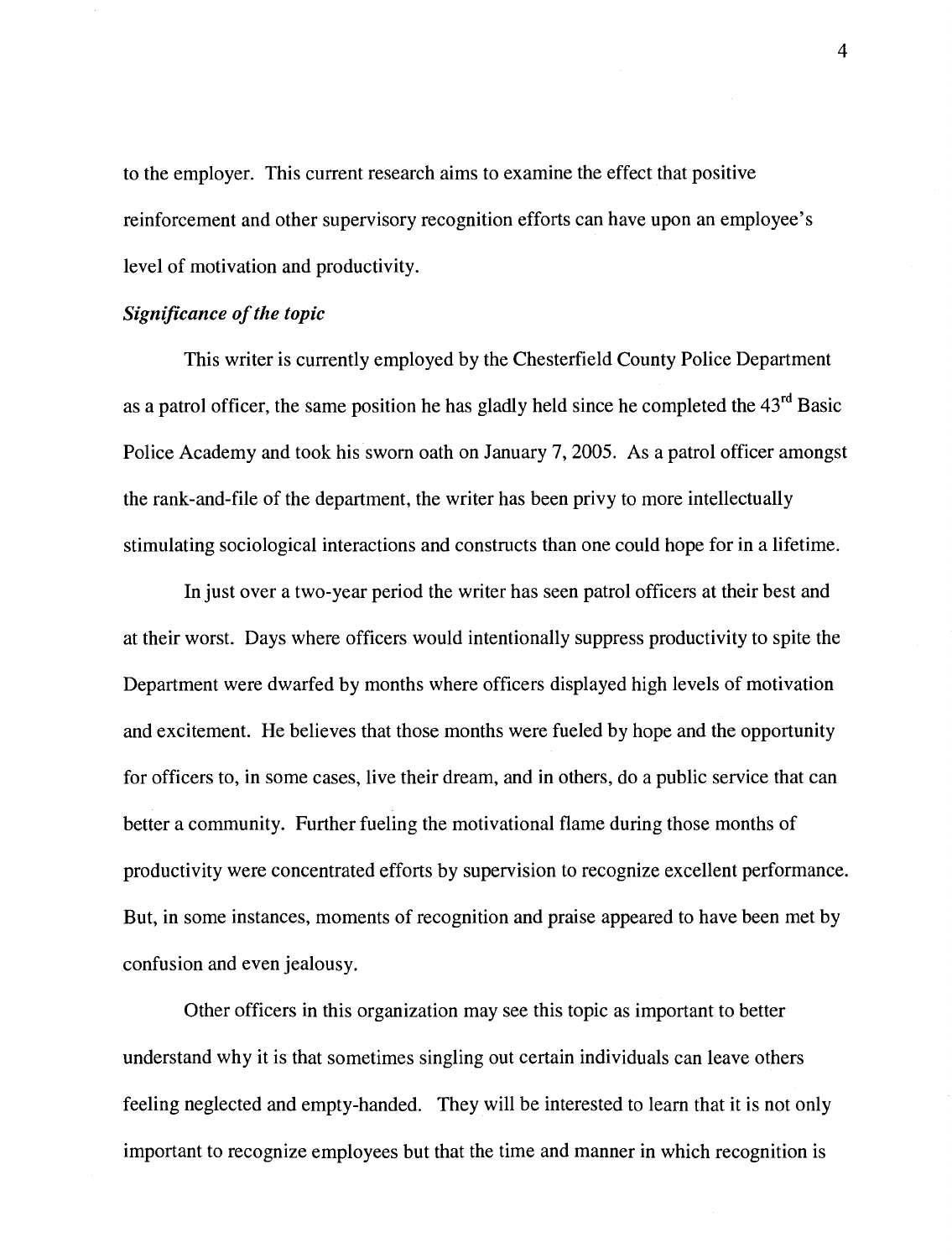given can be crucial to achieving its desired affect. Michael Woodruff ( 1992) contends that "if all levels of effort are rewarded equally, there is no motivation. In addition, the more a reward is expected, the less it is appreciated" (p. 3). Not only is naturalness important, but so is timing. Bob Nelson (1994) found that:

Research by Dr. Gerald Graham throughout the United States revealed that the type ofreward employees most preferred was personalized, spur-of-the-moment recognition from their direct supervisors. In a recent survey of American workers, 63 percent of the respondents ranked "a pat on the back" as a meaningful incentive (p. 3).

There are certain contemporary forms of recognition that carry unintended outcomes. For example, honoring an employee of the month can perpetuate a feeling of unappreciation amongst the masses at the expense of honoring one individual (Bob Nelson, 2005). McAdams (1996) also devalues employee of the month programs, noting that outstanding performance doesn't occur on a set schedule. "Employee of the whatever-it-is plans are time-based. There has to be a new outstanding person every month, quarter, or year, which forces organizations to go on reinforcement hunts as the end of each period approaches" (ibid, 129). As a result of the ill-advised award, Nelson (2005) found that "the employee of the month may feel guilty or even embarrassed" (p. 37). The award, after time, ends up being a hassle, consequently devaluing it. Nelson goes on to write, "Add to this the unwritten rule that 'you can't be selected more than once for the honor,' and suddenly you have management scrambling to find someone who hasn't yet received the award" (ibid). Scrambling to make a decision, it sounds as though the employee of the month award is a forced form of recognition that becomes expected, thereby making it significantly less appreciated by the honoree.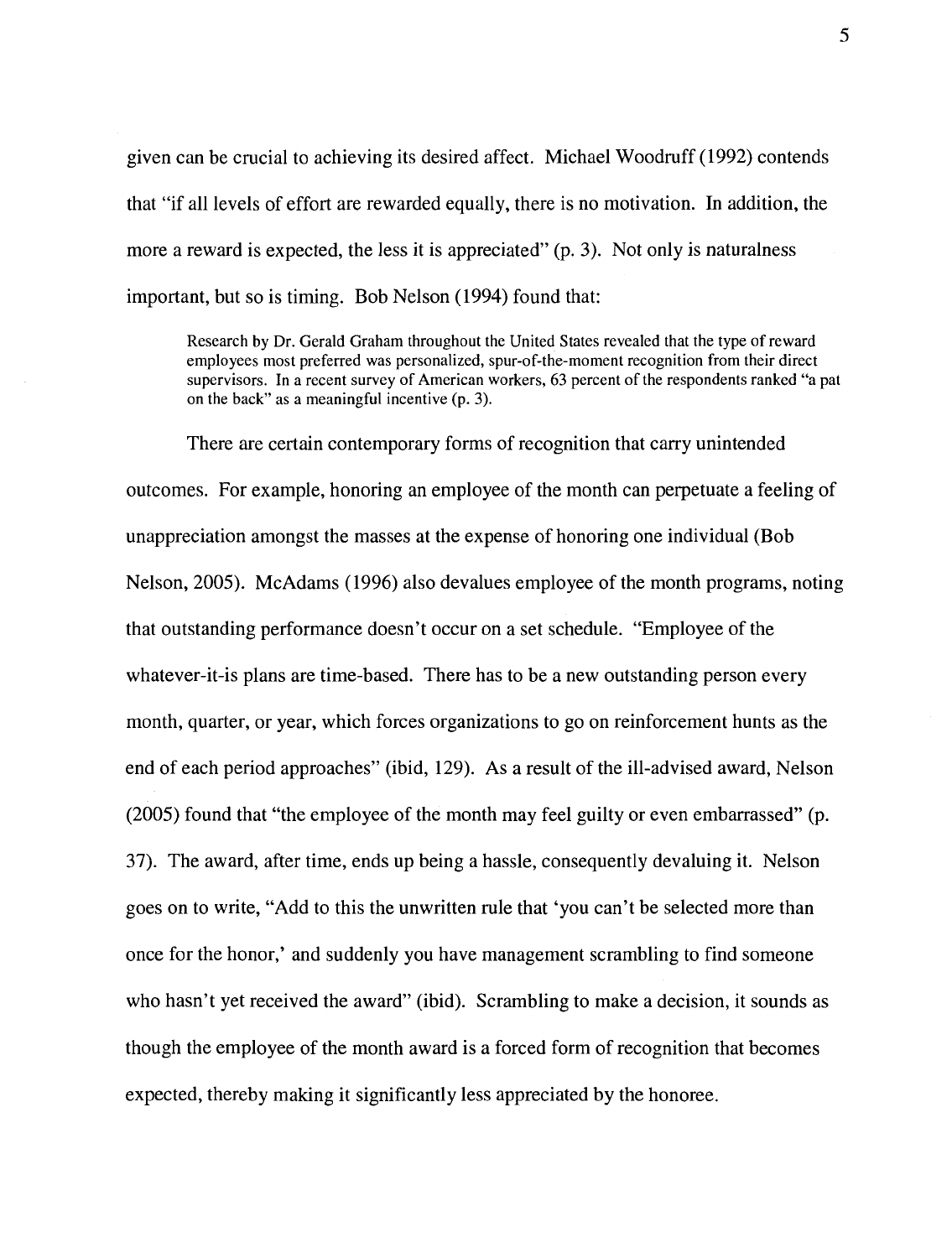To reiterate, timing plays a critical role in how forms of recognition are received. With respect to the timing of when to allocate praise, Nelson reflects on a survey he conducted that found:

Some 78 percent of employees indicated that it was "very" or "extremely" important to them to be recognized by their manager when they do good work and 73 percent of employees stated they expected that the recognition to occur either "immediately" or "soon thereafter" (ibid, p. 38).

It stands to reason then that recognizing employees may be more of an art than a science. This writer hopes to express in layman's terms why employees need to be recognized and why the manner in which recognition is allocated is paramount to the employee's reaction, both in the short- and long-term.

# *Client* - *The Chesterfield County Police Department*

In order to better envision how an organization can acquiesce to change, namely, the acceptance of a concentrated effort towards employing employee recognition techniques, one must fully examine the underpinnings that encompass the organization with regards to strategy and leadership. Strategically, who and what do the Department value? In terms of leadership, who is at the helm governing the relationship where the influence of implementing reinforcement measures is going to be analyzed? The Chesterfield County Police Department, like the majority of strategically-savvy organizations that have come to surface in the  $21<sup>st</sup>$  century, promote a mission statement, a vision statement, and a set of core values. As it corresponds to ethics, values, and policies, Herman ( 1991) argues, "The successful companies of the future, let alone the present, will be based on solid ethical principles. Corporate values will be recognized as the vital lifeblood that pulls people together and keeps them together" (p. 59). The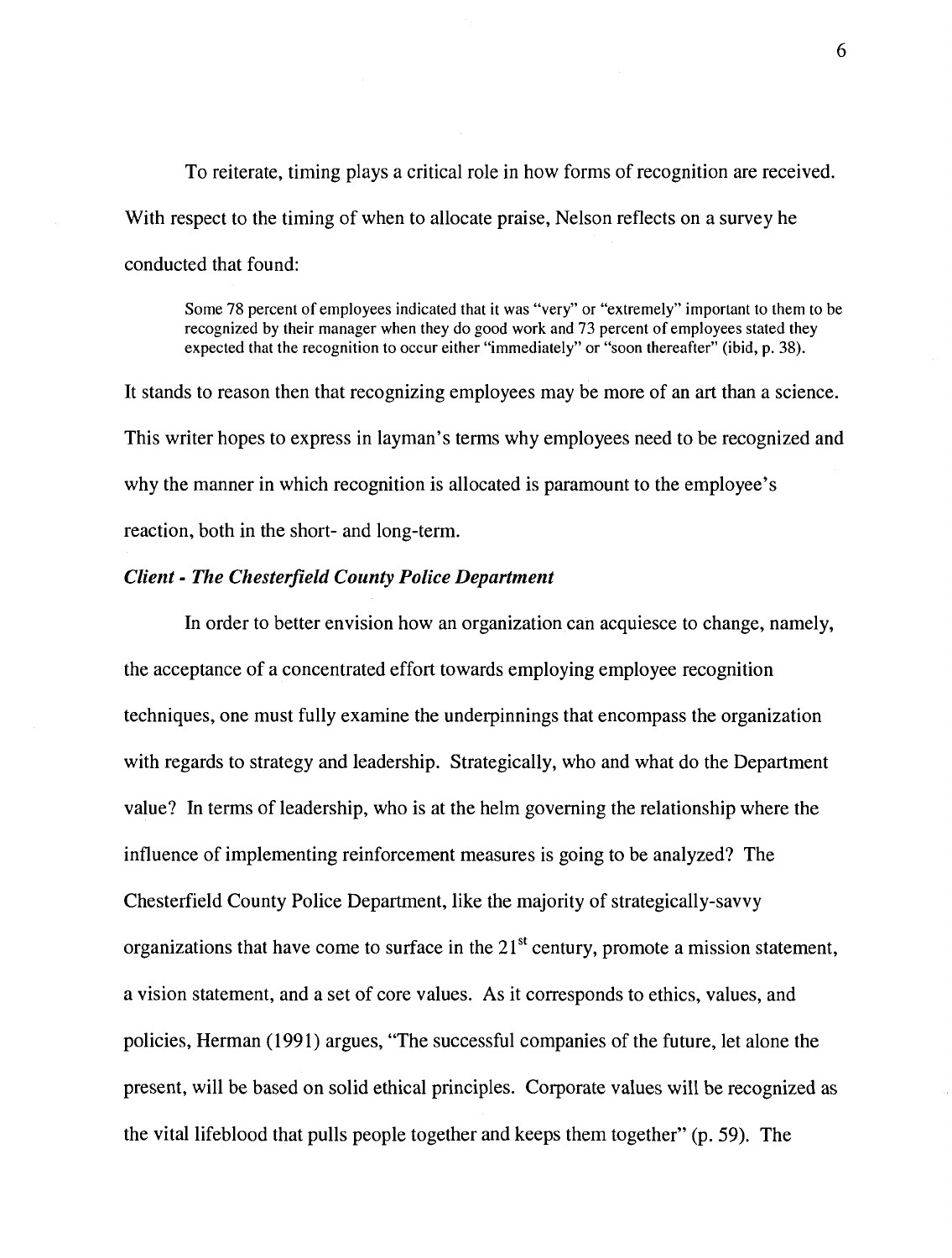department provides the mantras for both the mission and vision statements on their website in their strategic plan for fiscal year 2007-2011. If seen as a priority, these statements should serve as the pedestal for promoting a culture of recognition. Bob

Nelson explains:

When the value of recognition is central, it is highlighted in the vision and values statements of the organization, tied to all key business objectives, integrated into the organization's human resources plan, frequently discussed in management meetings, and included in most forms of communication within the organization (e.g., newsletters, e-mails, bulletin boards, written notes, formal certificates of appreciation, announcement, department and company meetings, casual conversations, etc.) In addition, recognition events and celebrations are held frequently, recognition programs are fresh with high participation, and recognition tools are readily available to all managers and employees (Nelson, 2004, p. 14).

The Chesterfield County Police Department was founded in 1924, with Chief

A.T. Traylor officially named as the first Chief of the Department's now 83 year history

(Lescault, 2006, p. 30). The first 'police precinct' in the County opened its doors on

September 28, 1998. It is located in the area of the eastern portion of Midlothian

Turnpike towards the city of Richmond at 20 N. Providence Road. The Midlothian

precinct became the headquarters for the Uniform Operations Bureau North District (ibid,

p. 65). On December 11, 2000 a second precinct opened and became the headquarters for

the Uniform Operations Bureau South District. It is located at the busy intersection

where Route 10 meets Jefferson Davis Highway (ibid, p. 68).

The mission statement for the Chesterfield County Police Department reads:

The mission of the Chesterfield County Police Department is to provide a professional and unbiased response to the needs of the community. It is the Department's goal to establish a partnership with the citizens in achieving a "First Choice Community through excellence in public service" (Chesterfield County Police Department: Strategic Plan - FY 2007-2011, 2007, p. 3).

The mission clearly places the focus of the organization on its customers as opposed to its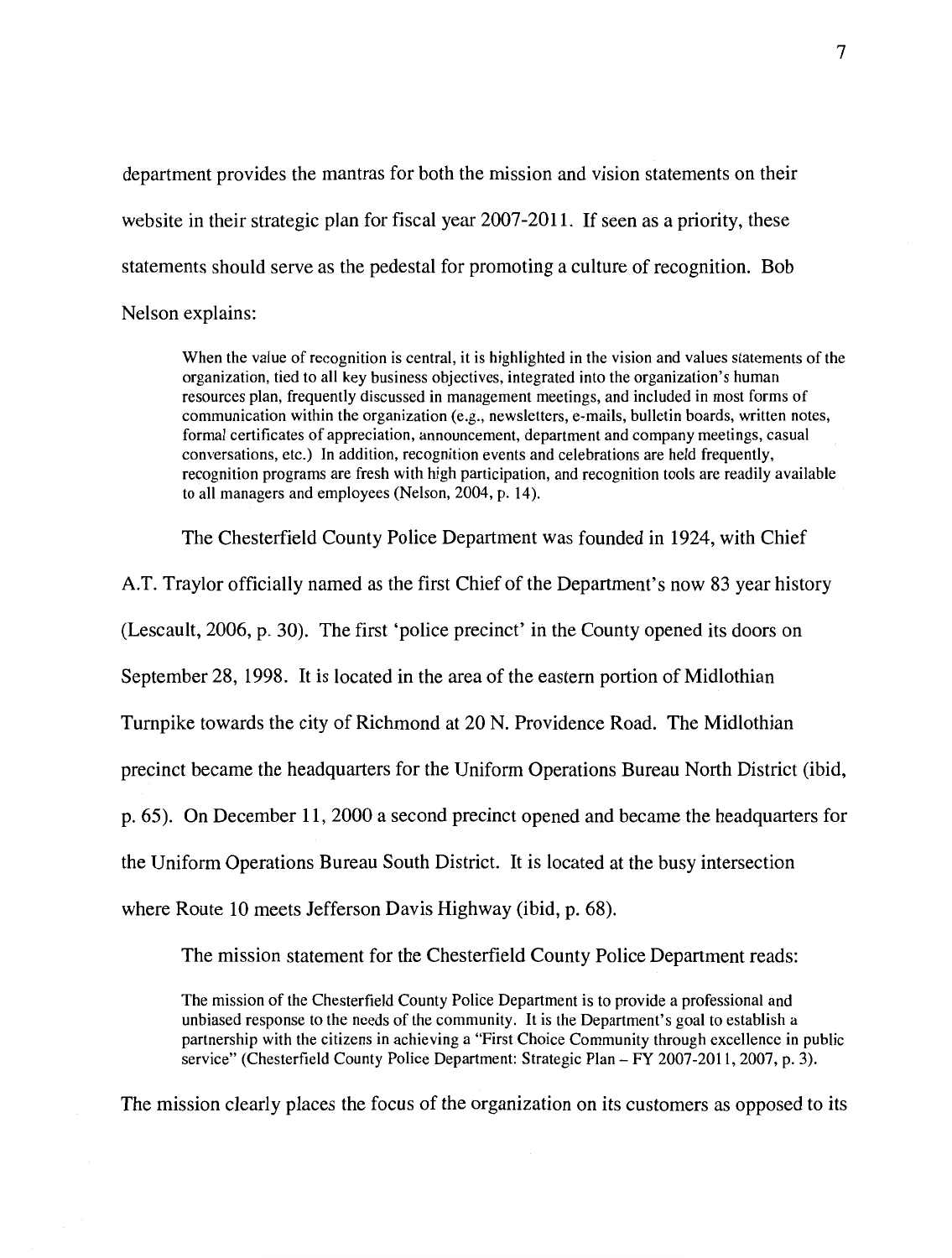employees, which is perfectly acceptable. This mission is taught to each new hire on their first day of the Basic Academy during orientation.

In the private sector, Southwest Airlines provides a mission statement to its customers *and* its employees. According to their website, Southwest Airlines claims:

We are committed to provide our Employees a stable work environment with equal opportunity for learning and personal growth. Creativity and innovation are encouraged for improving the effectiveness of Southwest Airlines. Above all, Employees will be provided the same concern, respect, and caring attitude within the organization that they are expected to share externally with every Southwest Customer (The mission of Southwest Airlines, 1988, p. I).

This mission statement to the employees vows that the employer will encourage innovation, show concern, and be respectful and caring. A mission statement to employees can truly denote an organization as an Employer of Choice; especially when the mission is concertedly carried to fruition. It seems to have worked for Southwest Airlines. In 2006, Southwest Airlines ranked 3rd amongst Fortune's Most Admired Companies to Work for List which surveys businesspeople and asks them to vote for which companies they admire most, from any industry (Fortune: America's Most Admired Companies in 2006 top 20, 2007).

The vision statement, like the mission statement is full of unbridled enthusiasm. It projects the organization's confidence, glorifies key assets, and demonstrates a

progressive willingness to maintain ahead of the curve:

It is the vision of the Chesterfield County Police Department to continue to provide quality service to the community as a nationally recognized leader among law enforcement agencies, utilizing state-of-the-art of information and policing technologies, attracting and maintaining professional employees, consistently improving our quality of training, and demonstrating innovation and operational flexibility (Chesterfield County Police Department: Strategic Plan - FY 2007-2011, 2007, p. 3).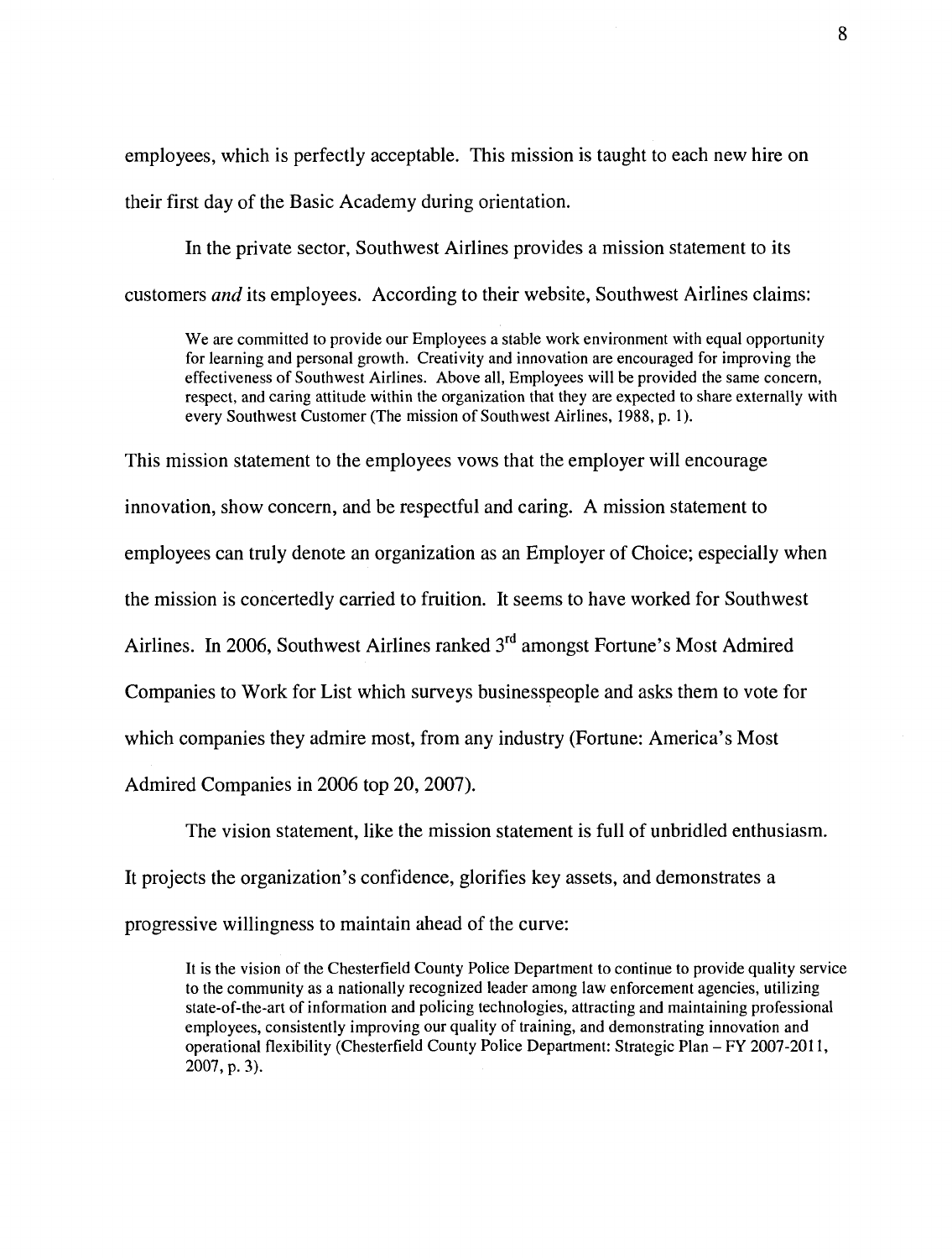The vision statement conveys how the Department sees itself. They feel as though they can be seen as leaders, rather than followers, in terms of typifying what it is to be a successful law enforcement agency. To employees, it is their vision to attract and maintain professional employees. They vow to continuously improve training and demonstrate a willingness to adapt and improve.

The Chesterfield County Police Department also uses a set of core values to serve as their guiding principles in carrying out their sworn oath:

*Integrity:* We are committed to uphold our positions of trust by maintaining the highest ethical standards as set forth in the Law Enforcement Code of Ethics (see Appendix A). *Community Safety:* We are committed to public safety through community partnerships, preparedness, crime prevention strategies, and steadfast enforcement of violations of the law. *Service:* We are committed to prompt, professional, and courteous service, unbiased and effective in our response to community concerns. *Quality:* We are committed to the highest standards of excellence through training, teamwork, leadership, innovation and accountability (ibid).

It is only in the core value of quality where there is mention of how the officers, the employees, are groomed. There is talk of training and teamwork, both very progressive and functionally necessary for organizational prosperity. However, the core values seem to lack some value in terms of valuing the employees. A comment that conveys how those who exemplify the "highest standards of excellence" are *recognized* might give off a perception that better demonstrates how the organization values its employees. Taking a glimpse into an application of the research, the writer has surmised that a new mantra for the core value of quality could read: *We are committed to the highest standards of excellence by advocating training, teamwork, leadership, innovation, and accountability; perpetuated and reinforced by never forgetting to acknowledge extraordinary feats, milestones, and accomplishments.* Herman ( 1991) advocates, "Value each person for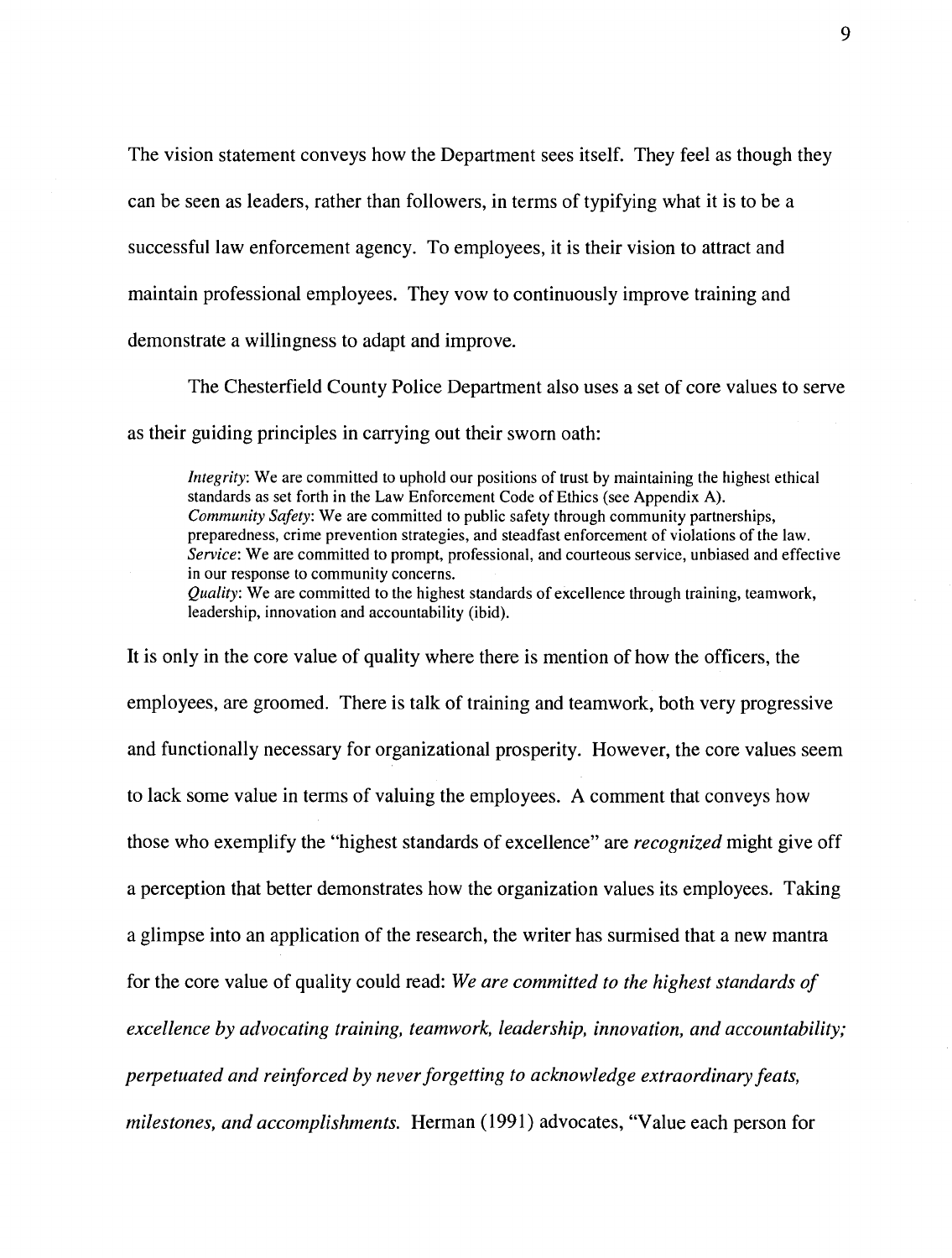who and what he or she is. Recognize what each person can become. Appreciate the contribution each person makes to the organization" (p. 63).

The strategic plan outlines seven goals with corresponding objectives, whereby *one* objective within *one* of the goals focuses on recognizing employees for exceptional service. It is the second to last objective in the last goal, and it is not repeated like several of the other objectives, but it's there nevertheless (see Appendix B). It is the plan of the department to reach 550 sworn officers by 2009. The goal for 2007 was to be at 500 sworn officers, which unfortunately was also the goal for 2005 as well. The Department currently employs approximately 450 sworn officers, with that number fluctuating from month to month as new hires are added and veterans either retire or seek employment opportunities elsewhere. In terms of reaching its staffing goals, the Department has had trouble growing the last three years, as employee separations have canceled out the influx of new officers being cycled through the Basic Academies( Chesterfield County Police Department: Strategic plan FY 2007-2011, 2007, 6-11).

The Chesterfield County Police Department has also conducted a SWOT Analysis which assesses the strengths, weaknesses, opportunities, and threats for an organization. Recognizing employees for exceptional service did not make the list in any of the four categories (see Appendix C). However, the Department, as a strength, claims to have dedicated and quality employees (Chesterfield County Police Department: Strategic plan FY 2007-2011, 2007, 23-24).

The Department's structure is hierarchical. Bureaucracy, chain of command, and formalization are terms very near and dear to operations. The organizational chart helps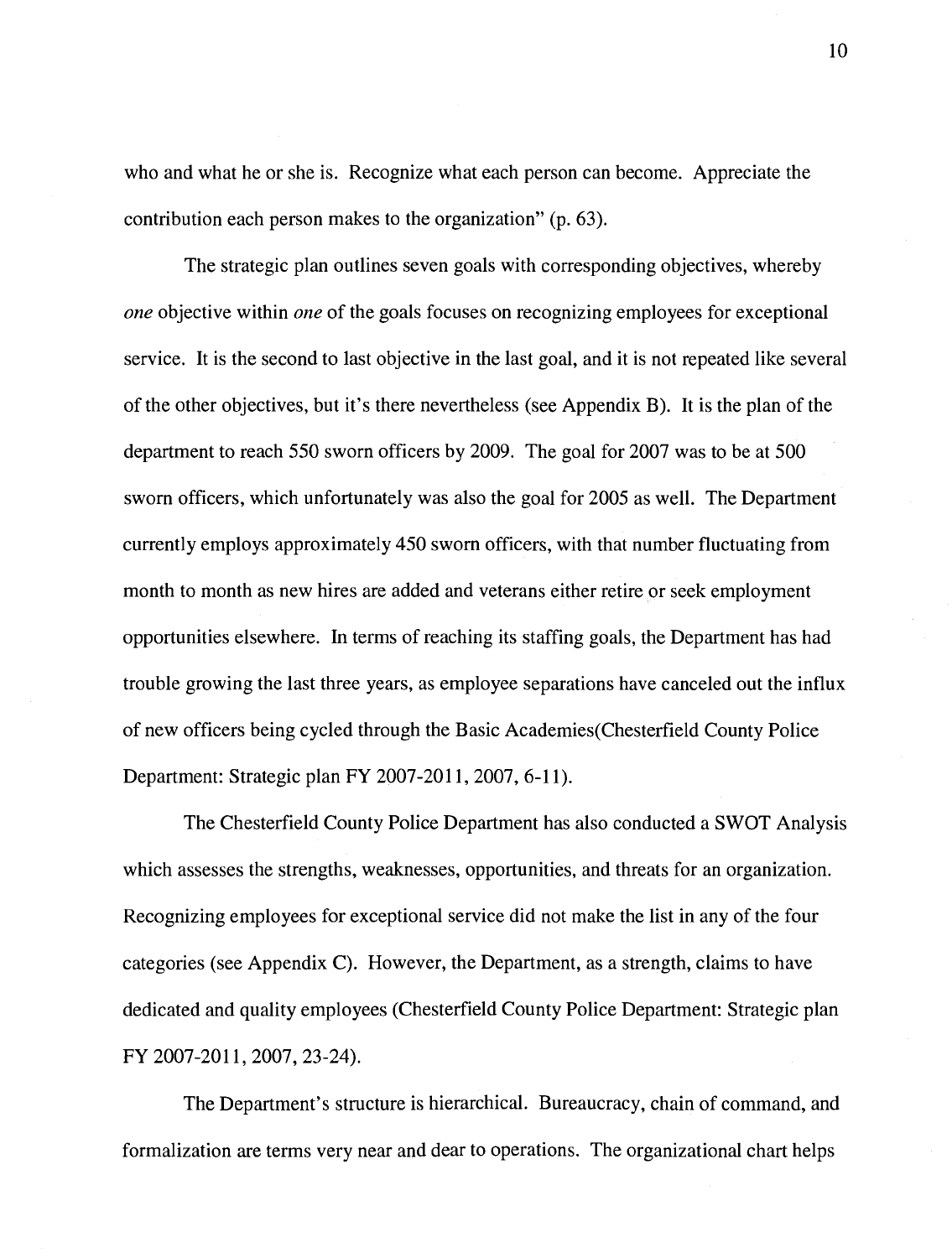to demonstrate the Department's vertical structure, which is the norm for a paramilitary organization (see Appendix D). The leadership is top-down and supervision begins at the level of sergeant. A patrol officer's first-line supervisor is their sergeant. Since the sergeants are the ones tasked with managing patrol officers they will be a focal point in this project. On the operations side of the Department the hierarchy from top-to-bottom reads, Colonel, Lt. Colonel, Major, Captain, Lieutenant, Sergeant, Patrol, with the latter position reporting to the one formerly mentioned in the order. For the purposes of this research it will be the employer-employee relationship between the sergeant and patrol officer under the microscope. Bob Nelson (1994) illustrates the importance of the firstline supervisor finding that:

Several studies on employees have shown that the greatest influence on job satisfaction is the supervisor; any manager has all the ingredients for achieving a high degree of satisfaction - and correspondingly high level of performance – among his or her employees (p. 3).

The Chesterfield County Police Department conducts bi-annual, formal award ceremonies. At these ceremonies many accomplishments are recognized. Officers are both celebrated and honored for exceptional performance in several areas. Employees of the Year awards are given out annually to the Detective of the Year, the Rookie of the Year, and the Police Officer of the Year. The majority of awards given to police officers at the bi-annual ceremonies are in the form of Certificates of Achievement and Certificates of Commendation. At the fall of 2006 recognition and awards ceremony 10 officers of varying rank received Certificates of Commendation and forty received Certificates of Achievement (Chesterfield County Police Department: Awards and recognition, 2006, p. 1).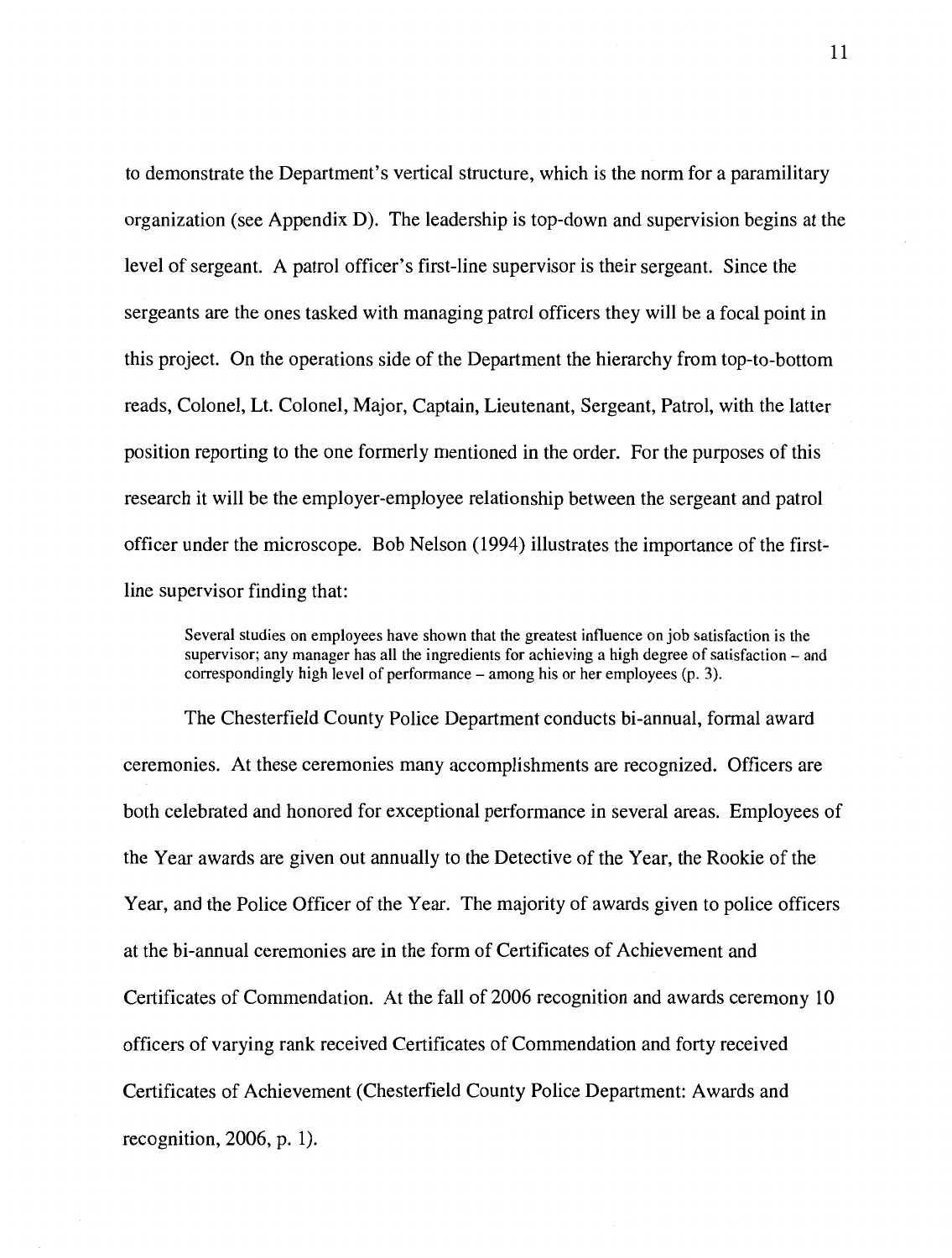In addition to the possibility of being recognized at one of the formal awards ceremonies, other opportunities exist for employees to be recognized for their performance. The first line supervisors of the patrol officers, the sergeants, have the authority to write a positive Report of Performance (ROP) when an officer accomplishes the extraordinary. These reports are most often presented formally to officers in front of their peers at the beginning of a given shift. Copies of the reports are saved and placed into the officers' file. Lastly, at the level of patrol, there is the possibility of earning gift certificates to Outback Steakhouse. To their credit, supervisors give these out at their discretion and not at mandated times over a calendar year. Like the positive ROP's, the gift certificates are reserved for officers who engage in exceptional performances (see Appendix E). Appendix E outlines how the Department differentiates between monetary and nonmonetary rewards. For the purposes of this study, tangible rewards, such as plaques are going to be considered noncash or nonmonetary rewards, reserving the term monetary for only direct compensation in the form of cash or check.

From the departmental standpoint, the Chesterfield County Police Department should care about motivating officers. It is important for the administration as a collective whole to understand what motivates and demotivates patrol officers. Lee (2006) found that pay is rarely the origin of unhappy employees. He gives the following example:

What would happen if an employer with a morale problem gave all employees a fifteen percent increase in pay? Morale would likely improve for about a month. After the initial excitement, the root causes of the problems will resurface and there would be no net gain in morale (p. 208).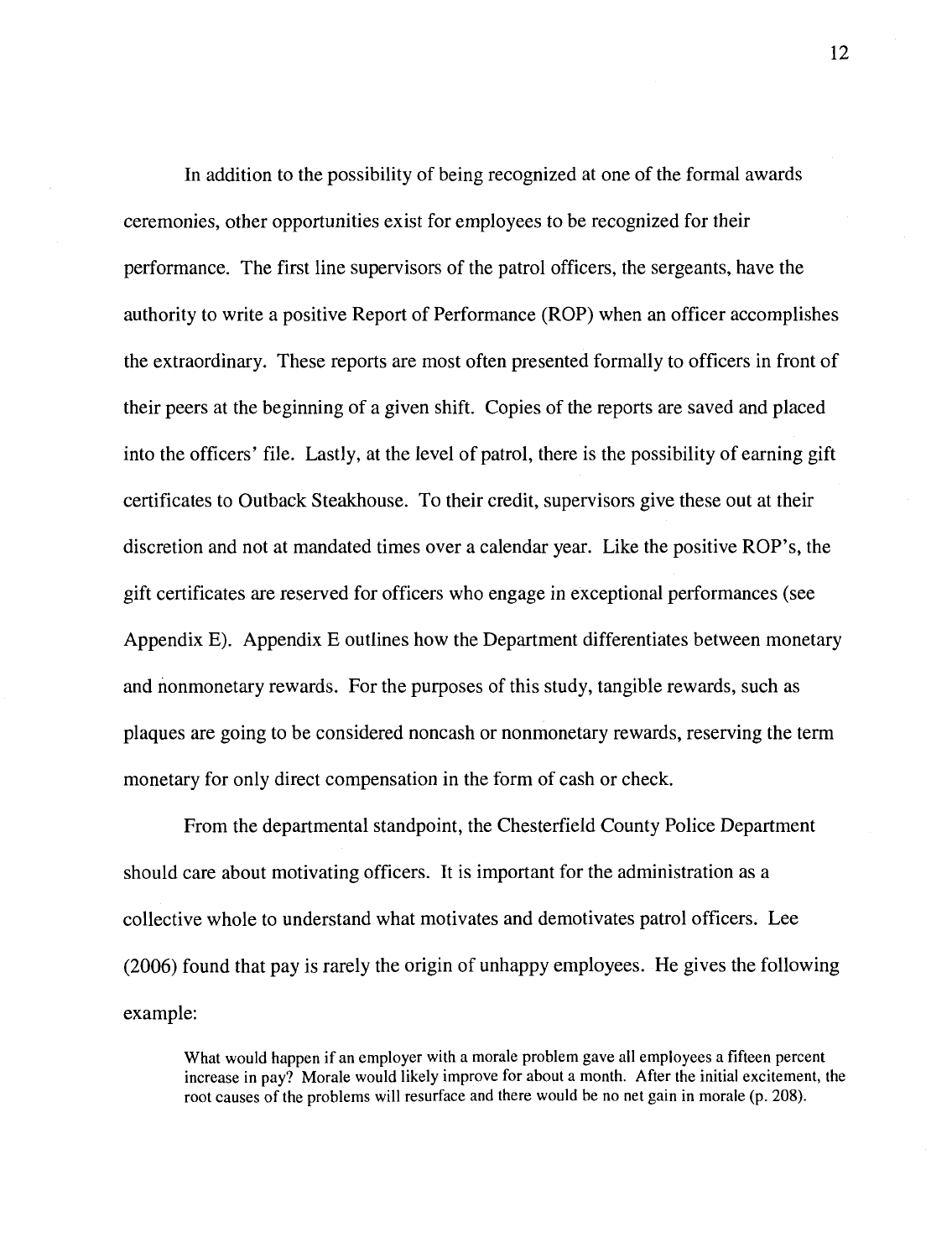It has become well-documented, that as a motivator, money has strikes against it. Deeprose, (1994) concurring with Lee, argues, "most major financial rewards come annually, and the effect wears off long before the year is out" (p. 11). It appears money is an unsatisfactory motivator. Manager's often think that money is all that employees want and society has perpetuated that construct in the employees themselves. But, it isn't the answer to producing higher levels of motivation and productivity. Deeprose continues:

People often do extra work for the pure enjoyment of performing the task, the satisfaction of solving a problem, or the excitement of confronting a challenge. But when they know they will get a bonus or incentive compensation for performing this work, they will perceive themselves as doing it for the money rather than for intrinsic, more sustaining motivation (ibid, p. 12).

More sustaining motivation can be achieved through positively reinforcing employees and recognizing them informally or formally, verbally or tangibly. Once a strategy is in place the administration can articulate to supervision the game plan for eliciting employee motivation. If the wrong factors are utilized to instigate motivation, a toxic culture could result amongst the rank-and-file. The whole idea of motivation is to breed a positive atmosphere where morale, job satisfaction, and productivity are all elevated.

# *Delimitations*

This writer will be researching theories about, and arguments for, positive reinforcement and various forms of recognition. These findings will be expounded upon and correlated to employee motivation and productivity. Whereas several ideas will form and suggestions will be made that could be directly applied to a recognition and rewards program, it is *not* the aim of this research to provide a template for the ideal rewards system. Furthermore, this research will not be an analysis of the conjecture that certain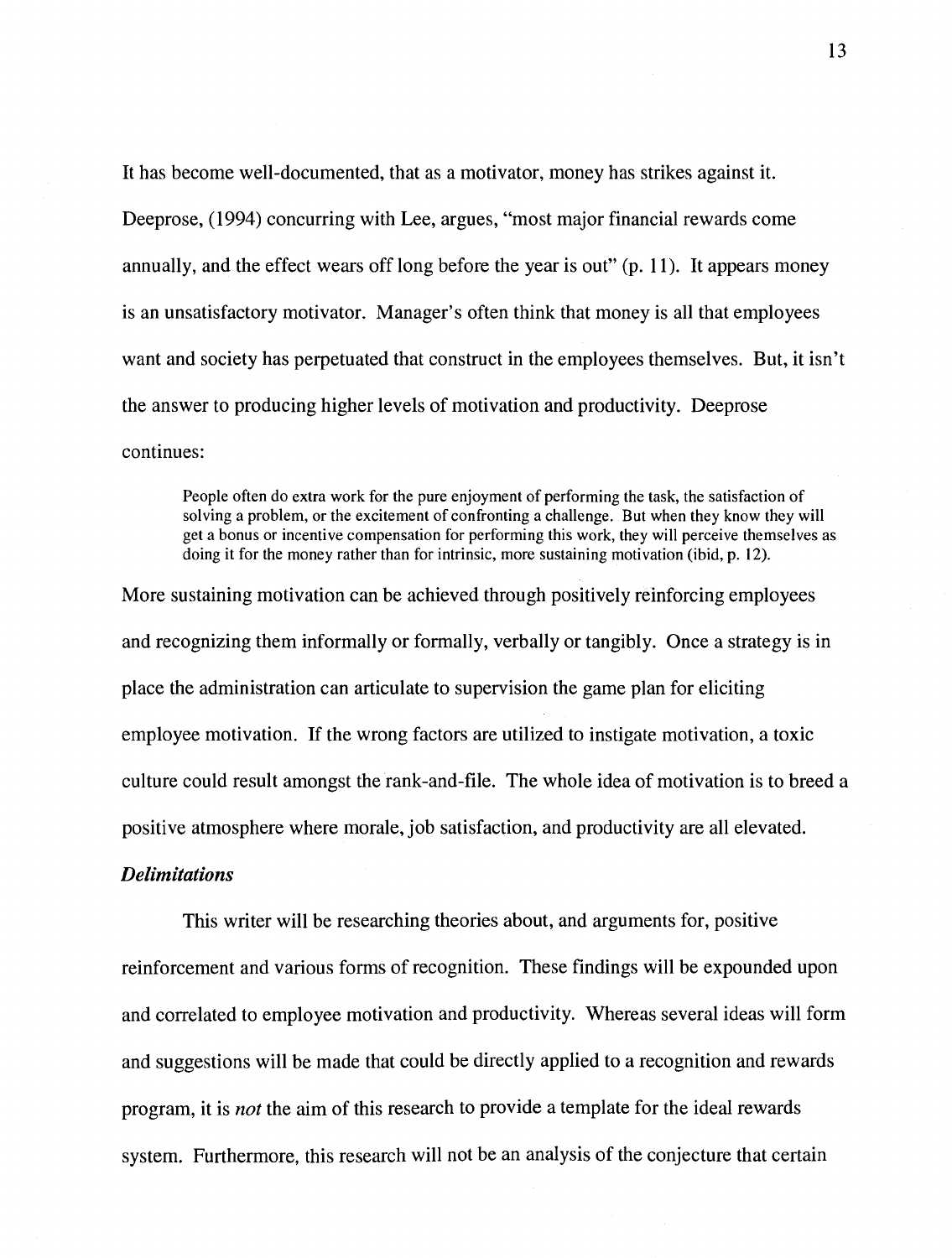motivators may be generational and vary significantly across subgroups. Additionally, the disadvantages of the contrary, negative reinforcement and punishment will not be a focus. Rather, the writer aims to demonstrate that topical research shows positive reinforcement and forms of recognition to be a predictor of a more highly motivated and productive workforce.

Through reviewing the literature and presenting actual intradepartmental survey results, the writer will attempt to advocate a thesis that he thinks can be useful towards bettering the employer-employee relationship within the Chesterfield County Police Department. This current research aims to debunk money as a motivator. It seeks to emphasize the fruitfulness of verbal praise, a no-cost form of recognition, and low-cost, tangible rewards deemed to be "nonmonetary" as forms of positive reinforcement that can further an employee's motivation and performance output. Furthermore, it is the hopes of this writer that the questions answered and solutions proposed can be applied to not only employer-employee relationships within the realm of public safety but to employer-employee relationships in the private sector as well.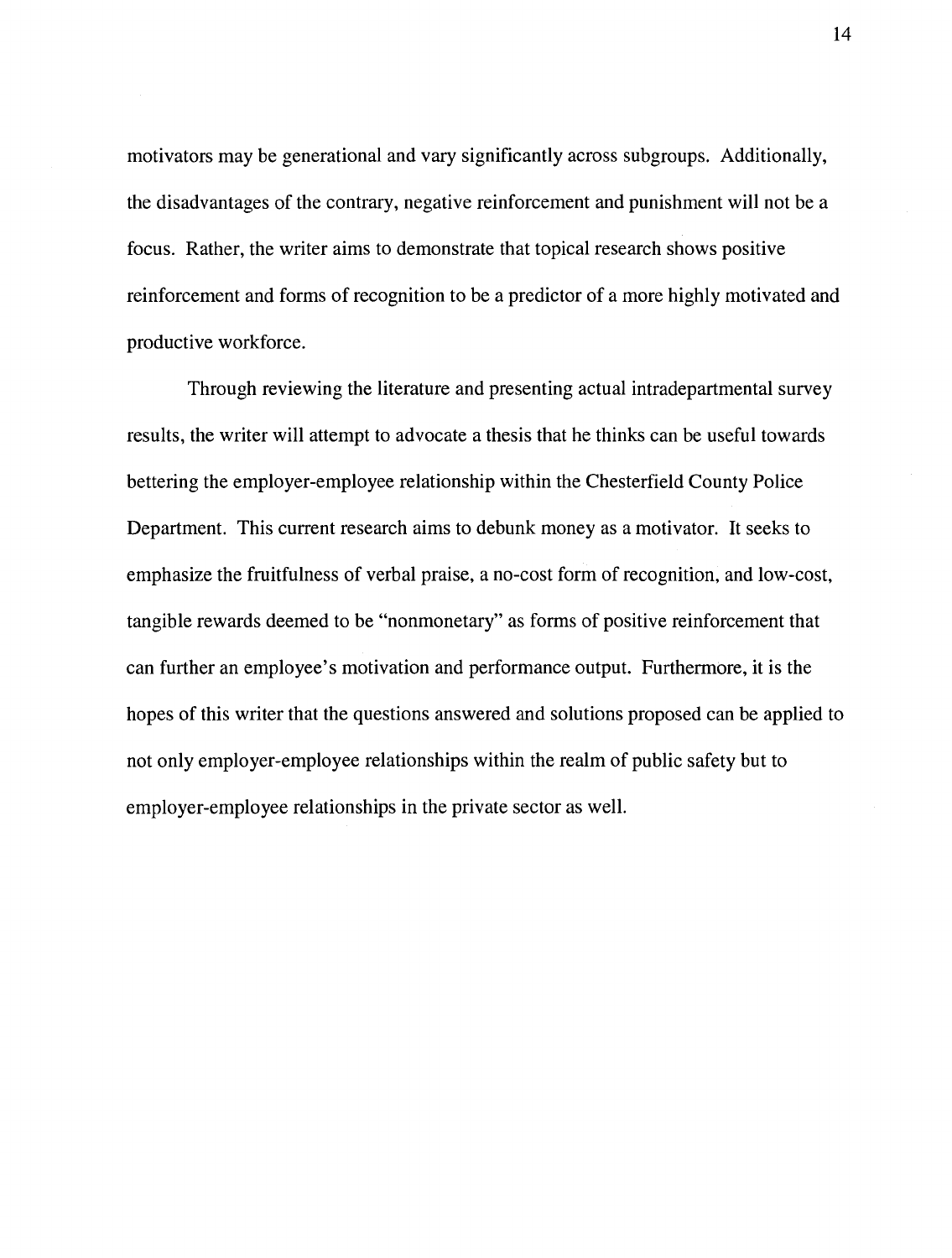# Literature Review

Upon reviewing the salient literature on how to recognize and reward employees utilizing means other than pay, three resounding contextual frameworks have come to govern the topic: (1) money is not a motivator, (2) no-cost employee motivation, such as positive reinforcement/praise motivates, and (3) low-cost rewards/awards motivate. When genuine and correctly timed, the two latter arguments can yield high levels of motivation and productivity that could never be achieved by simply doling out cash. However, before the aforementioned frameworks can justly be explored, it is incumbent upon this writer to provide a groundwork that covers the theories for which these frameworks have been so aptly built upon. Theories from B.F. Skinner's operant conditioning which paved the way for positive reinforcement to Herzberg's two-factor theory that saw recognition as a way to motivate employees must be touched upon. Wilson (1995) explains that by "understanding what *drives* human behavior, we can create the conditions necessary to encourage *desired* behaviors" (p. 35).

# *A touch of theory*

In the 1930s, psychologist, B.F. Skinner made a crucial discovery. Skinner found reinforcement in operant conditioning. Weiten (2000) explains how the term was derived from Skinner's belief that an organism "operates" on the environment instead of just reacting to a stimulus. The theory states that "operant conditioning is a form of learning in which voluntary responses come to be controlled by their consequences" (ibid, p. 170). This theory contends that organisms will tend to duplicate those responses that are met by favorable consequences. The former principle is molded in Skinner's concept of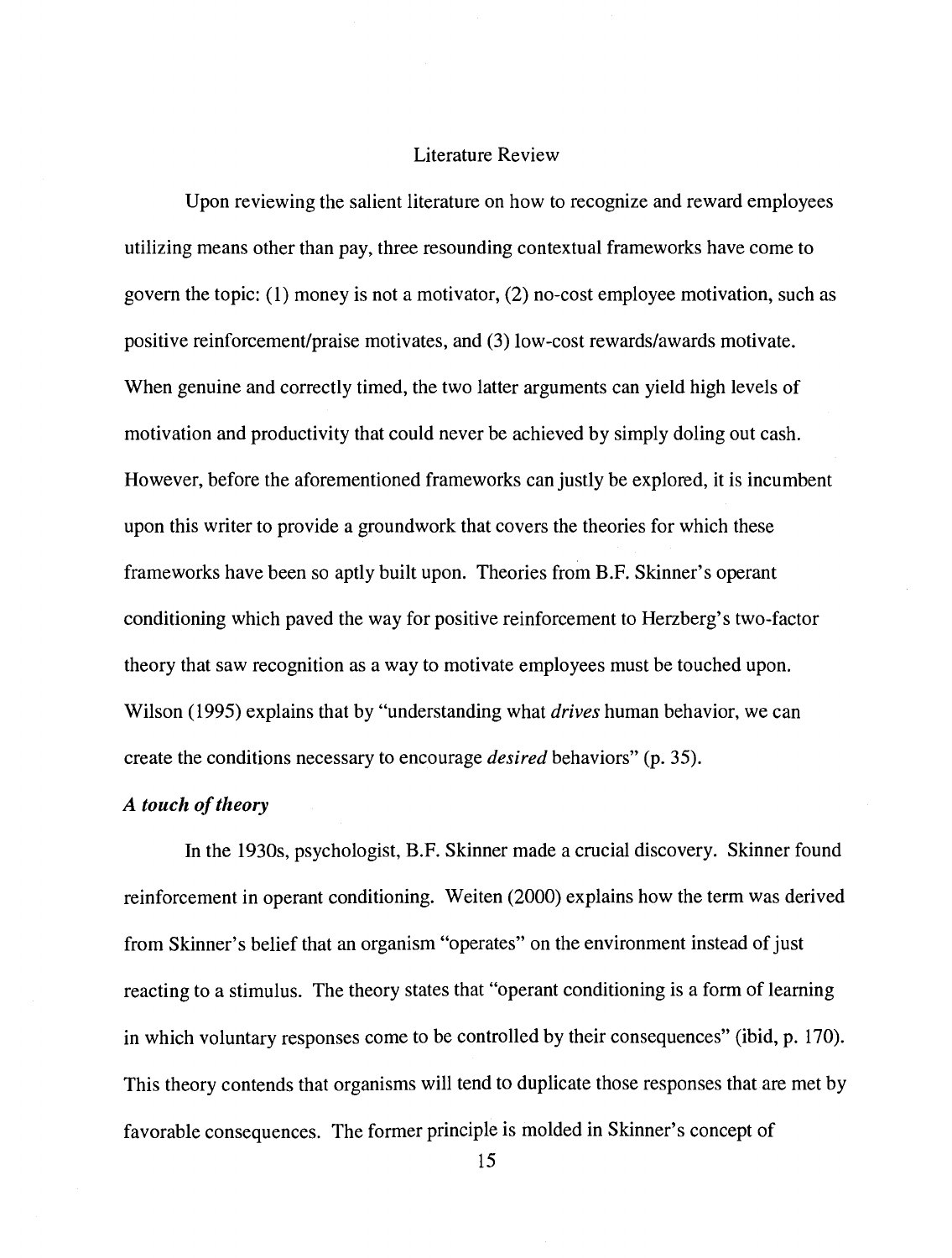reinforcement, which is believed to "occur when an event following a response increases an organism's tendency to make that response" (ibid). If the event following an action is favorable, it is then held that the action will have a better chance of being repeated. Weiten profoundly states, "The principle of reinforcement may be simple, but it is immensely powerful" (ibid). As a tool, reinforcement can be utilized to achieve unbelievable results.

Spector (2006) helps to concisely conceptualize the reinforcement theory. At its most basic level, he sees the theory as the way rewards and reinforcement effect behavior. He believes that, "the major tenet of reinforcement theory is the law of effect" (ibid, p. 198). The law of effect simply states that the likelihood of a behavior increases when it is followed by reward or reinforcement. Tapp ( 1969) credits Edward Thorndike with coining the term in 1905 in *The Elements of Psychology.* It can then be concluded that in a workplace setting, if management wants to increase the frequency in which specific performance-related behaviors are displayed, they should reward the behaviors.

Spector (2006) concedes that reinforcement theory, in recent decades, has fallen out of favor in the minds of many industrial and organizational psychologists. He suggests that the theory is currently being met with skepticism because it "gives little insight into motivational processes" (ibid, p. 199). Whether psychologists are correct or not in their skepticism, it matters not. The theory of reinforcement never claims to be comprehensive. By marrying it up with certain motivational processes and theories it can become more inclusive. Regardless, Spector (ibid) advocates that "the principles of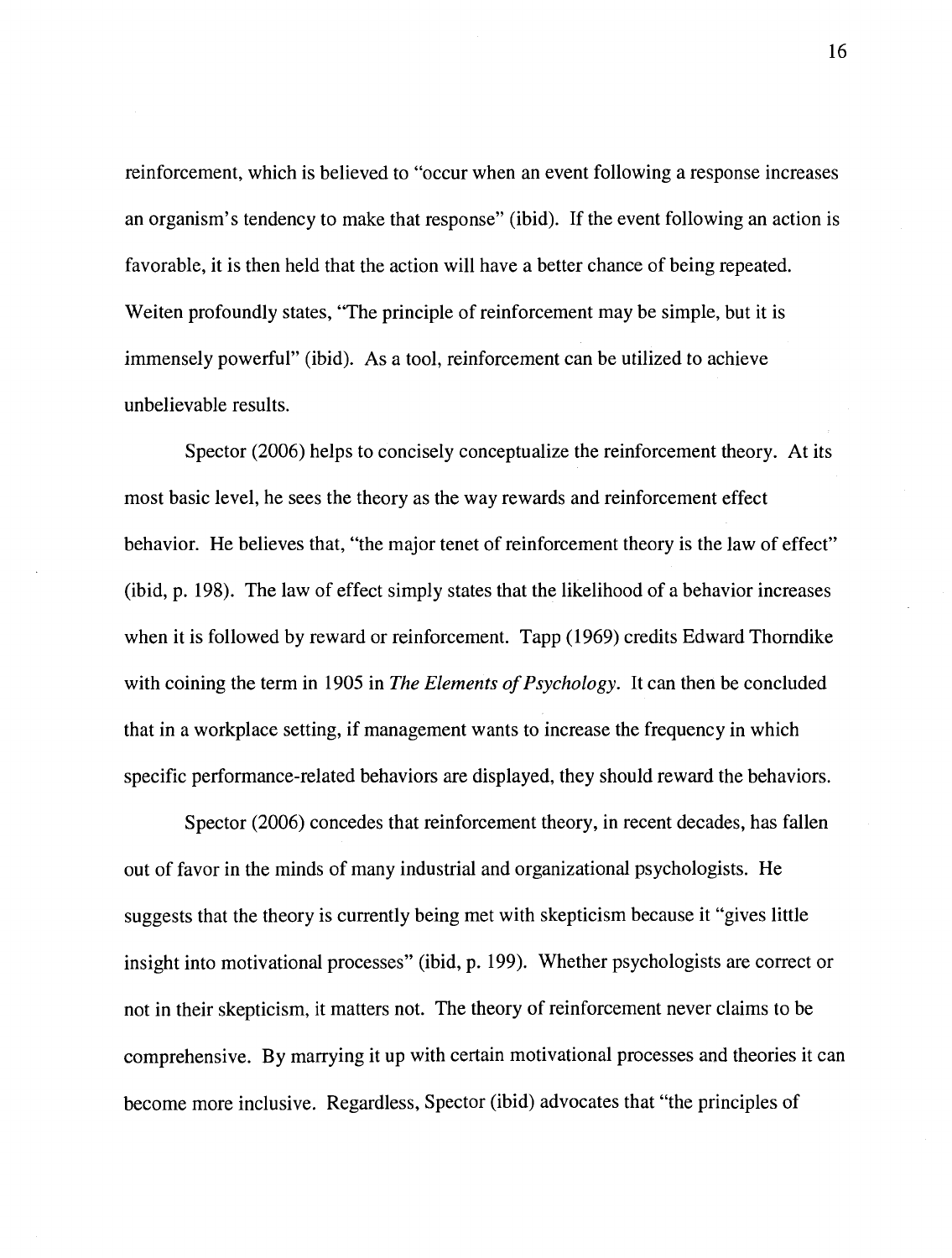reinforcement theory can be useful." The practical value of the theory rests within how it is applied.

"Herzberg's (1968) two-factor theory states that motivation comes from the nature of the job itself, not from external rewards or job conditions" (Spector, 2006, p. 197). This work motivation theory is predicated on two categories of human needs: "Those deriving from the animal nature of human beings, such as physiological needs, and those relating to the higher level, uniquely human ability for psychological growth" (ibid). Pay is a job factor symbolic of an animal need; it is referred to by Herzberg as a hygiene factor. Recognition, another job factor, is considered a growth need and referred to as a motivator factor. According to Herzberg, "The way to motivate employees and make them satisfied with their jobs is to provide appropriate levels of motivator factors. Hygiene factors, no matter how favorable, cannot lead to motivation or satisfaction with work" (ibid). Herzberg argues that the hygiene factor of pay cannot lead to motivation. Thus, by conjoining Skinner's rationale on reinforcement with Herzberg's observations that recognition is a growth need that breeds motivation, credence can be placed upon the motivational affect the two theories, that when put together, can have upon an employee's levels of motivation at work.

Another influential theory, Victor Vroom's expectancy theory, further develops the notion that rewards can lead to an expected behavior. The expected behavior is most commonly related to increased levels of motivation, and, in turn, productivity. Spector (2006) summarizes the essence of the expectancy theory, noting that it "attempts to explain how rewards lead to behavior by focusing on internal cognitive states that lead to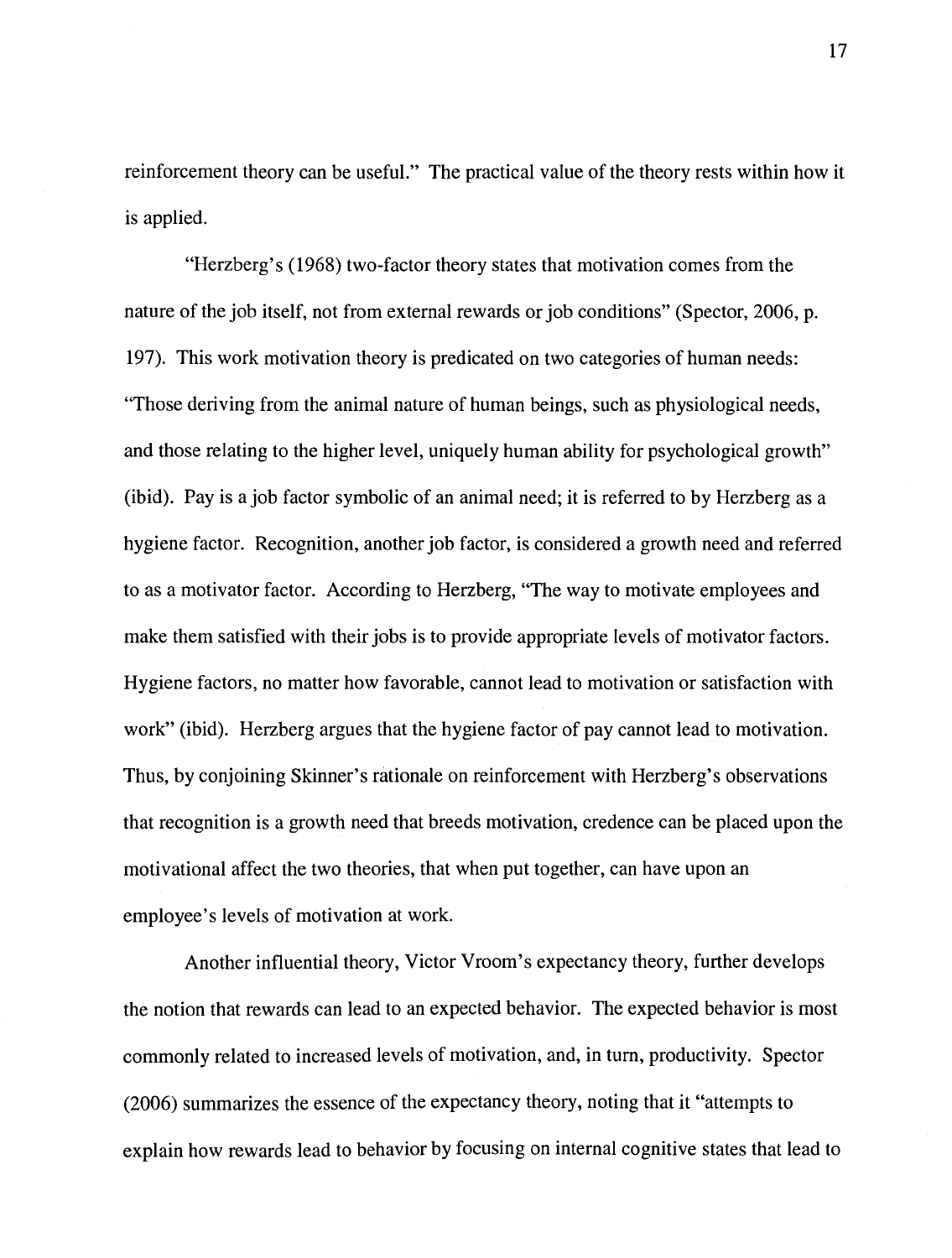motivation" (p. 200). Whereas reinforcement theories surmise that reinforcement will lead to behavior, expectancy theorists promote *when* and *why* the behavior occurs. Theorists have found that people will be motivated *when* they believe their actions will be followed by rewards or outcomes that they desire. Therefore, if in a given circumstance someone believes that rewards will not be a contingency of their behavior, they will not be motivated to perform that behavior. Vroom places four variables: force, valence, expectancy, and instrumentality, into an equation that can help predict levels of motivation (see Appendix F for definitions):

Force = Expectancy  $x \Sigma$  (Valences x Instrumentalities)

Table **1-1** shows the relationship of expectancy, valence, and instrumentality to force (ibid, p. 201):

| <b>Expectancy</b> | <b>Valence</b> | Instrumentality | <b>Force</b>         |
|-------------------|----------------|-----------------|----------------------|
| <b>Score</b>      | <b>Score</b>   | <b>Score</b>    | <b>Score</b>         |
| High              | High           | High            | High                 |
| High              | High           | Low             | Low                  |
| High              | Low            | High            | Low                  |
| High              | Low            | Low             | Very Low             |
| Low               | High           | High            | Low                  |
| Low               | High           | Low             | Very Low             |
| Low               | Low            | High            | Very Low             |
| Low               | Low            | Low             | <b>Extremely Low</b> |

# **Table 1-1 The relation of expectancy, valence, and instrumentality to force**

Spector (2006) breaks down the formula:

For each possible outcome, a valence and instrumentality are multiplied. Then each valenceinstrumentality product is summed into a total, and the total is multiplied by expectancy to produce a force score. If the force score is high, the person will be motivated to achieve the outcomes of the job. If the force score is low, the person will not be motivated to achieve the outcomes (ibid, p. 200).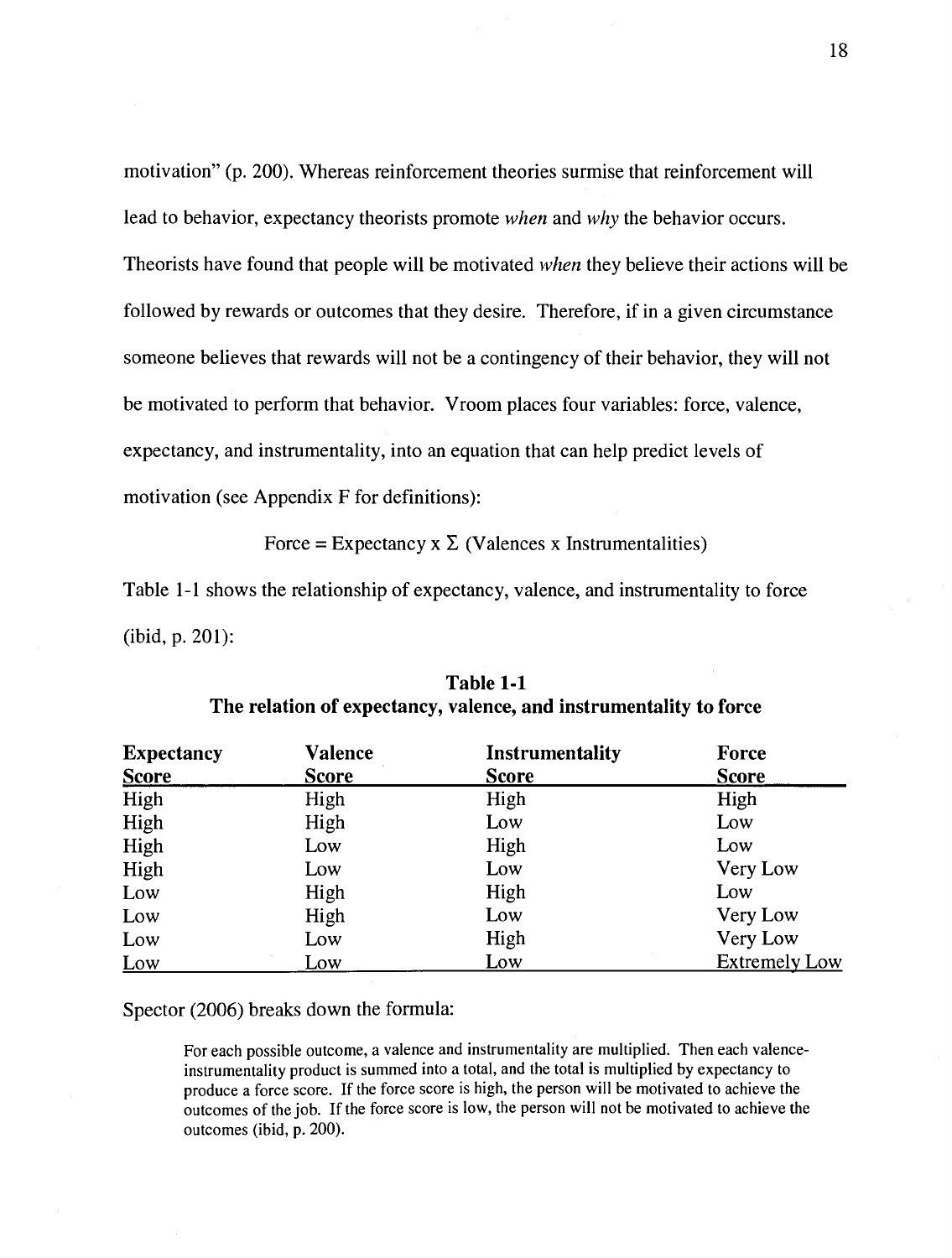A hypothetical example may better illustrate how this relationship functions. Suppose it's the last month of a twelve month period where a patrol officer working the midnight shift has been arresting a lot of suspects for DUI. This patrol officer is advised by supervision that if she can arrest a few more in this last month, then she will finish in the top five for the entire county and receive a gift certificate to the Outback Steakhouse. However, this officer has come to the conclusion that a typical DUI arrestee's tone and behavior really bother her. In this case there are two outcomes – receiving a gift certificate to the Outback Steakhouse and being overly annoyed. If she believes that she will receive the gift certificate, her expectancy will be high. Additionally, both instrumentalities will be high, assuming she believes that she will receive the gift certificate and that she will be annoyed. The final determinant of her motivation to earn the gift certificate will be the relative valences of the two outcomes. If the positive valence or desire for the reward is greater than the negative valence or desire to avoid being annoyed, then she will be motivated to arrest more subjects for DUI. Conversely, if the positive valence for the reward is less than the negative valence for boredom, then she will be motivated to avoid arresting those who are DUI (ibid).

# *Money motivates: A motivational fallacy*

What motivates employees? Over the years, conventional wisdom has led many to believe that employees only want money; in exchange for payment, the employer will receive a motivated and productive employee. Unfortunately, as previously stated in the introduction, the influence of money upon an employee's level of motivation and productivity is short-lived, at best. Manas & Graham (2003) tell us, "On a list of the top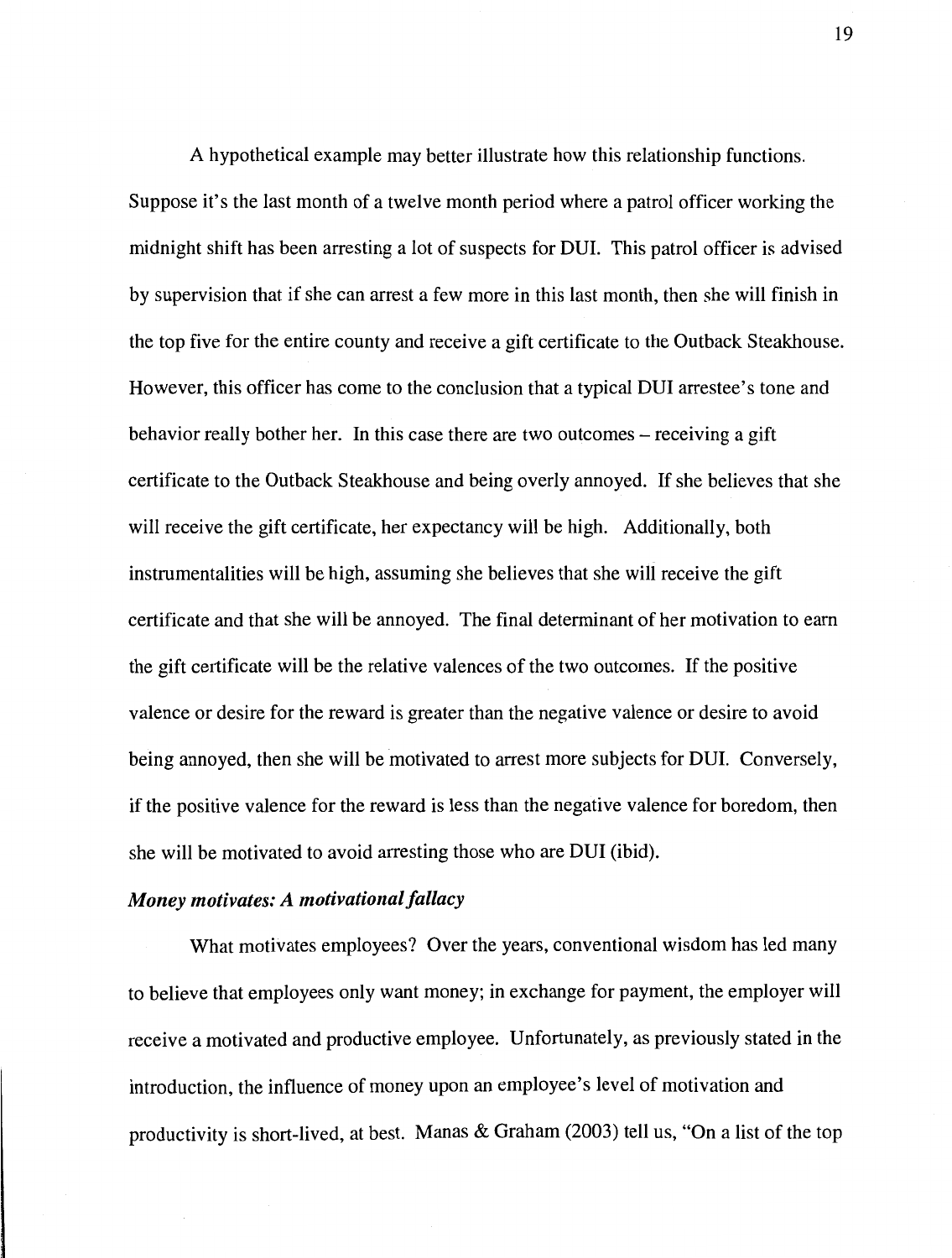eight reasons why people leave their jobs, pay ranks at number eight. People seek the opportunity to contribute, and they want to feel their contribution is appreciated" (p. 4 ).

In his article, *Money Talks When it Comes to Recognition,* Fred Patton actually devalues his very own premise by having to concede certain truths. While trying to advance the idea that money, as a form of recognition, can motivate, he admits that "monetary compensation is ranked low on the list of things that motivate people" (Patton, 1999, p. 101). But, he then tries to discredit that admission by stating that the former notion is predicated solely upon anecdotal information and faulty surveys. To further hamper his premise, bolstering the argument for thoughts contrary to his, he divulges the results of a 1998 Aon Consulting America@Work survey that found a paycheck to be ranked  $11<sup>th</sup>$  by employees who were asked to rank it among other motivating factors that may serve as a basis for staying with a company (ibid, p. 102).

In his article, *Forget Money, Load on Praise!,* Bob Nelson (2002) asks, "Why are salaries not enough to encourage employees to do their jobs?" (p. 12). He has found that employees will do their jobs to earn their respective wages, but that money will do little to entice them to go above and beyond the bare minimum that may be required of them. Eliciting extra effort is more a function of treatment than payment. Nelson, drawing upon the work of management theorist Frederick Herzberg, argues:

A fair salary is considered a 'hygiene' factor - something people need as an incentive to do the job. Hygiene factors include adequate workspace, light and heat and the necessary tools, such as a computer or telephone. Without any of these items, employees will be demotivated and unable to do their jobs. Having all of these items, however, will enable employees to do their jobs but will do nothing to motivate them to do the best job possible.

Getting people to do their best work is a more a function of what Herzberg calls 'motivators.' These include praise and recognition, challenging work, and growth and development opportunities (ibid).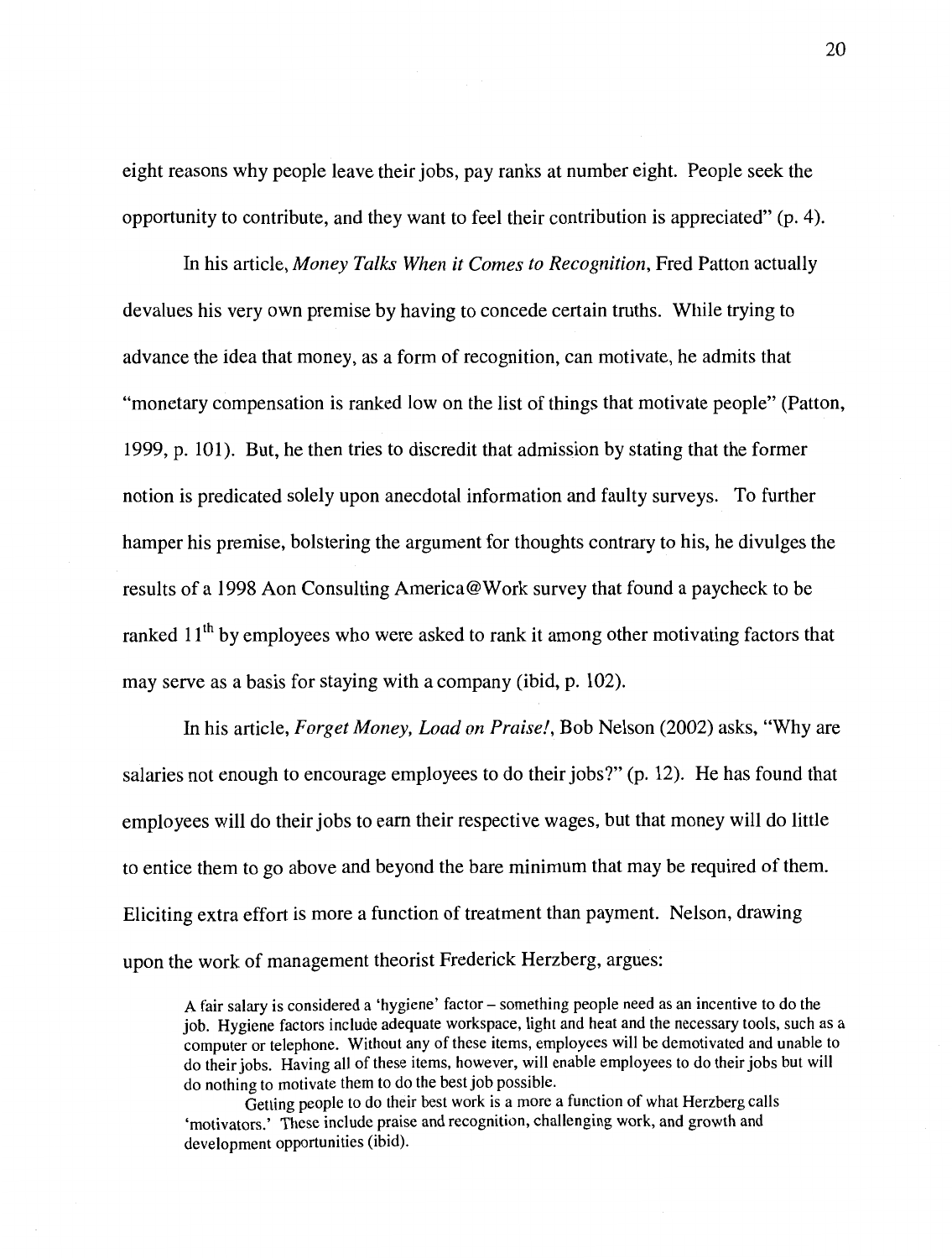In a follow-up article to the one formerly referenced, Bob Nelson (2002) maintains that, as his title so aptly states, *Salary Alone is Not a Motivator.* In this article he aims to offer an employer an explanation to the following, "If money isn't a top motivator, then why is it all I seem to hear about from my employees?" (ibid, p. 14). The explanations forthcoming are so crucial for extinguishing excuses about pay and replacing with them the concept of reinforcement and recognition. It seems as though the absence of praise causes employees to reach for solutions, thereby socially constructing that pay issues must be the answer to their disgruntlement. Nelson has come up with

three explanations:

1. In some working environments people are doing jobs they don't enjoy for managers who never show their appreciation. These employees conclude that if this is what it's like to work here, at least they ought to be paid well. Money thus becomes a psychological exchange for enduring a miserable job.

2. In other companies. I've found that managers only use money to thank people - for example, bonuses for completing projects, on-the-spot cash for desired behavior or an extra percentage in the employees annual salary increase. Unintentionally, these managers implicitly send the message to employees that unless you get cash, your contribution to the company isn't important. Essentially, they train employees to expect cash as the only true form of thanks. It's true some people directly correlate the amount of money they earn with their perceived worth in the organization. You need to be careful, however, that you don't just respond to those individuals who constantly ask for money, since you need to reinforce results, not requests. Also realize that you will never get the best effort from employees just by paying them more. For employees who just want more money, they'll never be satisfied with what they are paid. Their expectations always will rise with each salary increase.

3. Realizing that money is a basic need, managers might wonder if employees must be paid well before the nonmonetary factors become motivating. This question came up during a conference keynote I was giving and I was delighted to have another member of the audience interject his experience. He found that by using positive reinforcement he was able to increase the level of performance of his employees (ibid).

Once again, conventional wisdom as held that paying employees for a job well

done is a strong motivator. But, as Ettorre (1999) found, pay can be a demotivator if it is

not aligned with the strategic destination of an organization. She argues that, "Pay then

serves to reinforce the wrong behavior" (ibid, p. 8). An organization that breaks their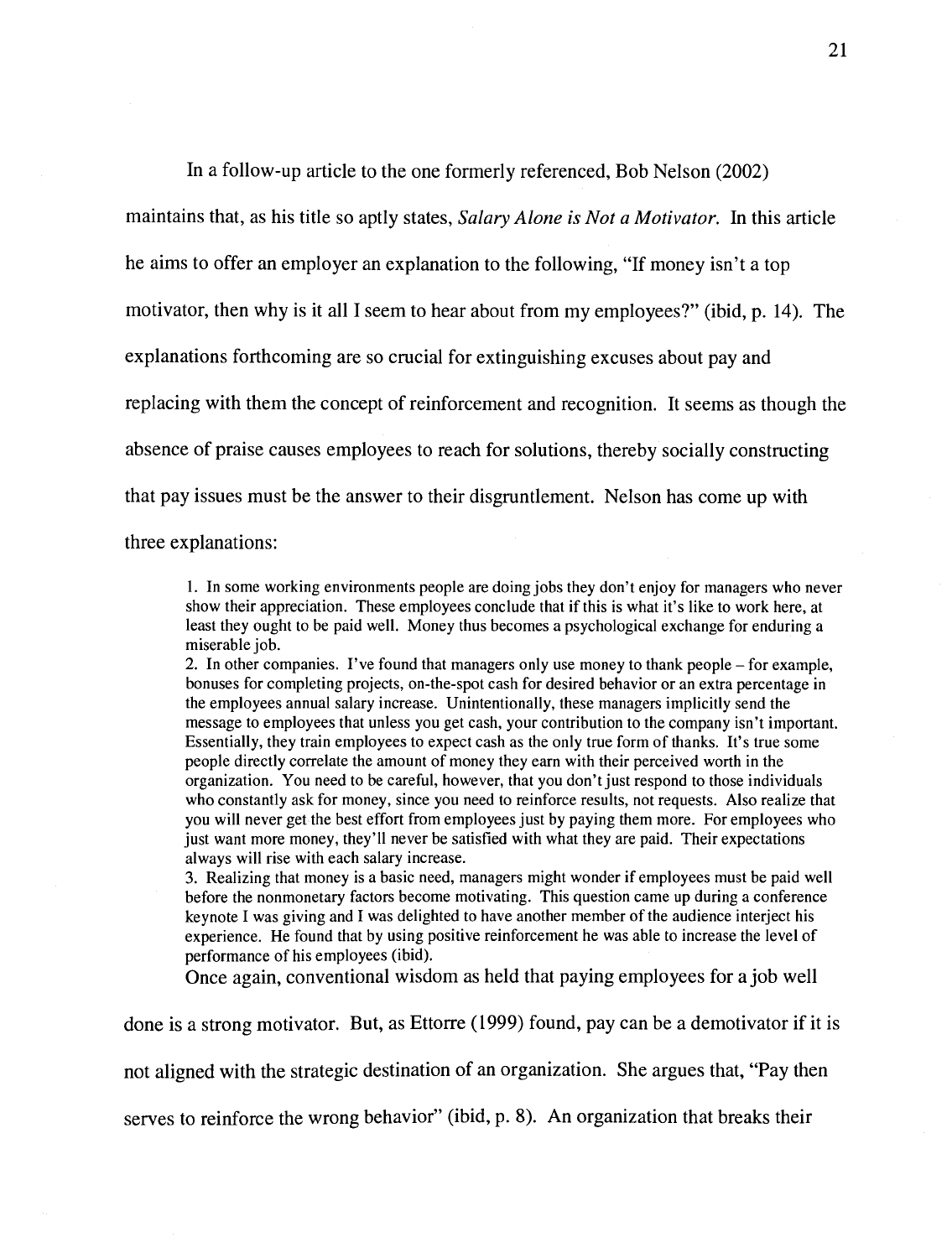strategic alignment can disenfranchise itself from maintaining a potential Employer of Choice status. Merit pay systems commonly fail because employees witness how they are haphazardly applied. As an example, if patrol officer A takes 300 calls for service and writes 300 tickets in a given year and patrol officer B takes 180 calls for service and writes 30 tickets that same year, yet they both received a 3% merit increase, officer A is going to have qualms about the pay equity. The following year, officer A realizes she can perform at a level of minimal compliance and still receive the same increase as if she were performing at her typical exceptional level (ibid).

Ettorre (1999) found that, "Merit pay systems often fail because employees perceive that their companies apply them either carelessly or across-the-board" (ibid). Without rhyme or reason in its application, it becomes crystal clear how pay can become demotivator. She adds, "If everyone gets money for 'doing a good job,' workers who excel at what they do are justifiably skeptical of merit raises for colleagues who perform at average or unsatisfactory levels" (ibid).

Bob Nelson & Dean Spitzer (2003) say it's a myth to believe that money motivates. In their article, *The Money Motivation Myth,* they differentiate between compensation and recognition. They contend that:

The money paid to employees is compensation. Compensation is a function of your company's compensation philosophy and pay policies, its market, and geographic considerations. Recognition is what you offer employees above and beyond compensation to get the best effort from them (ibid, p. 18).

It stands to reason then that if an employer fails to go above and beyond and recognize an employee, employees will fail to go above and beyond and produce for their organization.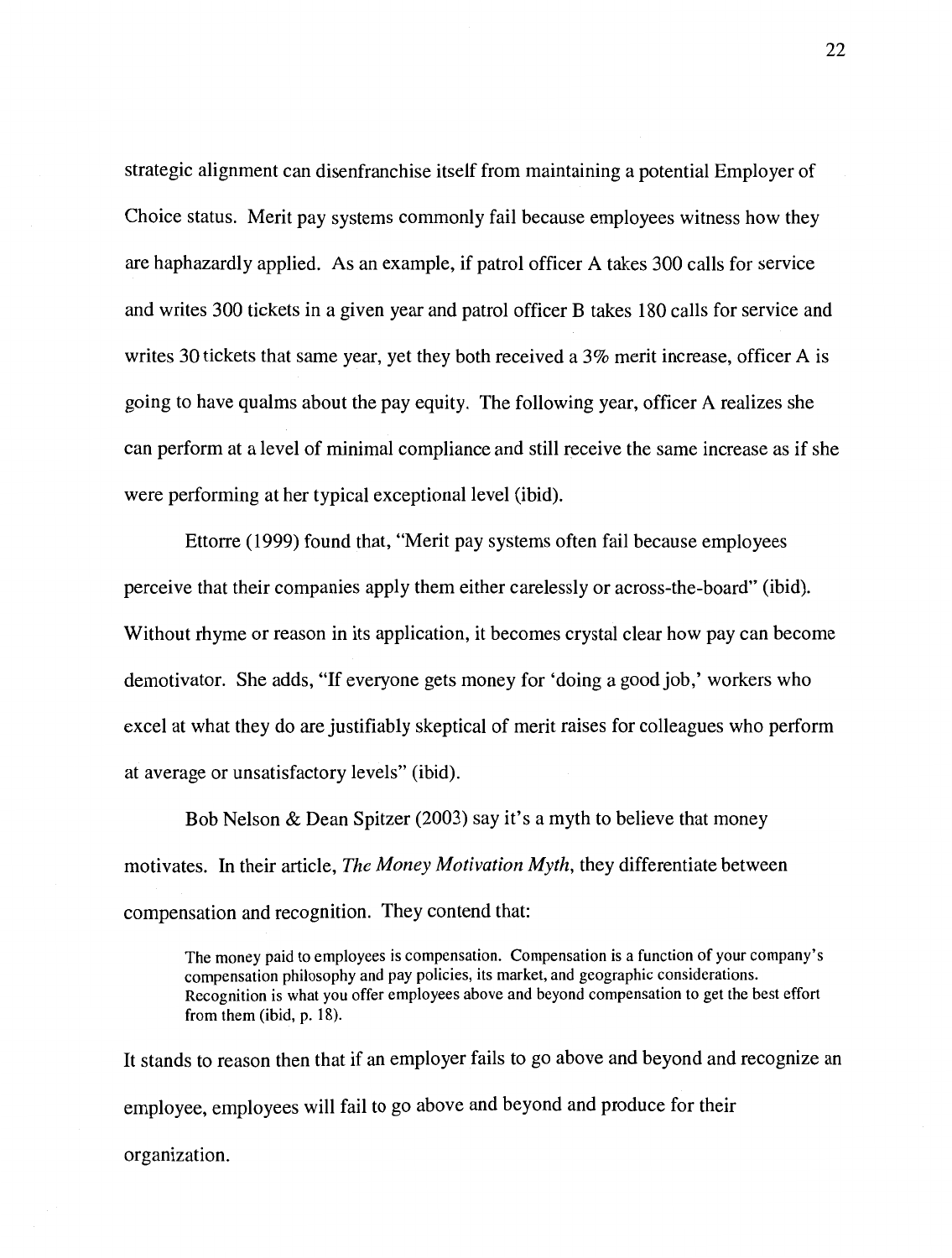Marley (1988) further describes some of the potential drawbacks of using cash as an incentive apparatus. He argues that, "Probably its most serious drawback is that it has no trophy value. It is not something that is easy to display to your fellow employees, you family and your neighbors as evidence of your value to your company" (ibid, p. 87). Trophy value is of grave importance to tangible forms of recognition. It allows the receiver to relive the success and serves as a reminder of their value to the organization. Marley notes three other key disadvantages to offering cash rewards:

1. Employee may feel guilty if it is not used to pay bills or spent for household necessities.

2. May more quickly be viewed by employee as part of normal compensation rather than as an inventive for extra effort.

3. Has no lasting value. The residual vision of the reward will be the item purchased (or the bill paid), which may be difficult to associate with the incentive program (ibid, p. 89).

Nalbantian (1987) found that even though performance-based pay as a means to motivate has widespread support, there is considerable evidence that pay systems fail. He writes that, "In most organizations pay systems fail to create a perceived relationship between pay and performance" (ibid, p. 69). Nalbantian references a 1983 study by the Public Agenda Foundation which found that only 22 percent of American workers believe there is a direct correlation between how productive they are and how much they get paid. Therefore, it can be concluded that "most pay-for-performance fail to produce the positive effects expected of them" (ibid, p. 70).

An organization that uses money to motivate can end up placing undue constraints on its fiscal well-being. Schuster & Zingheim ( 1992) believe that:

From the organization's viewpoint, base pay increases lack flexibility. Once given for performance in one year, the increase becomes part of base pay and an annuity for the remainder of the employee's tenure. In some cases, the employee may be barely meeting expectations but is paid at a base pay level well above the competitive market rate for the job because of past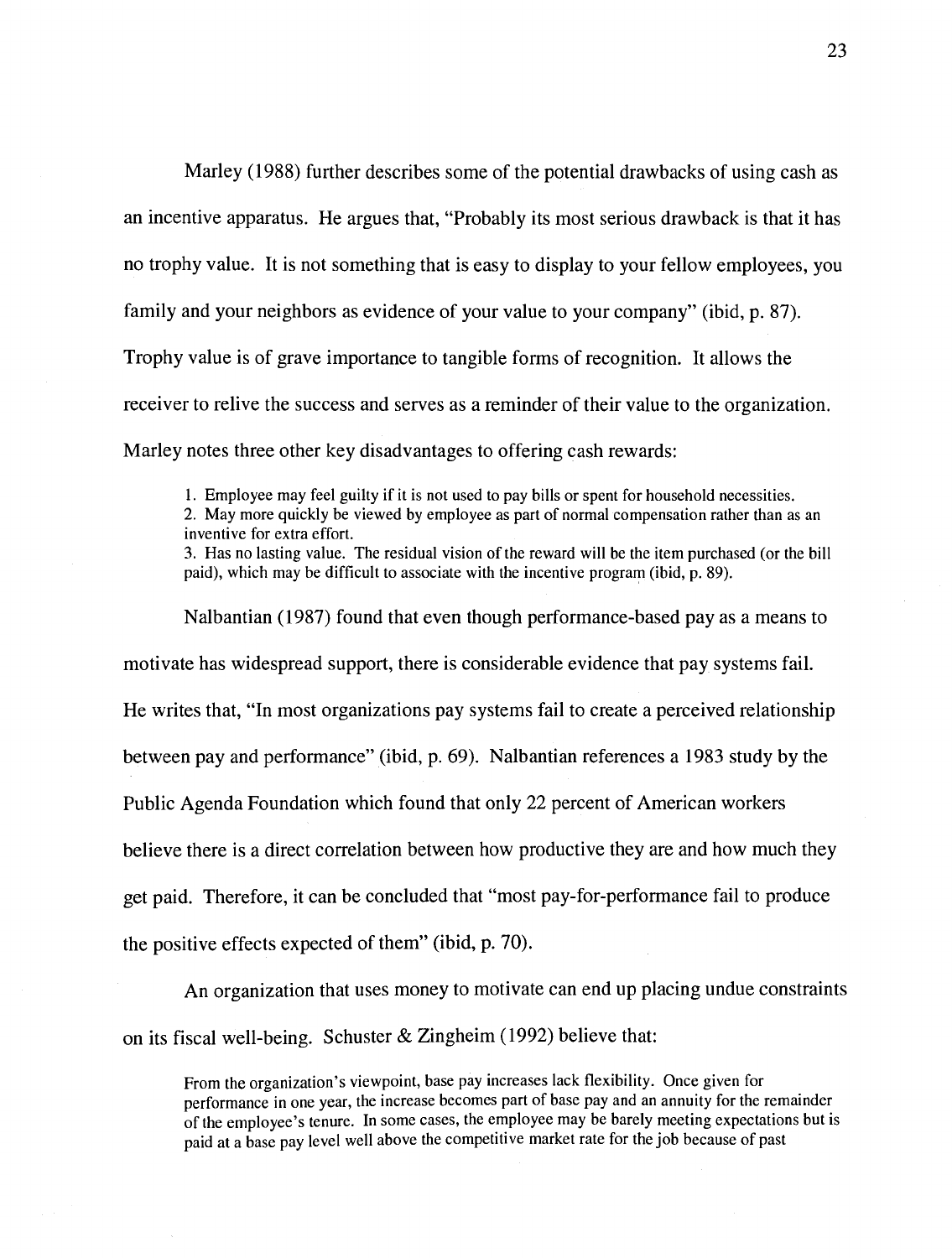performance. The organization is overpaying for the performance currently being received" (ibid, p. 132).

The argument here is not against bonuses or merit increases. Hedger (2006) quotes Peter Hart, Chief Executive of Rideau Recognition Solutions, in her article *From Appreciation to Motivation.* She recalls, "'There's only so much money you can pay before you price yourself out of the market,' says Hart. 'If your company creates a culture of recognition - one where people are being recognized and appreciated regularly - employees will want to work there" (ibid, p. 38). The expectation that pay increases are indicative to achieving sustained levels of high performances from employees is misleading, and likely, a fallacy.

# *No-cost employee recognition: An emphasis on positive reinforcement and praise*

Flora (2004) analyzes the natural phenomenon that is reinforcement. He finds that the affects of reinforcement are surefire, arguing, "Reinforcement is a natural phenomenon just as natural selection or gravity are natural phenomena. Claiming that 'reinforcement doesn't work' is as logical as claiming that 'natural selection doesn't work' or that 'gravity doesn't work"' (ibid, p. 15). Likening reinforcement with such certainties as gravity gives veracity to its existence. Once it is accepted that reinforcement "works," ensure that it is positive and the possibilities are endless.

Author Bob Nelson, in his article entitled *No-Cost Employee Recognition,* helps stress the value of many under-utilized means of employee recognition that can be implemented without having to expend any monetary considerations. Nelson (2002) has learned that, "Believe or not, some of the most effective forms of recognition cost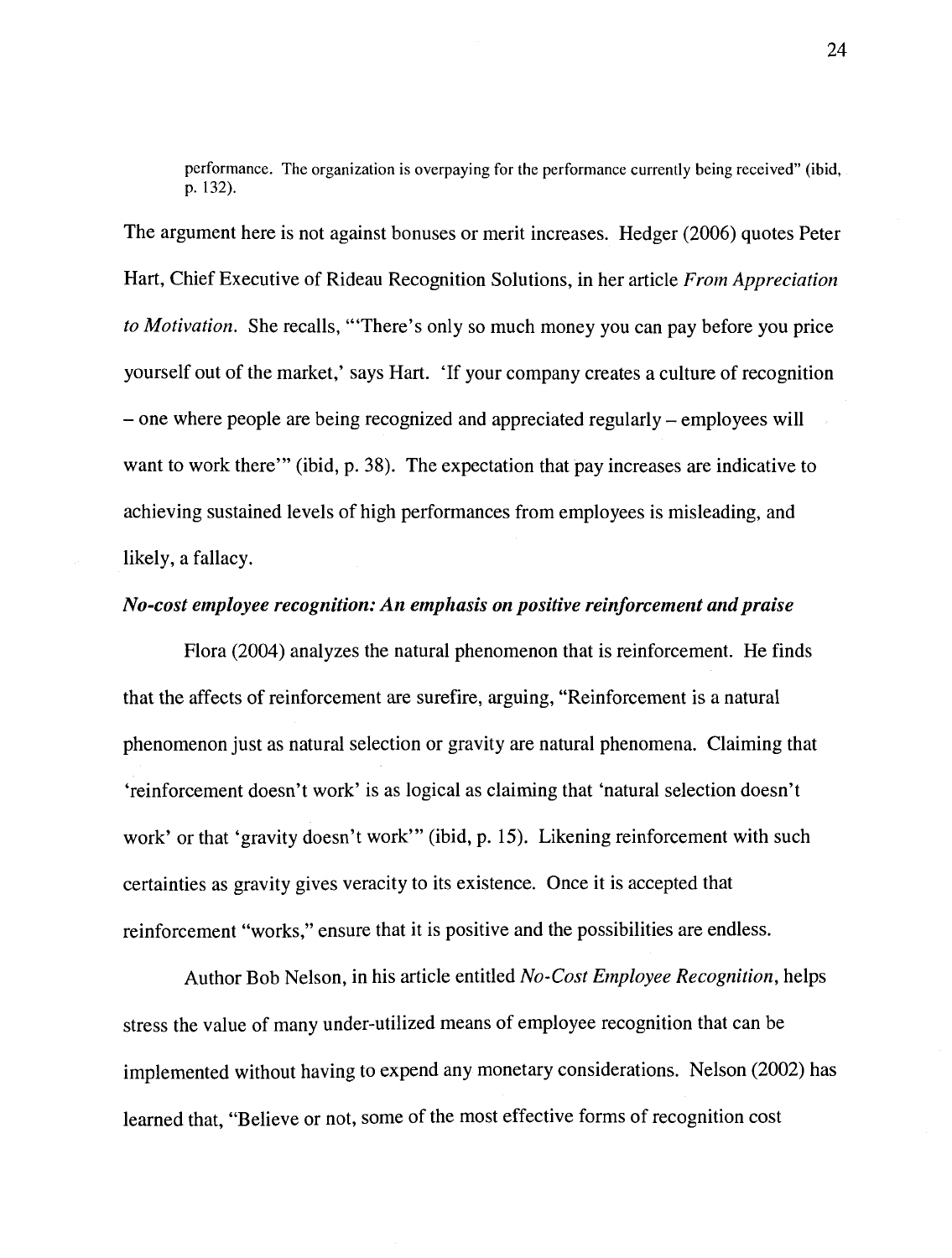nothing. A sincere word of thanks from the right person at the right time can mean more to an employee than a raise, a formal award or a wall of certificates or plaques" (p. 14). As previously reviewed, the research shows that money does not motivate employees. On the other hand, positive reinforcement *has* shown to have a motivating influence upon employees at the workplace.

Kam (1998) argues that positive reinforcement *does* affect an employee's performance. He asserts that, "An organization that utilizes principles of reinforcement effectively will have increased desirable behavior and thus improved performance" (ibid, p. 21). He contends that positive reinforcement is the manager's most powerful reinforcer. Supervisors can create an atmosphere that is conducive to inducing increased productivity amongst their employees by controlling specific organizational conditions. He explains that, "You can create conditions for positive reinforcement. When you change these conditions, you change what is possible. Managers need to identify behaviors that produce desirable outcomes, and implement consequences that will positively reinforce them" (ibid, p. 22).

According to Allan Kam, for positive reinforcement to be effective it must avoid four debilitating factors. Kam cites the views of behavioral psychologist and president of Precision Learning Systems, Inc., Aubrey Daniels, who identifies four common errors in positive reinforcement: the failures to make it immediate, frequent, personal, and earned" (ibid). The drawbacks of positive reinforcement stem from committing one of the former errors. The errors can easily be avoided by training supervisors on *how* to avoid them.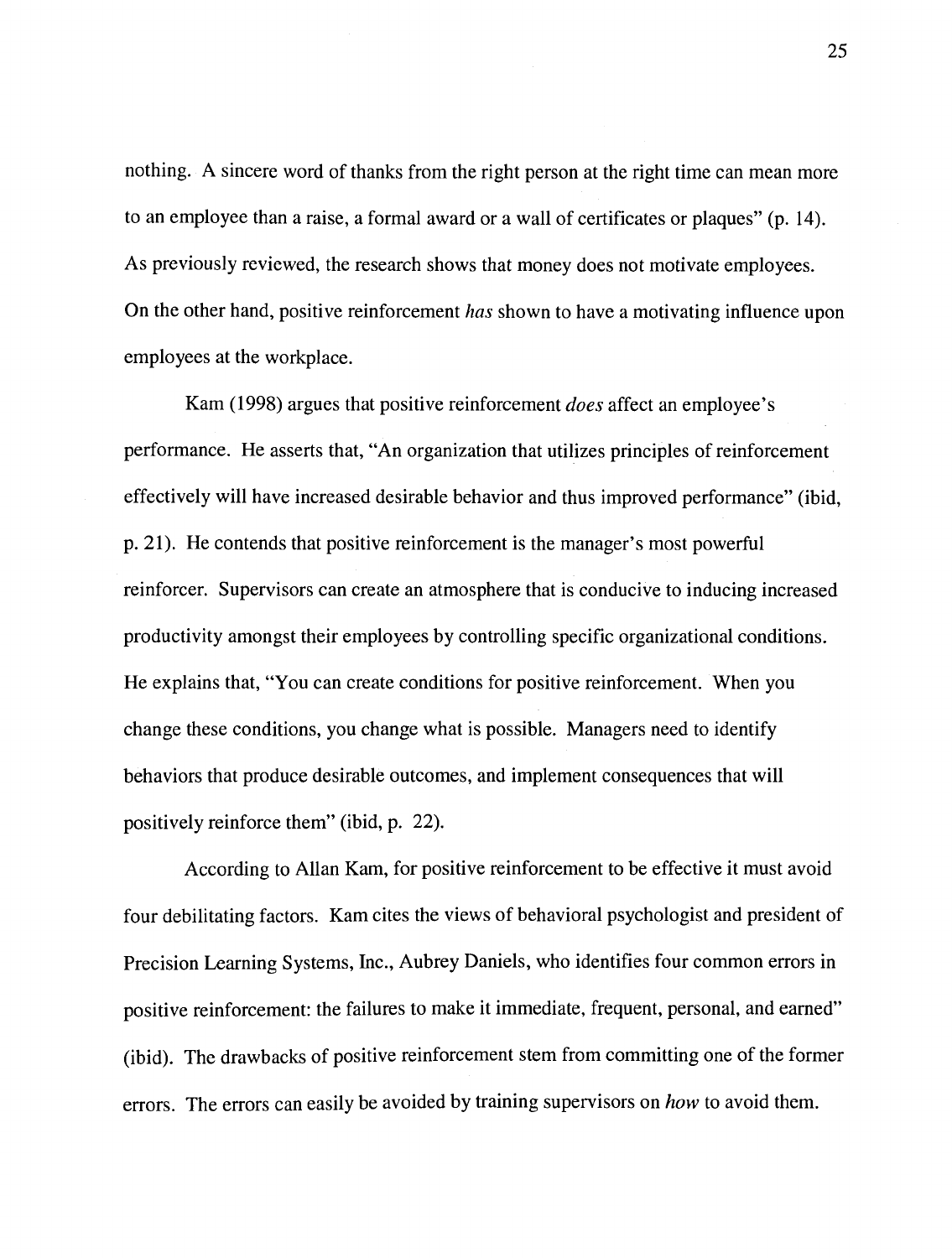Immediacy, or the timeliness for which positive reinforcement is allocated, is crucial to achieving its desired outcome. As Kam illustrates in detailing the common errors that hinder reinforcement efforts, delaying reinforcement can be problematic to its purpose:

Since the consequence that cause people to improve performance occur every day. The manager should try to create a quick consequence, when it does not occur naturally. A reinforcer presented immediately for a specific behavior has more effect on the behavior than a delayed reward. The manager should not make the mistake of assuming that some people do not need reinforcement. Everyone needs some reinforcement, though some need more than others" (ibid).

The assumption that people do not need reinforcement is absolutely erroneous. Positive reinforcement should be an inbuilt occupational occurrence.

The second error that must be avoided is irregularity. All too often, employers recognize employees in bunches, employing significant amounts of praise over a short period of time and neglecting to recognize over longer periods. Recognition has epidemic-like tendencies it seems. It can be beneficially contagious. When one supervisor sees the affect recognition can have on an employee, another begins to utilize it as well. It then becomes the en vogue thing to do. However, like an epidemic it spreads and also scatters away. When it becomes employed as solely a fad, it is hazardous to its function. Recognizing employees needs to be done genuinely and only for deserved displays of performance. With this error, infrequent uses of reinforcement have shown not to generate any significant impact on performance. But, as Kam explains, "Frequent positive reinforcement is correlated with increased performance" (ibid).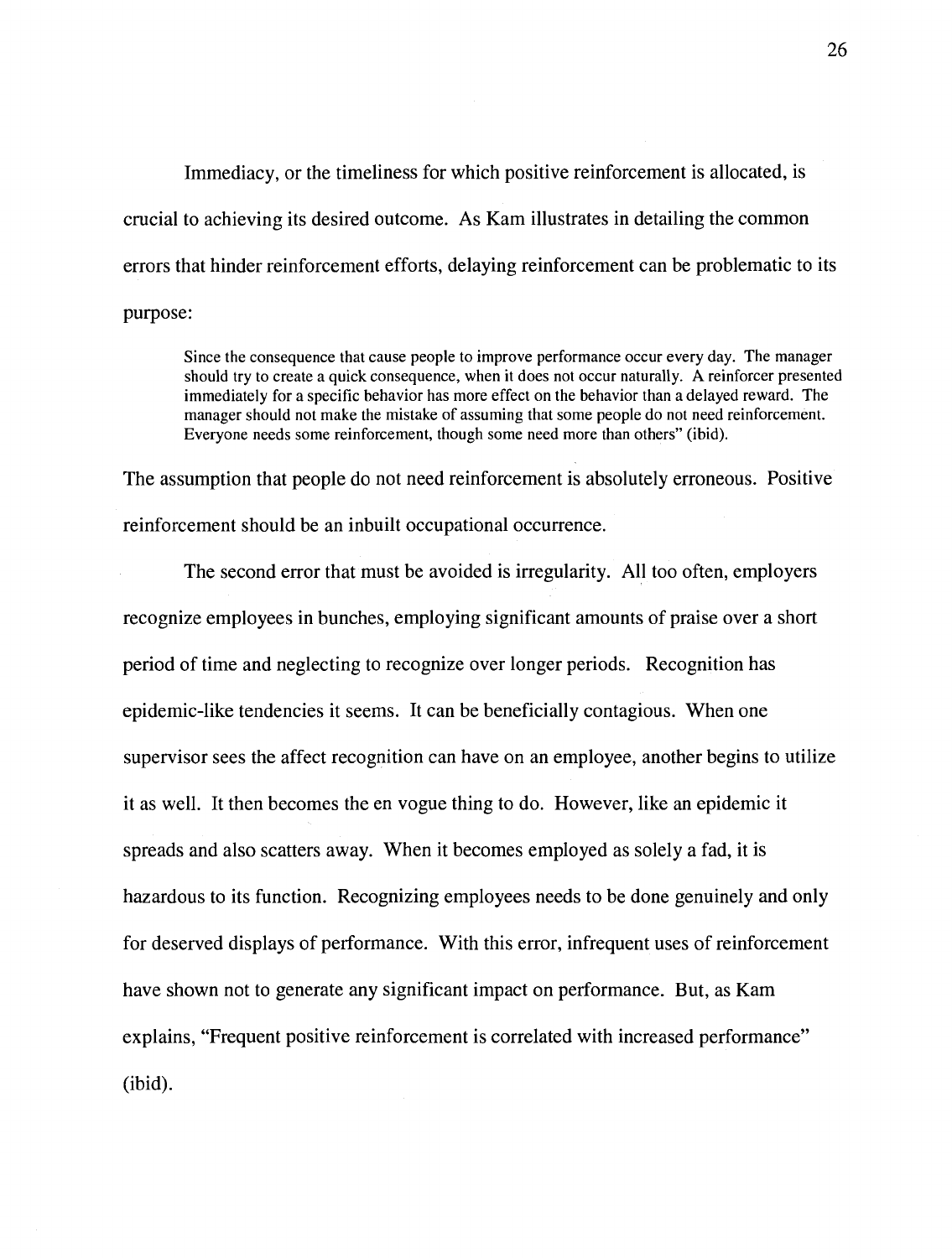Thirdly, the exponentially rising impersonal ways of the world thwart reinforcement efforts. Supervisors should have a personable connection with their employees. Personable does imply being personal, but it does not require getting into an employees *personal life.* By arguing that positive reinforcement be personal, Kam is stressing that mangers should individualize reinforcers (ibid). Through getting to know their employees, managers can better grasp a hold of what may drive a given employee. They can learn that simply thanking one employee in person can lead to a spike in performance, whereas another may feed off formal praise at a meeting.

A final error that obstructs positive reinforcement is when it is given out without truly being earned. This likely sterns from issues of irregularity and supervisors employing means of recognition haphazardly because it may the current trend at a given time. When you give an employee something for nothing, you get what you are reinforcing, nothing! As Kam invokes, "Do not give somebody something for nothing. After all, it is a desired behavior which is being reinforced" (ibid). Bob Nelson (2004) encapsulates Karns' advice, summarizing:

Recognition is used positively and consistently to reinforce high performance, rather than sporadically by management as an attempt to manipulate employees to achieve short-term performance targets. Recognition is provided for improvement, as well as achieving desired results and absolute standards of performance (p. 14 ).

To better understand the issues of timing and appropriateness with regards to reinforcement requires supervisors to pull a role reversal and consider dual perspectives.

The advancement of positive reinforcement has been mired by supervisors placing a vocal emphasis on the negative, minimizing the positive in their interactions with their subordinates. When supervisors advise an employee at a staff meeting that they need to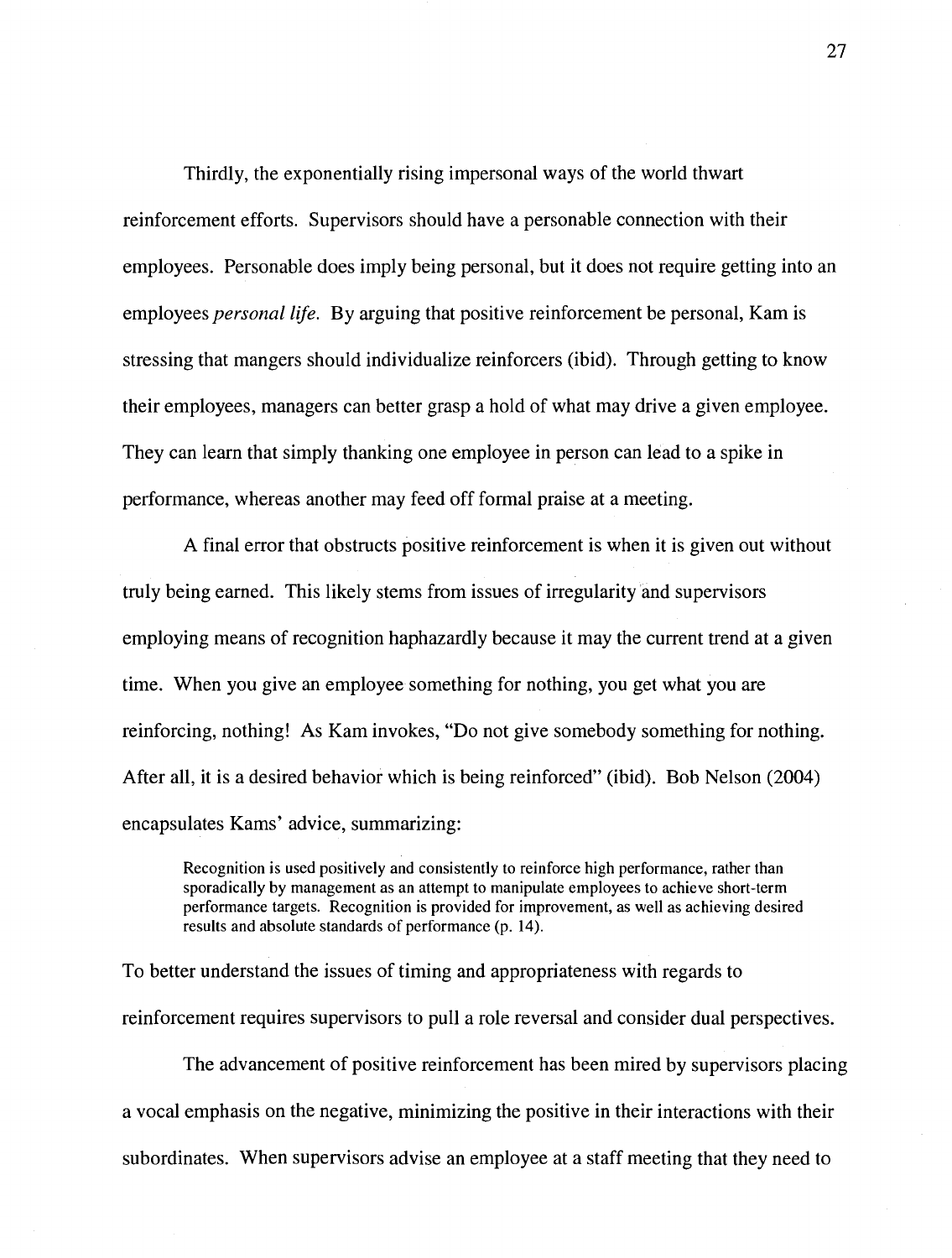see him/her in private after the meeting, the other employees automatically visualize the impending meeting to consist of a negative ribbing rather than a positive praising. Knippen & Green ( 1997) explain that it is become so commonplace for employees to associate a looming conversation with a supervisor to be connected to a verbal scorning of sorts. They explain, "A pattern of negative reinforcement for doing something wrong and no positive reinforcement when a person does something right, for many people, has become a 'way of life'" (ibid, p. 163). As the  $21<sup>st</sup>$  century grows older, the aforementioned "way of life" needs to be significantly altered. The authors quip, "How do I know when I screw up on something? I hear about it. How do I know I'm doing a good job? The boss doesn't say a word?" (ibid, p. 164).

Research has also shown that should organizations fail to facilitate a progressive management team that incorporates positive reinforcement into the managerial motivating-arsenal, employees may have to take it upon themselves and ask for positive reinforcement. To better inform the uninformed supervisors, Knippen & Green ( 1997) recommend employees:

Indicate what you want. Give examples of when the boss gave you PR. Cite specifically what you did that deserved PR and what the boss gave you. Indicate how it affected you positively and how it made you feel, i.e. good, happy, satisfied, confident, worthwhile, or glad you work here. Cite specific behavioral changes that have resulted from PR from your boss, changes your boss would view favorably, such as being motivated to work longer-harder-better (p. 168).

By employees expressing their feelings it will take the guessing game out of the equation. As a result, supervisors can then individualize rewards and steer clear of that formerly mentioned third error that stems from impersonal employer-employee relationships.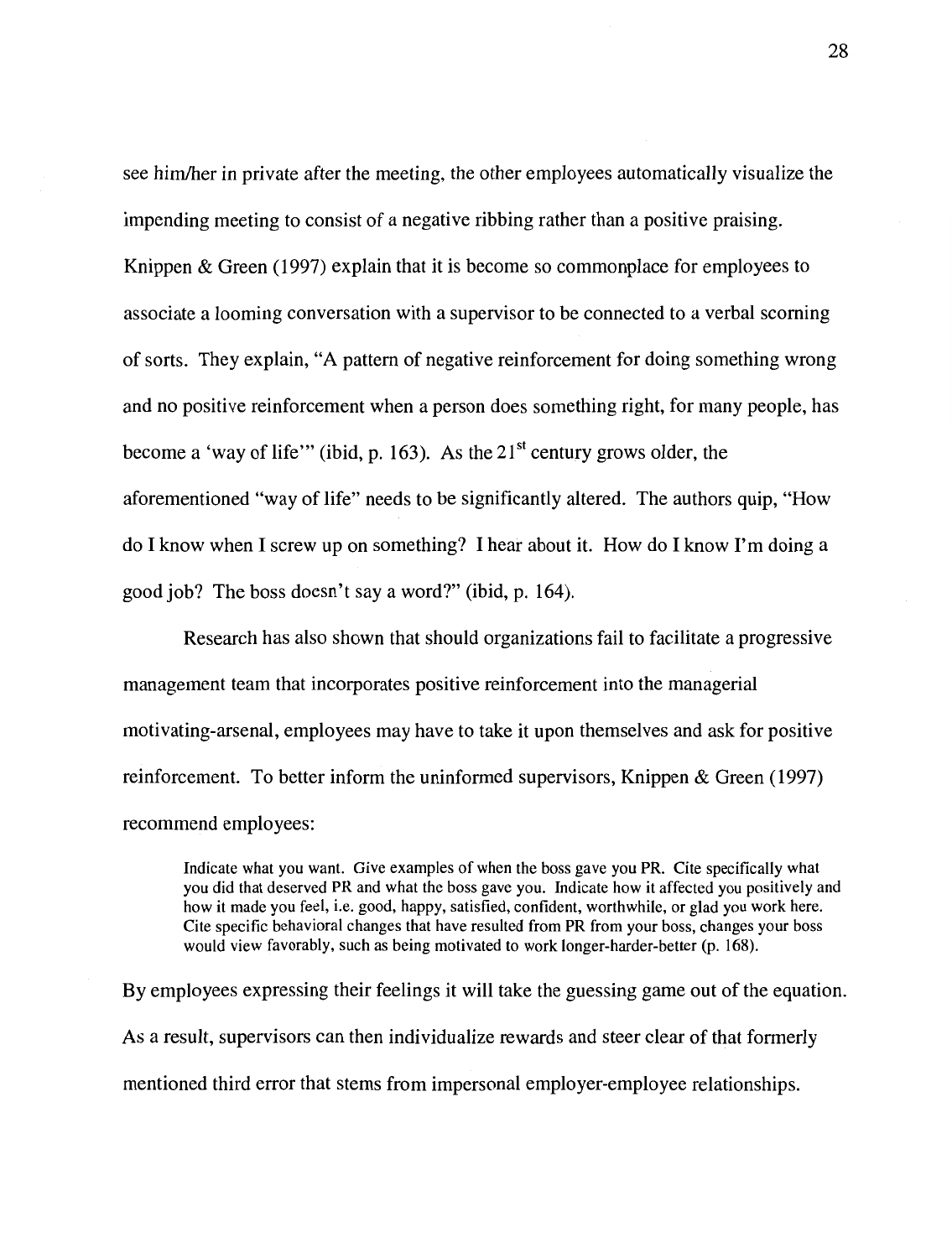Herman (1991) further investigates the disconnect between what employees want and what employers think employees want. He conducted a research study where respondents were asked to rank a list of motivational factors in their order of importance to them. The workers prioritized a list from their own perspective. The supervisors were asked to then prioritize the motivational factors in the order they perceived the workers would rank them. Table 1-2 illustrates the results of the survey. Herman boldly concludes, "Clearly, the supervisors responding to the survey do not have a realistic understanding of what really motivates their people! (ibid, p. 43).

| <b>Motivational Factor</b>      | <b>Workers' Response</b> | <b>Supervisors' Response</b> |
|---------------------------------|--------------------------|------------------------------|
| Good working conditions         |                          |                              |
| Feeling "in" on things          |                          | 10                           |
| <b>Tactful disciplining</b>     | Ю                        |                              |
| Full appreciation for work done |                          |                              |
| Management loyalty to workers   |                          | h                            |
| Good wages                      |                          |                              |
| Promotion and growth            |                          |                              |
| Help on personal problems       |                          |                              |
| Job security                    | 4                        |                              |
| Interesting work                | h                        |                              |

**Table 1-2 Ranking motivational factors from dual perspectives** 

The survey disclosed that workers view full appreciation for work done to be their number one motivating factor. Ideally, in an organization where the employer-employee relationship is tight-knit, management would also understand how their employees value being appreciated. However, as the study found, the workers prioritized appreciation as their highest motivator and supervisors thought workers only found it to be the eighth best motivator out of ten choices; they assumed pay to be the most important. Sadly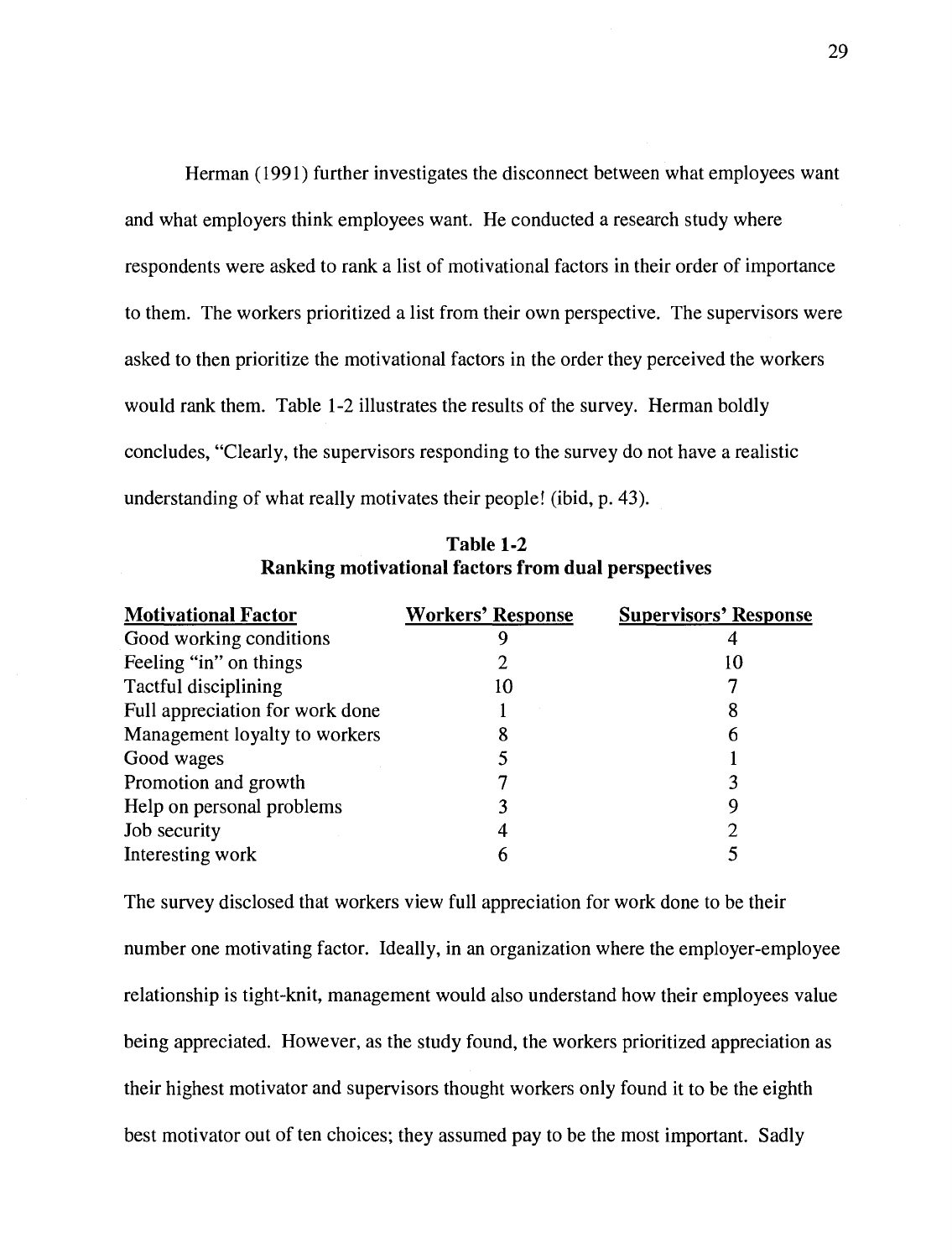enough, the factors supervisors believed would be the weakest motivators for their workers were actually their three strongest ones.

While the motivational factor of full appreciation for work done could have multiple meanings to different workers, it is likely that the meanings can be generalized into a specific core. Herman explains the workers' strongest motivator, full appreciation for work done, summarizing:

Employees want to receive feedback on how they are doing. This means that supervisors - in fact, all managers - need to provide recognition of achievement or even just progress toward agreedupon goals. Without feedback and recognition, workers will have only a marginal commitment to the job. Alienation from supervisors and the organization increases. When commitment and recognition level is low, workers will seek recognition elsewhere - perhaps from outside the organization (ibid, p. 44).

By directly evaluating results with employee's supervisors open communications, which can, in turn, result in motivation.

Praised employees, make happy employees. Happy employees are then thought to be more productive as they truly enjoy going to work. "Bring out the positive aspects of your team's environment. Celebrate the victories. Celebrate birthdays" (ibid, p. 86). There are several ways in which an organization can create an atmosphere that breeds high morale. "Express congratulations, and perhaps say a few appropriate words of praise" (ibid, p. 87). Celebrating birthdays and anniversaries of employment can facilitate a more personable employer-employee relationship. "These things will carry over to support positive attitudes that will reinforce work being fun...an enjoyable experience rather than an oppressive drudgery" (ibid, p. 86). Taking a few seconds to say some small words can have a big impact.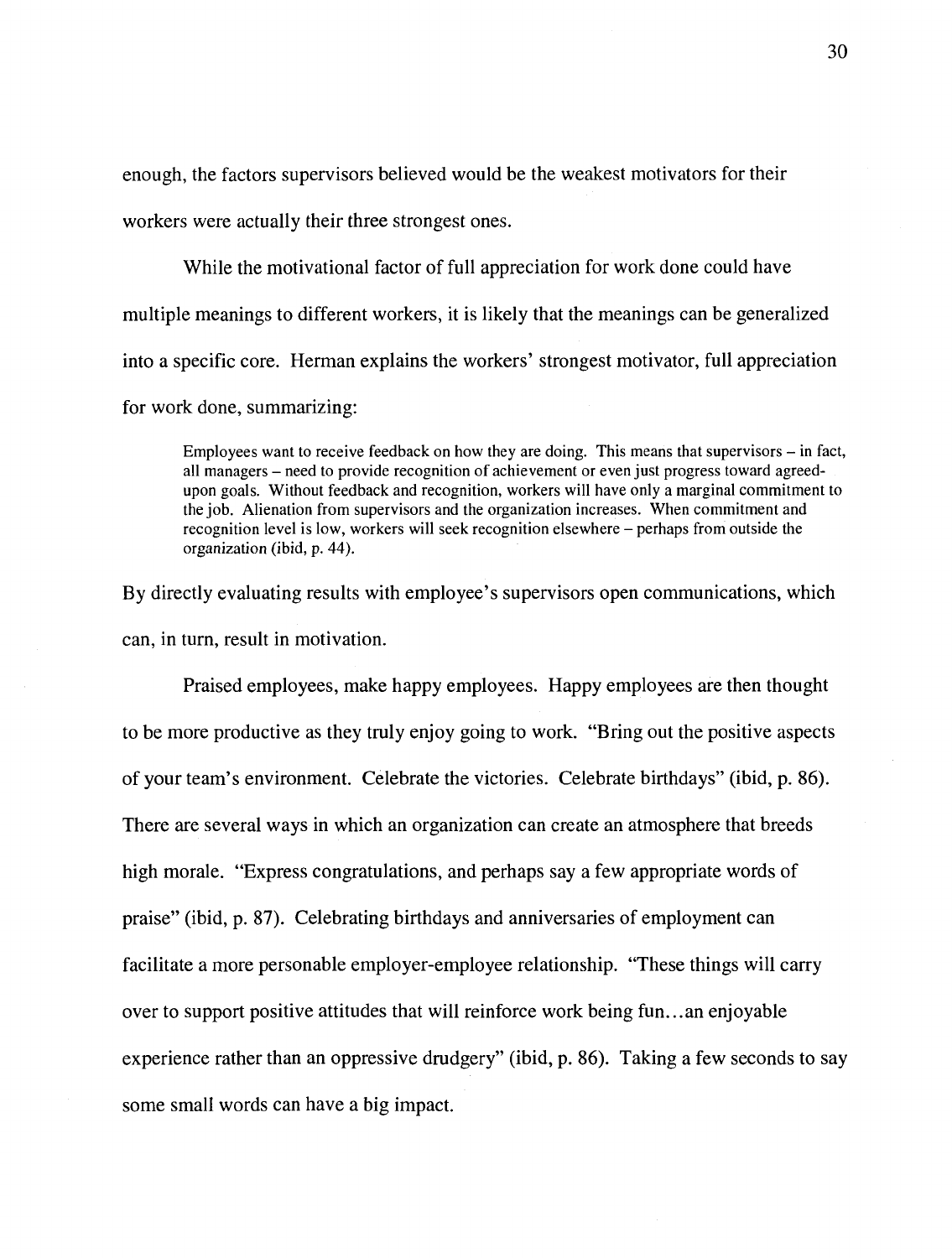Why is it so hard to say two little words? "Thank you." Deeprose (1994) maintains that employers should say "thank you" frequently. She seeks to answer the oftasked managerial question, "Why should I say 'thank you' to workers for just doing their jobs?" (ibid, p. 58). We live in a society where absolute strangers are extended a "thanks" for holding a door that they had to open anyways, yet supervisors go months without affording the same endearing, courtesy to their subordinates with regards to their performance. Their reluctance may stem from a number of different factors to include:

1. Saying "thank you" is not in the family tradition - the company "family," that is. We learn social manners at the knees of our parents; we learn business manners across the desk from our earliest managers. So when we reach that exalted position ourselves, we behave as our role models did.

2. Employees don't work for their managers personally, goes on line of reasoning, they work for the company, so it's the company's job to say "thank you." The company does this with a paycheck, and that's enough. This one's a twist on the old "it's not my job" syndrome. 3. There's an argument that goes, "lfl show appreciation, they'll only demand more money." But why would this happen unless the organization is trying to convince workers that they are inadequate as an excuse for underpaying them? In fact, employees who feel very appreciated often work contentedly for less money.

4. Some managers are afraid they'll appear patronizing. And, in fact, some workers protest that they don't want to be thanked every time they do something right. They too say that they are just doing their job. Yet they applaud their favorite athletes every time they score, and aren't they just doing their job? (ibid, pp. 58-9).

As for the fourth factor, the few employees that protest being thanked are doing so in the vein that they likely feel as though they've only just been noticed. "Don't thank me for just doing my job" really means "Don't you know I do this all the time?" (ibid). The third factor once again portrays the glaring disconnect between *what* employees want and what supervisors *think* that employees want. Bridging this socially constructed gap requires a structural overhaul.

Deeprose (1994) explains that in an organization where all four of the formerly

mentioned factors are realities, it may take a cultural revolution to introduce "thank you"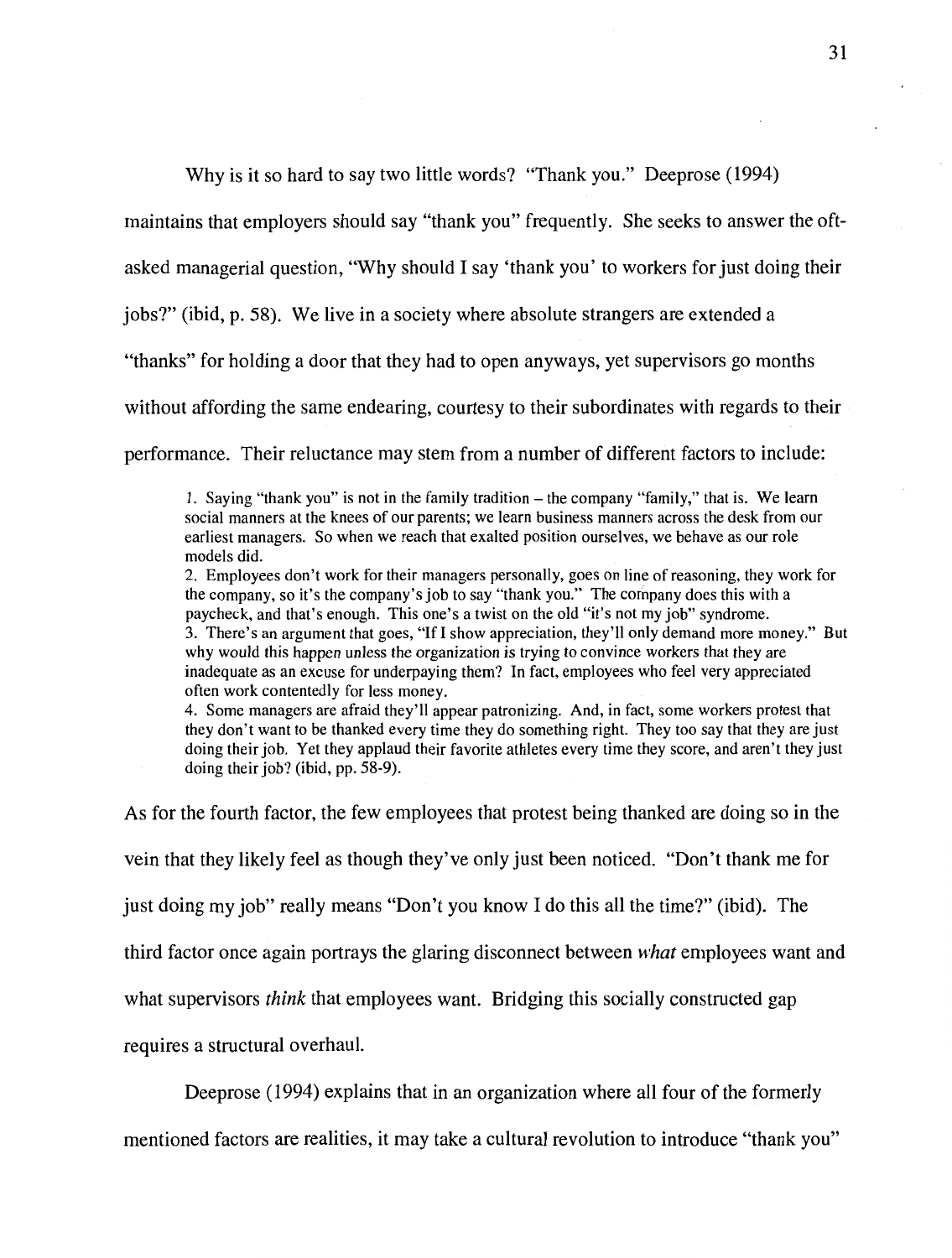(ibid, p. 59). Yet, such a revolution carries with it generous benefits, thereby making the revolution a worthy cause.

One benefit aligns a "thank you" with an employee's performance. "A thank-you validates the importance of the work people do. Since we were brought up to show our appreciation by saying 'thank you,' the logical line of thinking is: 'no thanks ... not appreciated... not worth doing" (ibid).

Another benefit emphasizes how convenient saying "thanks" can be as a form of positive reinforcement. "Thank-you is always ready for use. With it you can give timely recognition, immediately reinforcing behaviors you want the employee to repeat" (ibid, pp. 59-60).

A third benefit allows supervisors to use it as a means to recognize the underperformer who is making efforts to become better. Supervisors can't give ROP's to an underperformer as it will devalue the prestige of the recognition. However, "Thankyou is one reward you can afford to give for partial success. You can motivate people to do a task by rewarding incremental improvements as the person performs in a way that approximates the desired behavior" (ibid, p. 60).

Again, because most forms of recognition are reserved for performances that go above and beyond expectations, it is beneficial to know that you can use a "thank-you" to show appreciation for the completion of daily tasks as a fourth benefit. To this end, more people are more consistently being reinforced. "Just as you can use a thank-you to recognize incremental improvement in performance that would never rate a major reward, you can also use it to show your appreciation of routine work" (ibid).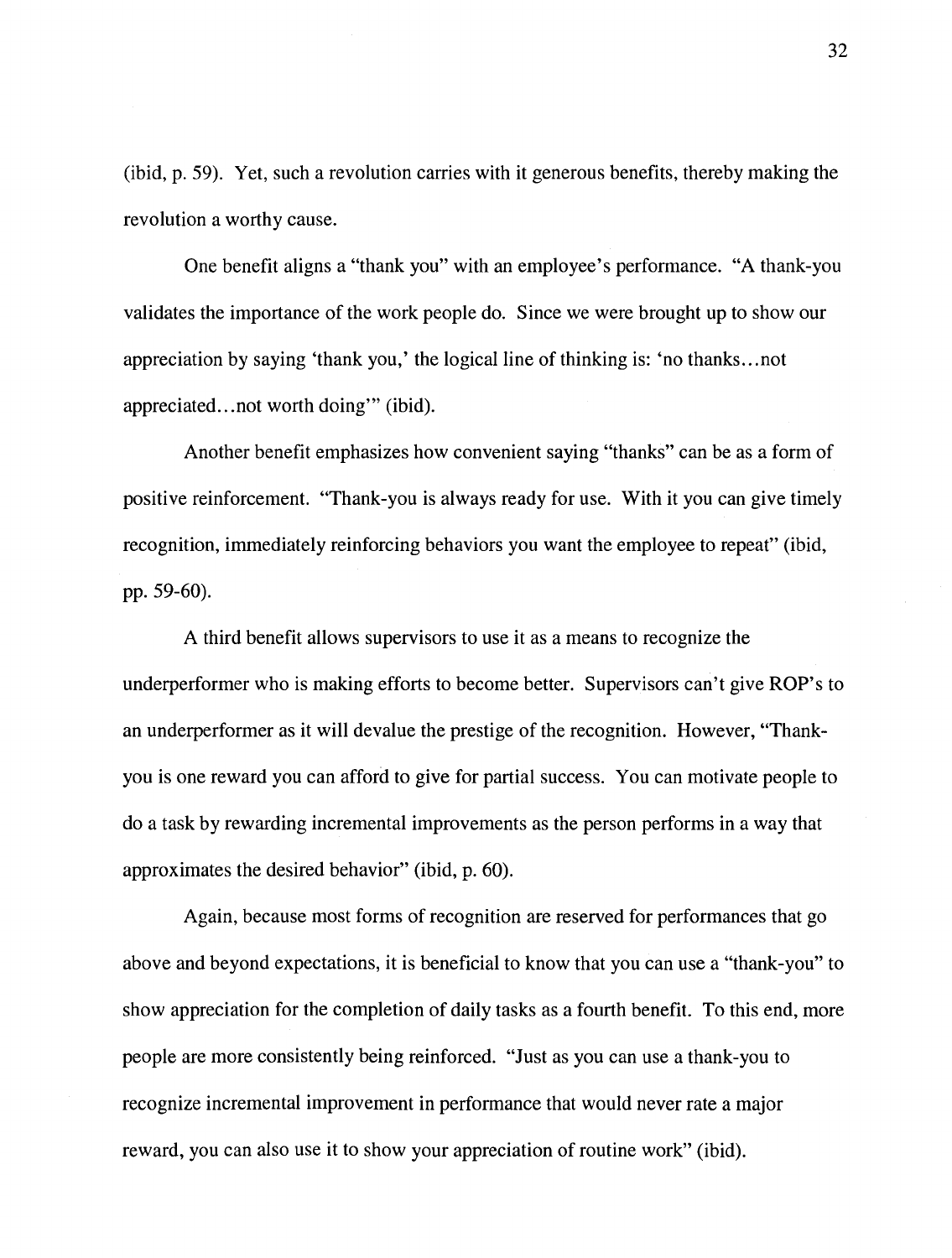A final crucial benefit of utilizing "thank you" as a form of positive reinforcement is that it spreads. "Generous use of thanks is contagious. As people begin to realize that it feels good to be on both the giving and the receiving end of it, more people will use it more often..." (ibid).

In his article entitled, *Motivating the Workforce with a Positive Culture: Recognition that Works, McCrarey (2005) properly wraps up the influence that positive* reinforcement has upon increasing an employee's performance. With regards to positive reinforcement, he subscribes to the old adage, "You catch more bees with honey than vinegar" (ibid, p. 54). It is important to keep in mind that people are a company's greatest asset. McCrarey has found the following to be true:

Spend more time praising the positive performances of your employees, and you'll suddenly have to spend less time correcting the poor performers. Constructive reinforcement has better results than punishment, and that's especially true in the workforce. Praising positive actions yields more positive results and makes it easier to lead workers to improved performance" (ibid).

#### *Low-cost employee recognition: Utilizing tangible "noncash" rewards*

Manas & Graham (2003) argue that it is noncash rewards that matter most in today's workforce, comprising itself as the key component towards bettering the employer-employee relationship. Service awards are a great way to motivate the more senior employees by recognizing and celebrating years of service. While an extra stripe on a uniform, denoting increments of service, can surely helps an employee stand out from the less-seasoned, a more creative means may be long overdue. McAdams (1996) found that organizations would be better served by making service awards more personal to an employee's taste. Traditional means of honoring service have become outdated and were likely never truly coveted in the first place. McAdams argues the following: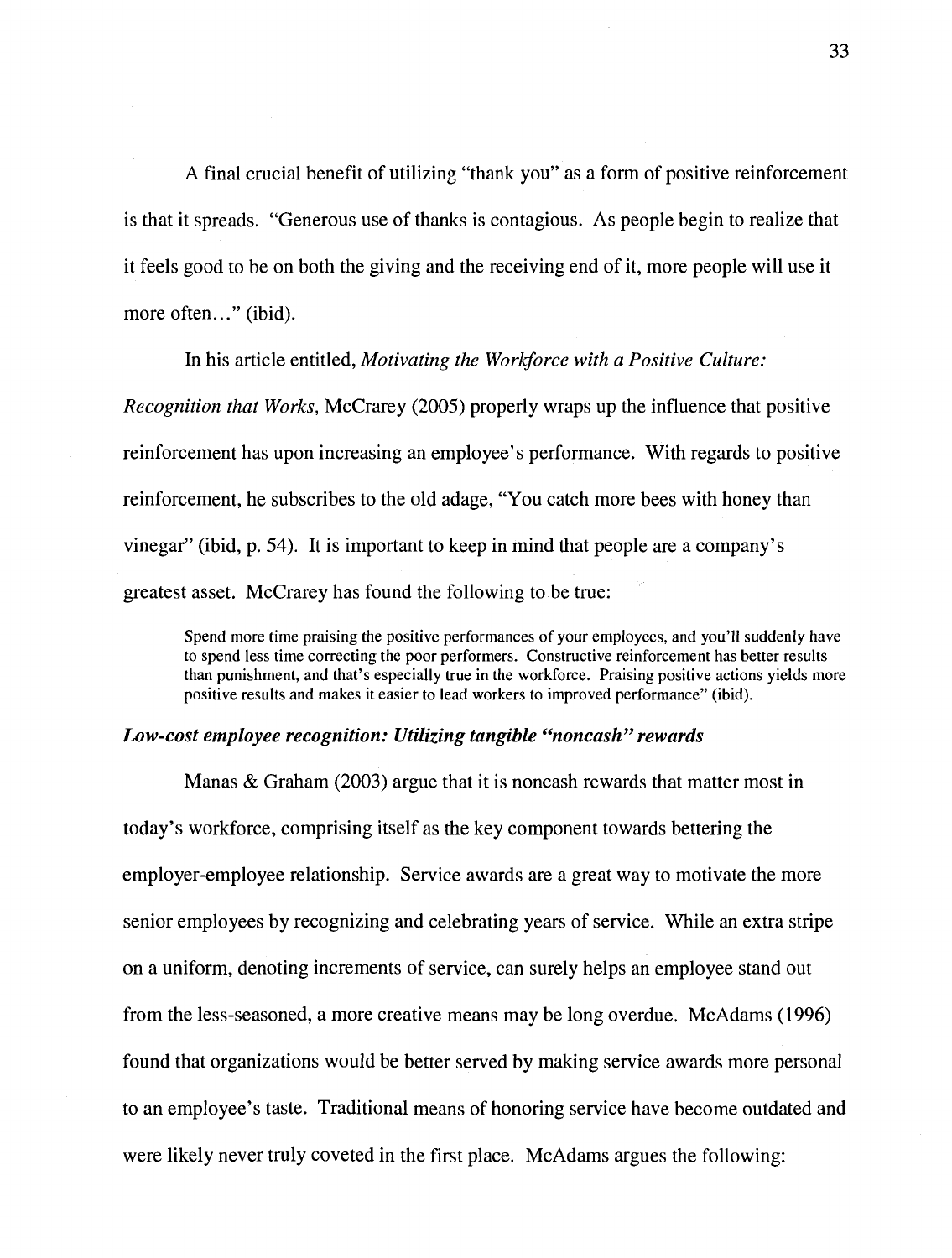Traditionally, the organization decided on a specific award for each milestone (a pen and pencil set, then a glass paper weight, then a desk clock, and so on, all with the company logo). I appreciate the thought, but I've never found the large, expensive cut-glass bowl, emblazoned with the logo of my company and "15 years more," something I wanted to display on my dining room table" (ibid, pp. 135-6).

Inevitably, humans assign a trophy value upon tangible rewards. Thus, it is

important that the rewards given carry value and meaning. "Trophy value is the primary

reason that noncash awards of significant value (generally over \$400) are used" (ibid,

252). It is granted that in most budgets, spending such a high dollar amount on an award,

for a single person, would not be feasible. The significance lies within the significance of

the reward, not the dollar amount. Organizations can accordingly adjust what it is

considered a high dollar amount to their budgets. McAdams notes the following:

Every time an employee looks at the lounge chair or uses a set of golf clubs earned for improving performance, he or she is reminded that it was earned for a particular accomplishment. This continual reinforcement has a quality that a cash bonus does not have" (ibid).

It is trophy value that allows one to explain how noncash rewards become far more

memorable than a bonus or cash reward.

McAdams (1996) was privy to a conversation that, in a moment's time, typified

the importance of how supplanting trivial cash bonuses with meaningful noncash rewards

can have an effect on an employee's life forever. He recalls the following:

I was making a speech in Boston a few years ago, and I asked someone in the audience to let me know if they had ever received a noncash award of significant value. A number of hands went up, and I chose one man who said, "In 1969 - about 20 years ago - I earned an award I still have. A clock radio."

"What was its cost?" I asked.

"About \$30." A little surprised that he remember a \$30 item earned twenty years earlier, I asked, "How did you earn it?"

"I was on a team of engineers at RCA and we came up with an idea to change a screw size in a machine. We saved the company enough money to earn each of us a choice of merchandise from a catalogue they gave us. I picked a radio. I still have it, although it doesn't work now."

"Do you get a cash bonus in your job now?"

"Well, I left RCA a long time ago, but I've gotten a bonus for several years now."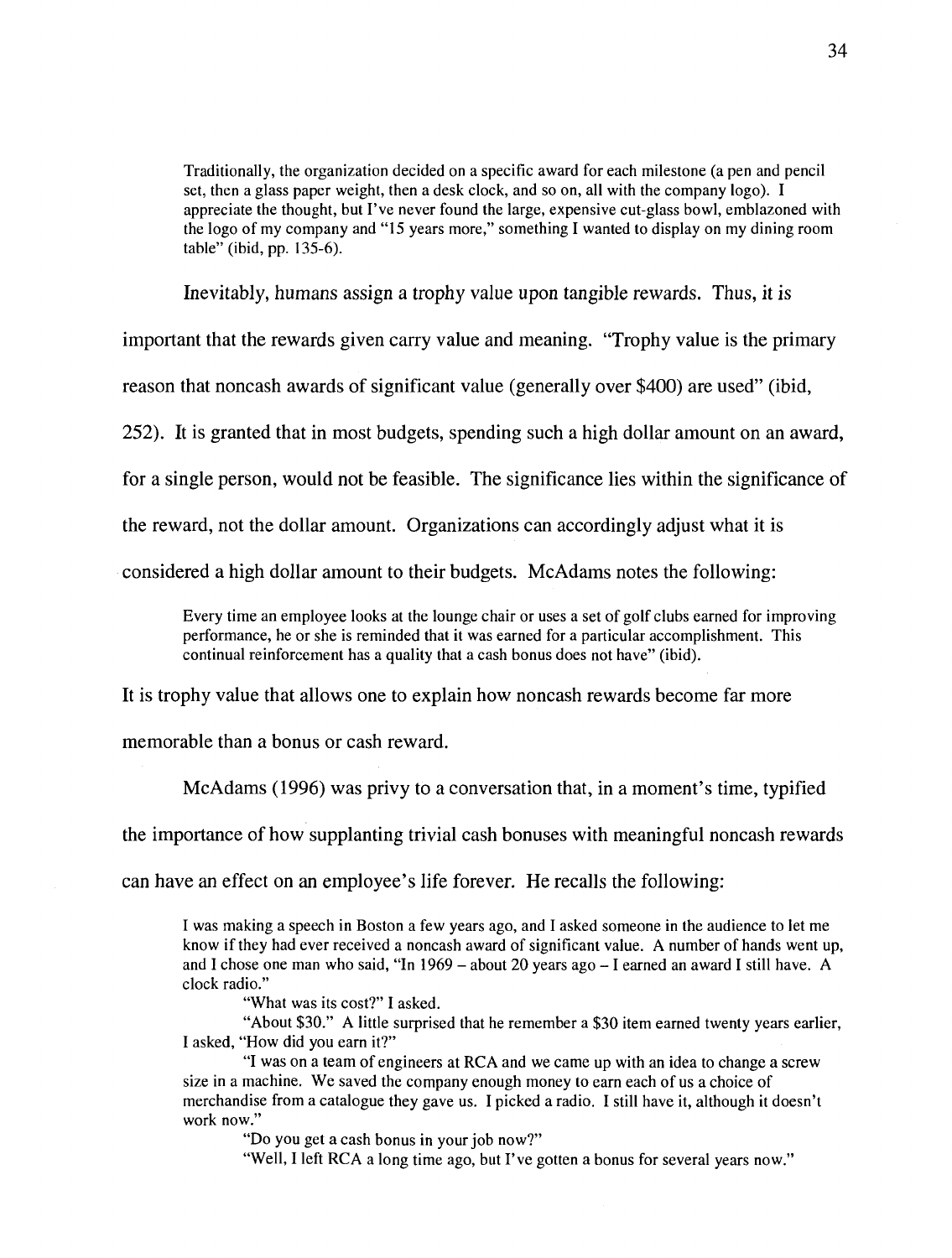"How many years ago? Can you remember how much it was?"

"Five, no, four, I guess."

"What did you do with it?"

"Can't remember. Probably paid some bills, went for a special dinner with the familysomething like that."

I'm not suggesting that a \$30 radio is as important as the man's bonus, but look at what RCA got for \$30. He remembered the award, the company, and what he did to earn it  $-$  more than twenty years ago. That's trophy value. It would have taken a good deal more than \$30 to make a cash award memorable. Plus, you can talk about a noncash award to others, even brag a little. It is socially acceptable to show off you new camcorder to your neighbor and say, "I earned this for working with a team on improving our process." It is tacky to go from door to door showing your W-2 form" (ibid, p. 253).

Huff (2006) concedes, "No employee, of course, is going to pass up a paycheck

padded with a healthy bonus. But studies, as well as managerial experience, indicate that

a personalized non-cash award may reverberate longer in an employee's mind" (ibid, p.

26). The customary way of using cash awards makes them the more comfortable choice for employers. However, through educating them on the positive effects that noncash awards can have, employers may soon realize the benefits. In answering which of the two is better, McAdams contends that, "Cash awards are more traditional and therefore more readily accepted. There is certainly less hassle. But if your objective is to create excitement, involvement, and action by employees, noncash awards may be more appropriate" (ibid, p. 254). An organization that cares about their employees will feel that they are worth the hassle and implement noncash forms of recognition.

Matejka (1982) found that for an impending reward to be successful in increasing performance it must pass through several critical aspects on a rewards checklist before it is implemented. Once these factors are examined, they can become understood by supervisors and applied in future rewarding instances to ensure intended outcomes result.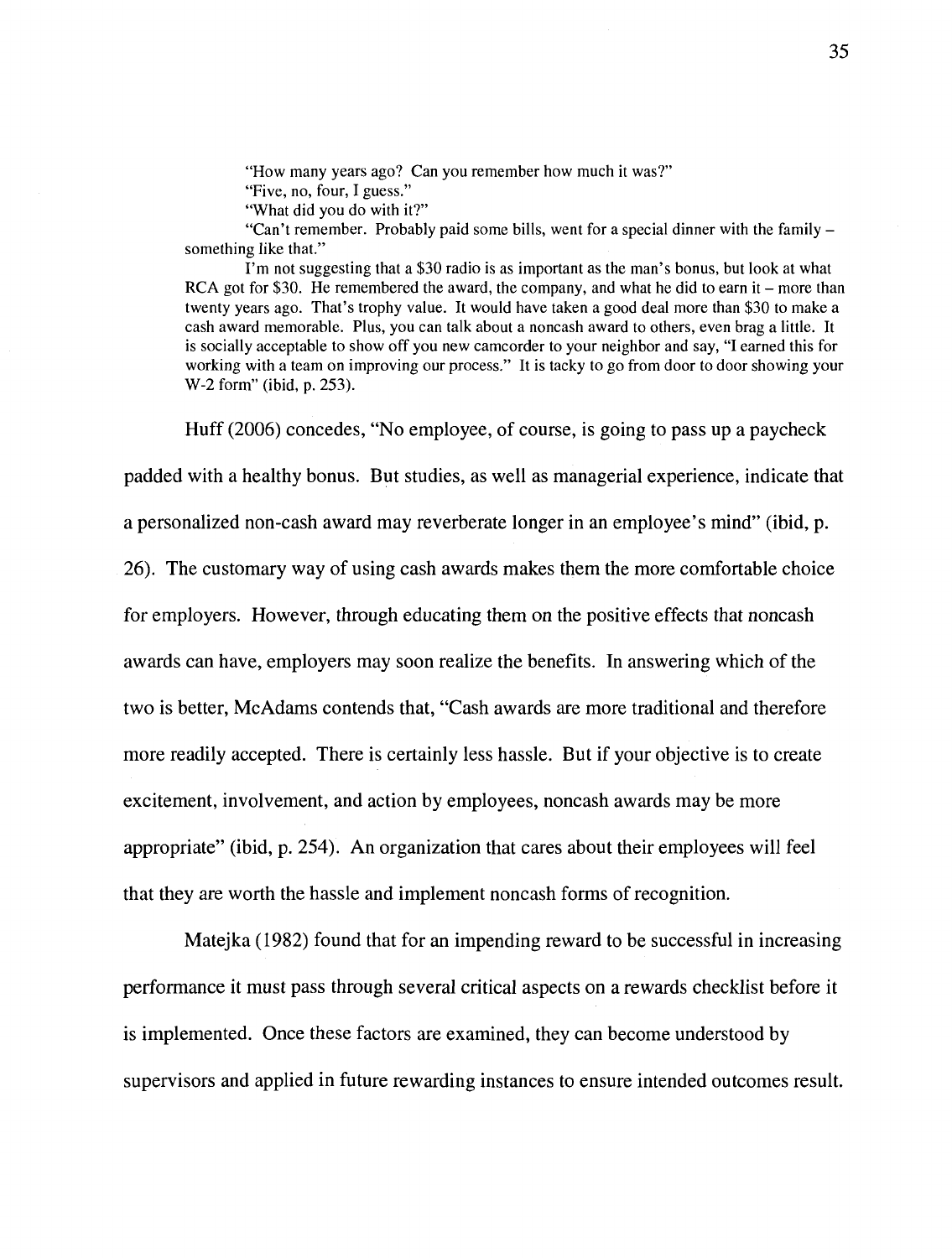He suggests that, "If you ignore value, confidence, ability, perceptions, or fairness you are taking serious chances that will endanger your attempts to increase productivity" (ibid, pp. 47-8).

One factor that must be addressed aims at determining an awards perceived value to the employee receiving the award. "The employee must value the reward for it to cause improved performance. The more important the reward is, the greater the likelihood that performance will be higher" (ibid, p. 47). This can be achieved by strengthening personal bonds within the employer-employee relationship.

Employees who have seen certain levels of performance get rewarded in the past want to have some semblance that should they increase their levels of performance and meet or exceed past levels which have garnered recognition, that they too, can achieve a reward. "The employee must have *confidence* that increased effort on his part will culminate in the reward" (ibid). This confidence, a second factor for increasing the likelihood of increased performance, can be established by applying consistency and fairness across the board.

A third point holds that supervisors need to have realistic expectations of their employees. It is understood that rewards should be reserved for exceptional performance. Management must understand that exceptional doesn't mean unattainable. "The employee must have the "ability" to do what is being asked. Sometimes managers ask workers for performance that they cannot physically or mentally achieve" (ibid).

36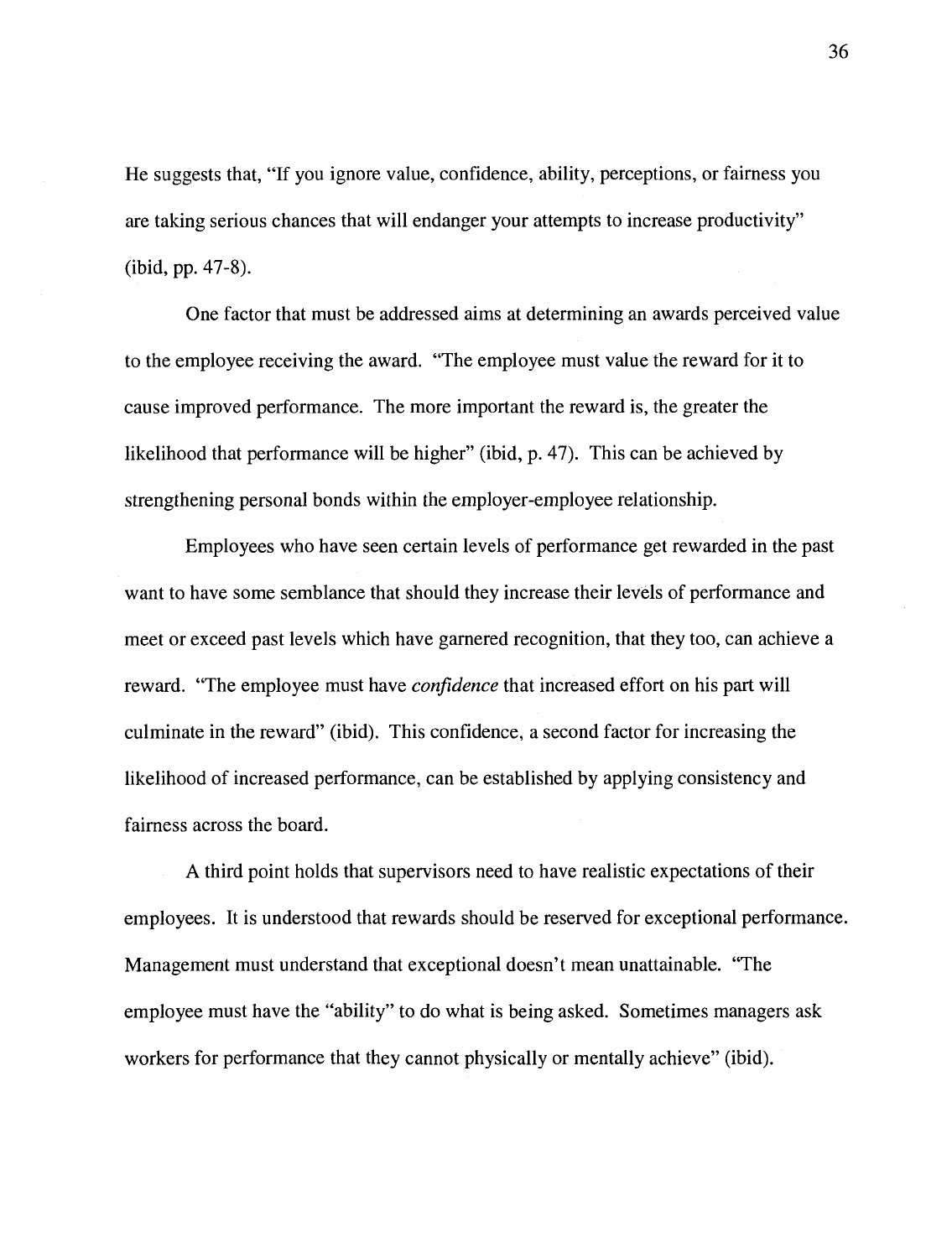Three final points that Matejka lists represent aspects of perception and fairness that are crucial to consider before giving rewards. He argues for consideration of the following:

1. The employee must clearly understand and perceive that what you are requesting is part of his job.

2. The employee must see the reward offered as a "fair" amount for the performance required to get it.

3. The employee must see the reward and the level of performance as "fair" compared to other employees' efforts and rewards (ibid).

Taking all points into consideration can help an employer become educated, and

minimize the factors that hinder attempts to increase productivity via low-cost

recognition.

In her article, *The State of Rewards* & *Recognition,* Huff (2006) examines how

nonmonetary rewards have come to influence performance:

Like many of today's companies, Jenny Craig, based in Carlsbad, California, believes that while money certainly does talk, other rewards can articulate the message better when it comes to boasting employee productivity and retention an increasingly competitive marketplace. Non-cash programs are viewed as more effective in achieving eight out of 10 corporate goals" (ibid, p. 25).

As has been formerly mentioned, rewards must be appropriately linked up with an

employee's personal taste. Huff reminds supervisors that, "... rewards must be

appropriately targeted in order to mean anything" (ibid, p. 26). It is a huge disservice to

an employee when desired forms of recognition fail to marry with what they actually

receive. "According to a Maritz Research poll of 1,002 employees conducted in October

2005, only 27 percent of those who want to be recognized with gift cards, merchandise or

trips actually receive that form of award. Only 40 percent craving written praise receive

it" (ibid).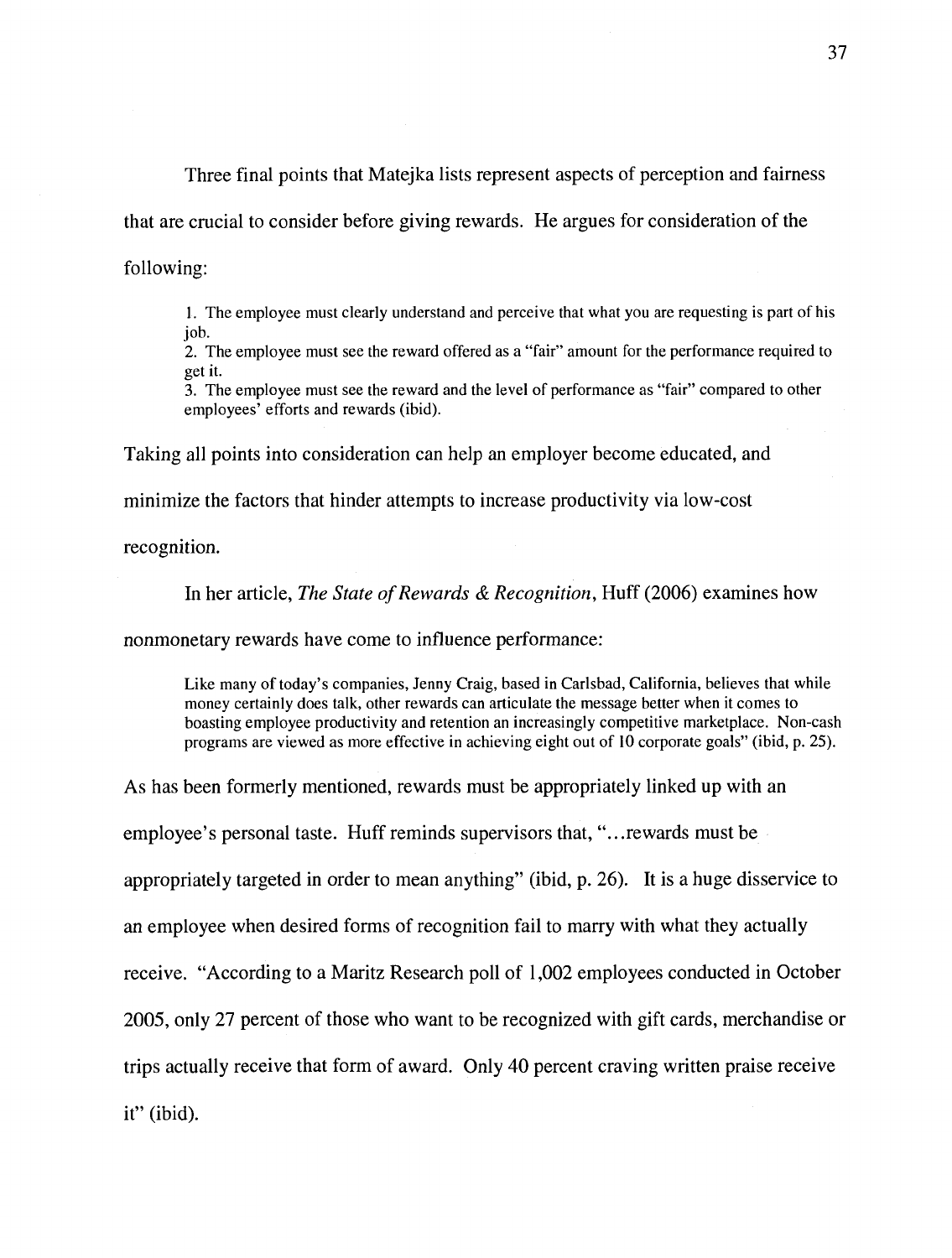In his article entitled, *Simple Rewards Are Powerful Motivators*, Gregory Smith (2001) provides the final statistical correlation for the influence of rewards upon motivation. He found that at 33%, lack of appreciation is what causes the greatest dissatisfaction amongst employees at work; poor pay came back at 22% (ibid, p. 10). It is not just important for supervisors to utilize rewards, but do so genuinely and wholeheartedly, and only when warranted. "To be successful, a motivator needs to energize the employees to get involved in improving productivity" (ibid).

Wiley (1997) concludes, "Motivation is the number one problem facing business today" (p. 272). Early  $20<sup>th</sup>$  century theories have provided the groundwork for which contemporary beliefs are built upon. "According to the content theories, managers must consider employees' needs to provide the appropriate motivation strategies" (ibid, 274). The ability to inspire and motivate subordinates is a crucial aspect of a manager's job that must be afforded more consideration. The review of current literature has intensely demonstrated the importance of incorporating reinforcement and recognition measures to incite motivation and productivity. Chapters III  $&$  IV of this work will entail actual research conducted by this writer that aims to support the topical research.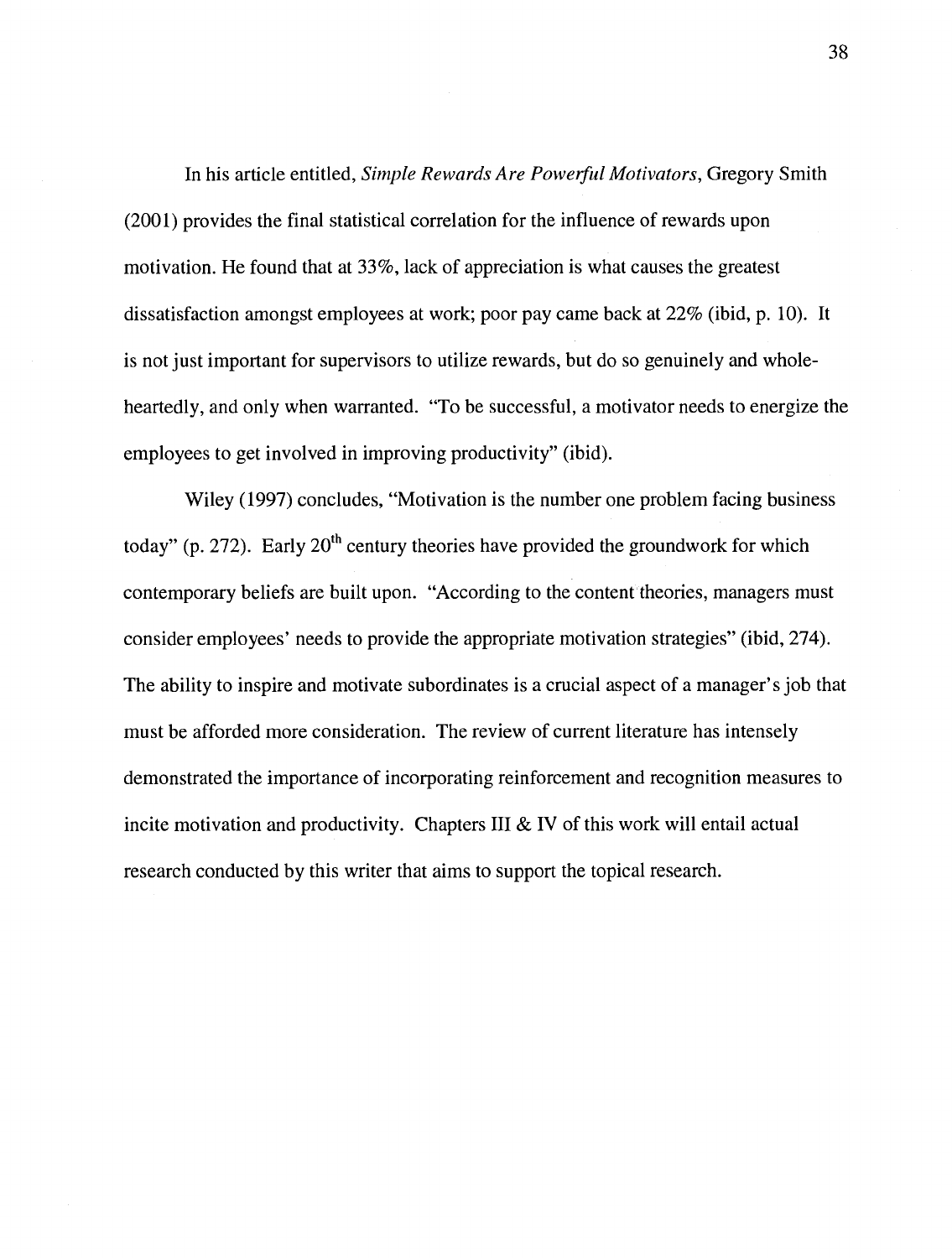### Methodology

#### *Surveying the Chesterfield County Police Department*

The Chesterfield County Police Department responded in mass to an anonymous survey during the final months of 2006 that this writer created with aspirations of discovering both employee (patrol officer) and supervisory (sergeant) opinions on matters involving recognition and motivation. Eliciting such responses is crucial to providing a constructive analysis of personal views that have come to govern given aspects of the employer-employee relationship.

### *Research questions*

(1) Do patrol officers in Chesterfield County perceive that they are receiving positive reinforcement and other nonmonetary forms of recognition? (2) Does the lack of such reinforcement have an impact on the perceptions of their motivational levels?

## *Hypotheses*

 $H<sub>1</sub>$ : The patrol officers will not perceive that they are receiving positive reinforcement and other nonmonetary forms of recognition.

H2: The lack of such reinforcement will negatively impact their motivational inclinations.

Church & Waclawski (2001) argue, "In the organizational context, surveys play an important role in helping leaders and managers obtain a better understanding of the thoughts, feelings, and behaviors of their own employees ... " (p. 2). The use of surveys attracts vast appeal and carries an implicit sense of legitimacy. It has been universally accepted that the guarantee of anonymity breeds more authentic responses. The authors argue that, "They are viewed by many people as being democratic, fair, and typically

39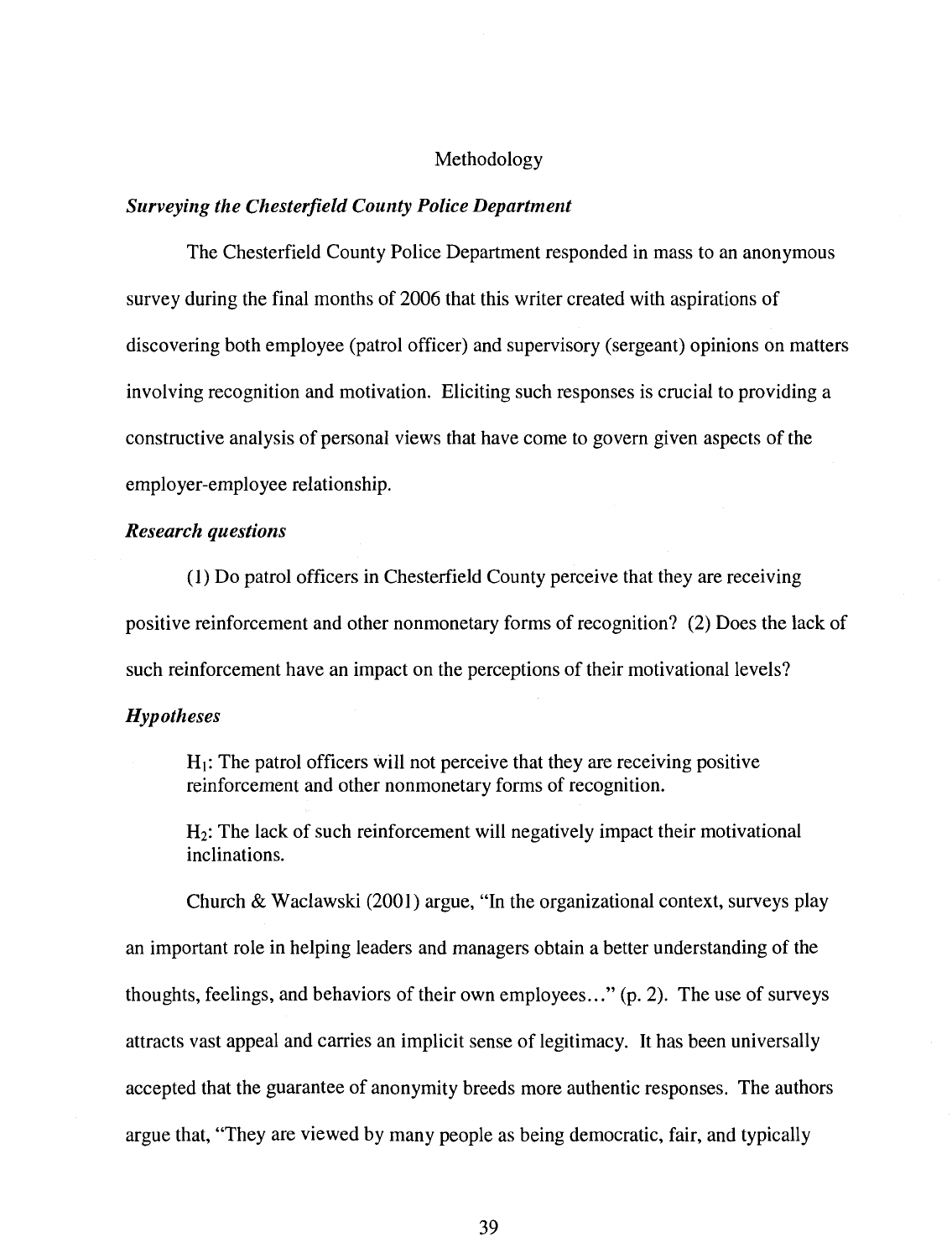confidential means of assessing a wide range of opinions" (ibid, p. 3). To ensure confidentiality, all of the potential respondents received an informed consent pledge with their copy of the survey (see Appendix G). The informed consent page explains that a respondent's participation in the project is voluntary. To guarantee confidentiality, participants were not asked to sign their surveys.

This researcher disseminated 270 copies of the survey (see Appendix H). As mentioned in the introduction chapter, the Department has two precincts for their patrol officers. At these precincts, officers and sergeants have mail boxes where they receive both inter- and intradepartmental mail. For the sampling technique, this researcher handplaced a copy of the informed consent form, succeeded by the survey, in all of the boxes at the two precincts that belong to the sample, patrol officers and their sergeants. An envelope addressed back to this investigator was also included. Mail is delivered via an objective intermediary multiple times a day. The respondent's could have also handplaced the envelopes back in this investigator's box at their discretion at a time they were sure anonymity would be afforded to them.

Church & Waclawski (2001) explain the intricacies of response rates. The response rate is calculated by taking the number of returned and completed surveys and dividing it against the total number of surveys distributed. Of the 270 total surveys distributed, 111 were returned and completed for a response rate of 41 percent. "A response rate can range, theoretically from 0 to 100 percent, but in practice a response rate of somewhere between 30 and 85 percent can be expected" (ibid, p. 143).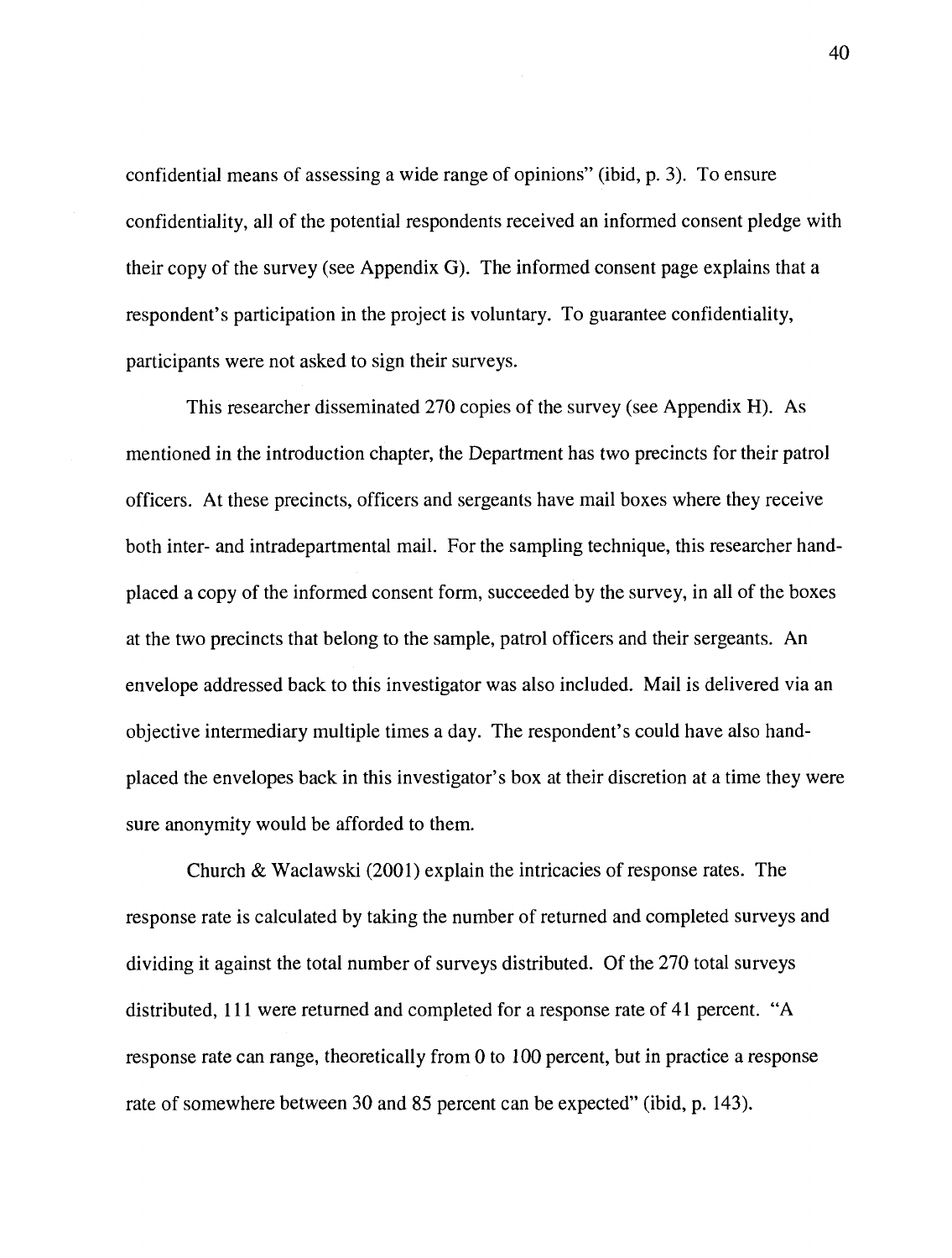### *Independent* & *dependent variables*

On the survey questionnaire, five demographical questions were followed by 23 more probing questions. In terms of demographics, respondents were asked to provide their gender, length of service, highest level of education, supervisory status, and age. The demographical questions represent the independent variables. The research questions and hypotheses have generated two primary dependent variables: (1) the perception of whether patrol officers are receiving reinforcement and recognition and (2) their perceptions of the motivational impact of the presence or lack of such reinforcement. Upon analyzing the results against the thesis argument and the corresponding review of the salient literature, only the independent variable that divides the supervisors and the patrol officers provided significant data when analyzed against the probing questions. When synthesized against a majority of the probing questions, the aforementioned independent variable of supervisory status provides significant findings that aim to support the thesis. While the statistics were not glaring for length of service, when contrasted with particular probing questions, this demographic also helped buttress the thesis question.

#### *Survey format and interpretation*

The entire survey is comprised of closed-ended questions. Church & Waclawski (2001) explain that, "close-ended items, the most popular of formats, by design present a question and a limited number of options from which respondents must make one or more choices" (p. 67). The majority of the questions in the survey required simple *yes* or *no, positive* or *negative,* and *agree* or *disagree* responses. Yet, some of the questions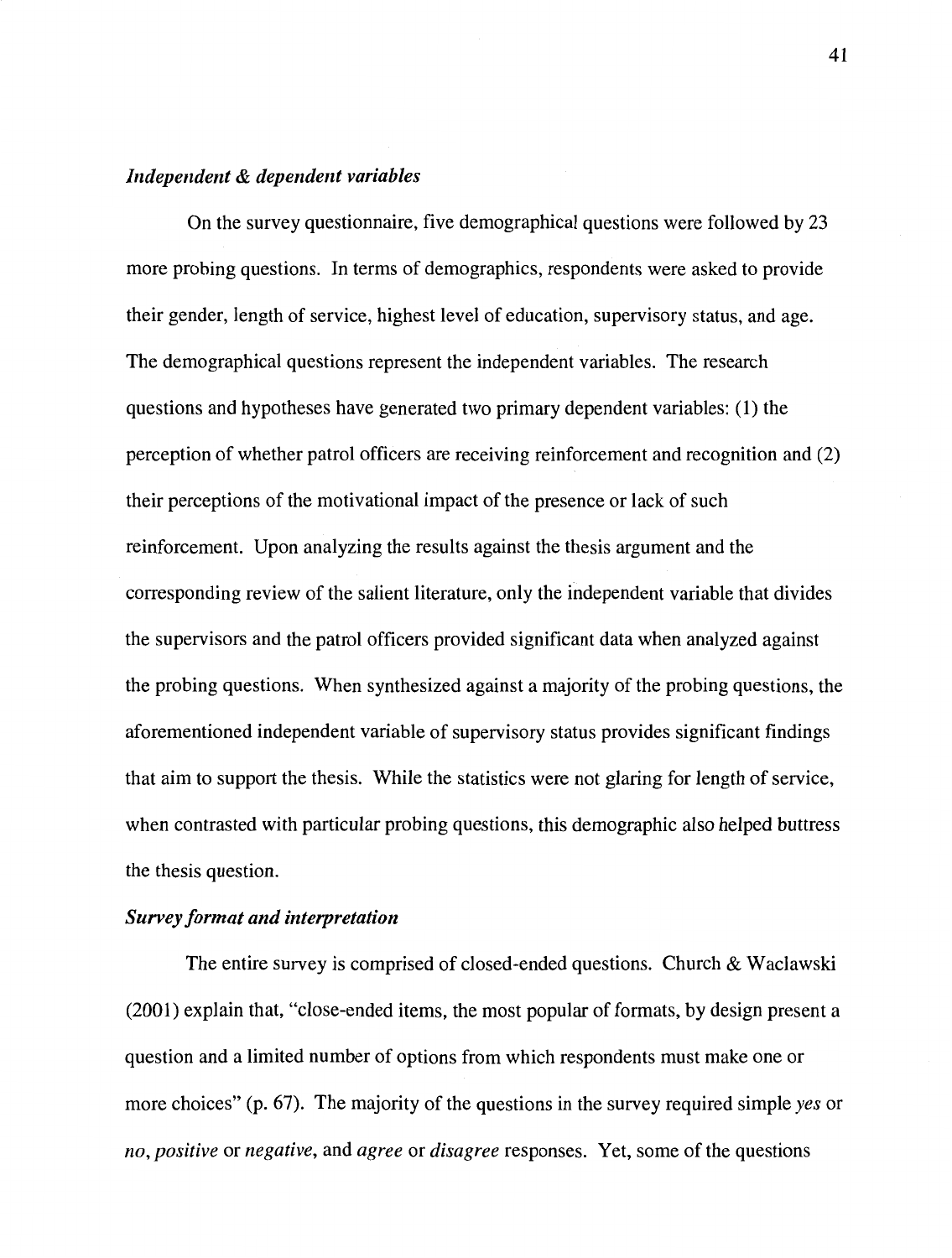used a frequency scale to denote how often something occurs, e.g., *always, occasionally,* 

or *never.* 

The use of a close-ended survey format has its advantages and disadvantages.

Church & Waclawski (2001) explain:

A number of benefits of close-ended questions make them particularly useful for survey practitioners:

I. They are fast and easy for the respondent to answer.

2. They provide data that are easy to understand and interpret.

3. They ensure uniform responses across respondents in different functions, areas, and even organizations, thus making comparisons simple and efficient.

4. They provide the respondent with helpful memory cues to facilitate some sort of response.

5. They can remind respondents of ideas or potential options that were unknown or forgotten. Of course, the close-ended format has its disadvantages as well. For example:

1. The questions chosen to be included in the survey instrument may not be representative of people's attitudes and opinions regarding a certain content area.

2. These types of items compel respondents to express attitudes, even if they truly do not have them.

3. The response options provided may not reflect the full range of needs or opinions.

Despite these problems, however, close-minded items are extremely popular in organizational assessment survey efforts (p. 69).

According to the independent variable that splits patrol officers and sergeants, 97

patrol officers and 14 sergeants responded to the survey. They responded to a majority of the questions. In the rare instances where all of the questions were not answered, the total number of respondent's was adjusted accordingly to accurately report only data in existence. When only 95 out of the 97 patrol officers answered a given question, an answer was not presumed for the missing two. However, the total number of respondent's for that question would be 95 instead of 97.

To appropriately analyze and interpret the results it is important to articulate the perspective in which the respondents were asked to assume when answering the survey. For example, survey question #2 asks, "Does your immediate supervisor talk to you about your productivity?" To appropriately answer this question, patrol officers were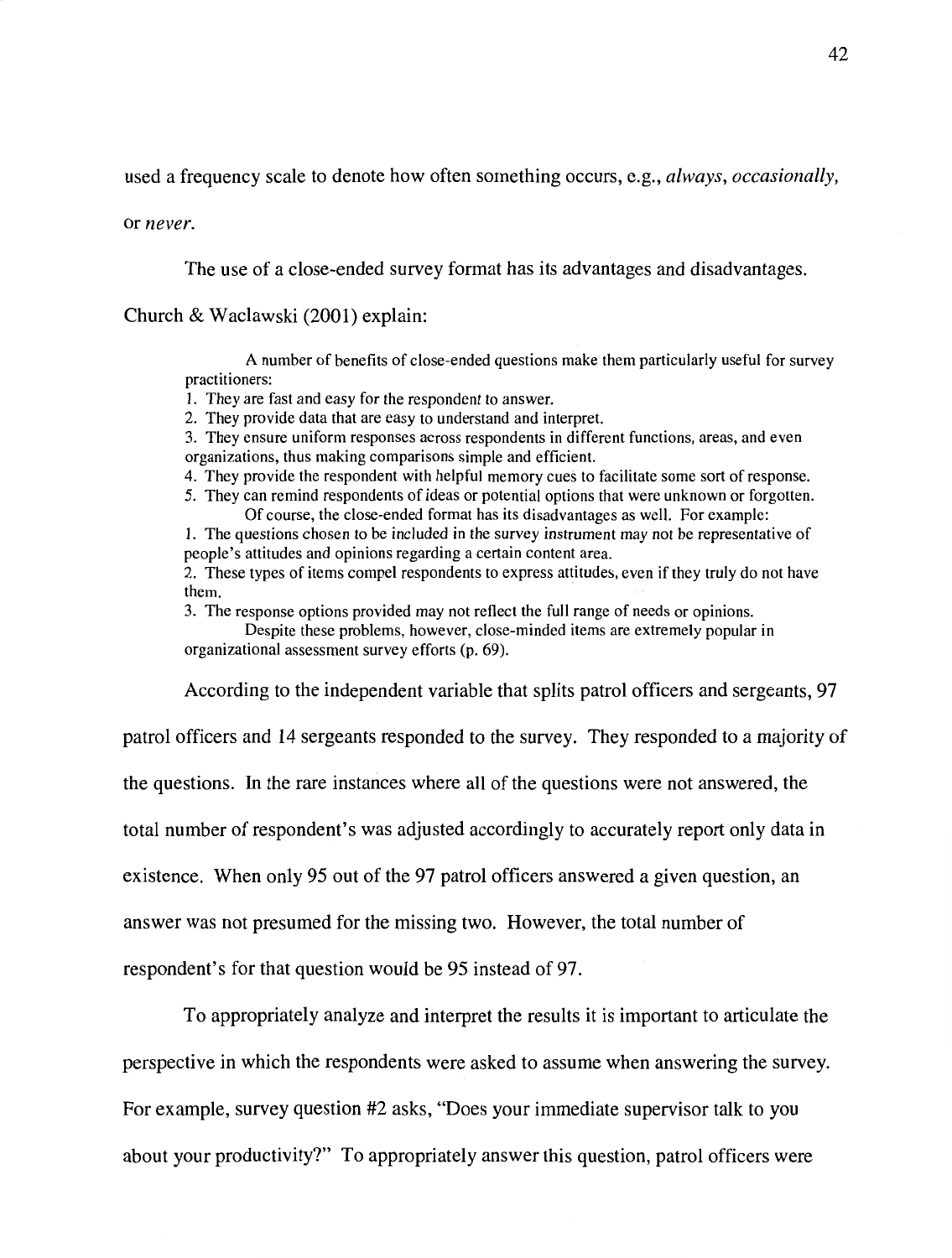expected to answer the question visualizing their sergeants as their immediate supervisors. The sergeants, when answering this question, were expected to consider *their* immediate supervisors, their lieutenants. In hindsight, these questions may have yielded even more intriguing results had the sergeants been told to answer the questions as they perceived the patrol officers would answer them. However, by allowing the sergeants to answer from their own perspectives, they were able to better recognize and assess how they are being treated and how that treatment is or is not being passed along to their subordinates, the patrol officers. The next chapter will attempt to report the significant findings as a result of the survey.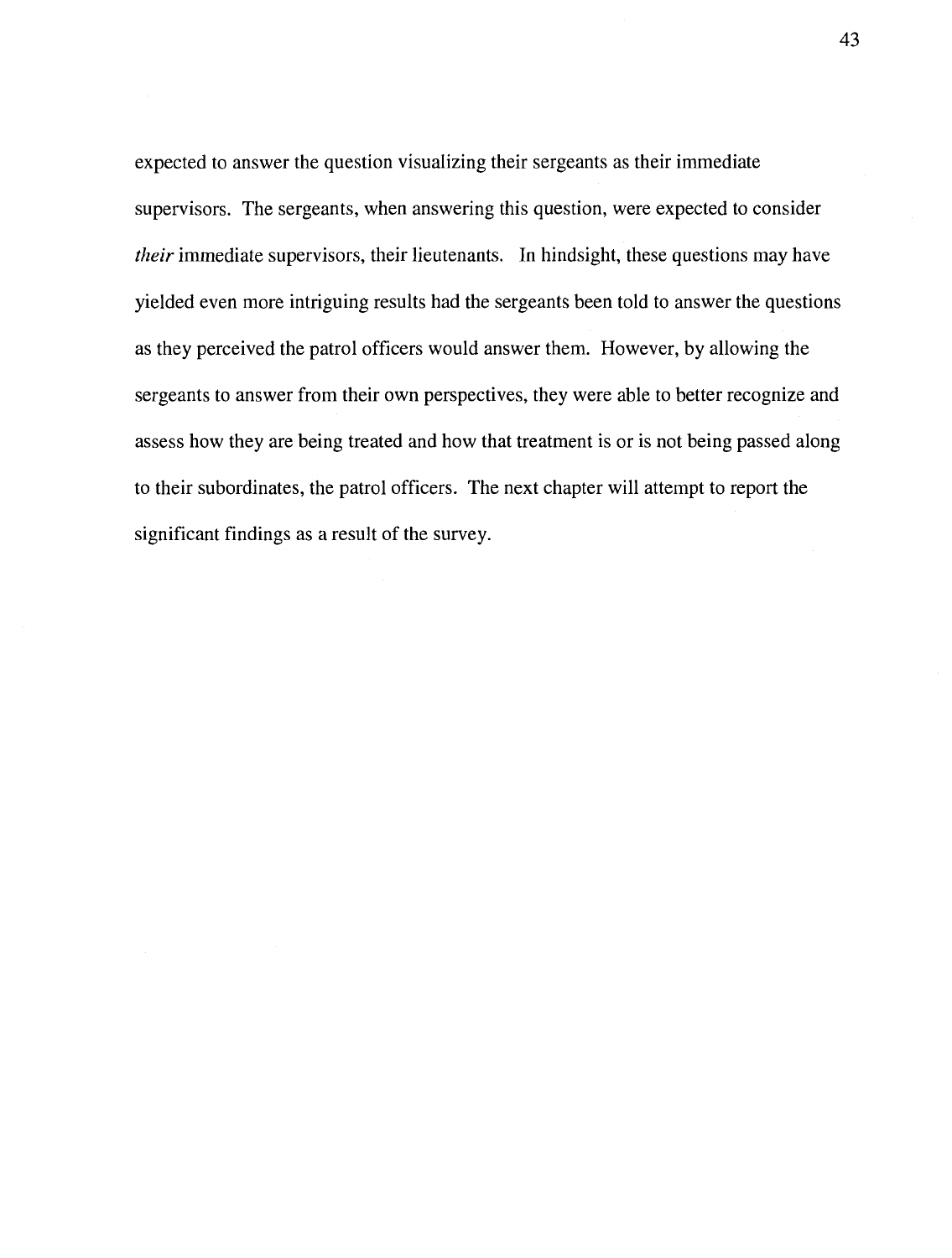#### Actual Research Findings

#### *Crunching the numbers: Key findings within the survey results*

To properly explore the research inquiries, it is important to carefully analyze the results to minimize statistical errors. Additionally, a fair interpretation can alleviate the propensity to spin the written word just to prove a point. Veracity and careful representation of the findings will delimit the possibilities for misrepresentation through interpretation. In this instance, the data gathered from the survey is anecdotal. The findings are subjective accounts that when combined together can help illustrate a collective view. That being said, the statistical percentages reported tend to support the hypotheses. However, these percentages are merely descriptive in nature and by no means an inferential validation of the thesis questions. By nature, the survey potentially contains threats to validity, both internal and external.

There are threats to the internal validity of the survey with regards to the processes of selection and instrumentation. As for selection, responses were only obtained from subjects who voluntarily chose to fill out the survey. It is conceded then that the results may have been different had everyone been required to complete the survey. With respect to instrumentation, had the survey been conducted via a different medium, such as online or in a face-to-face interview, the results may have differed from those acquired in this instance by way of paper and pencil. However, looking beyond such threats, the subjective accounts that were gathered can be accepted, not to *prove,*  but, to *support* the argument.

44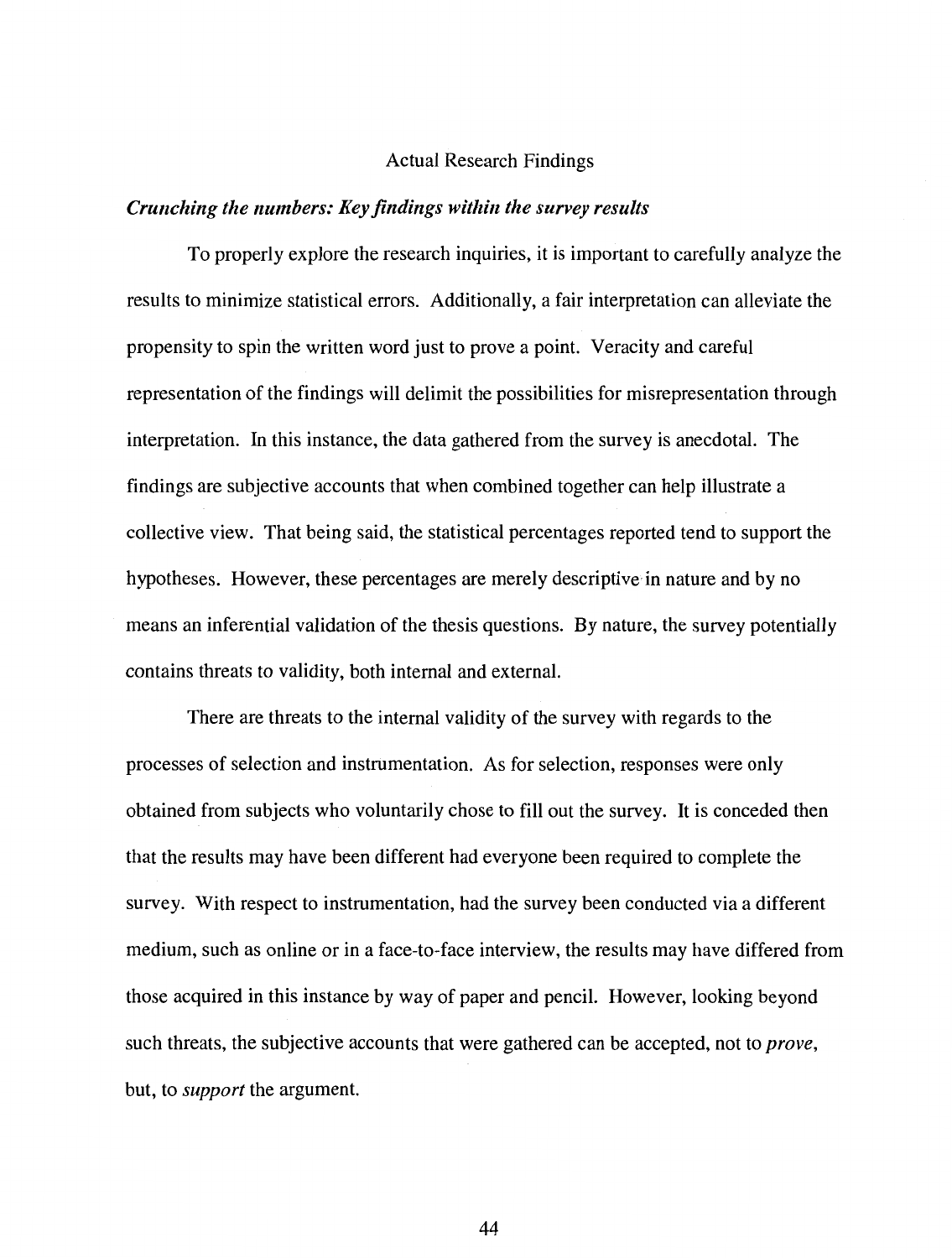Looking externally, threats to validity also surface. The responses of the chosen target population, patrol officers and sergeants of the Chesterfield County Police Department, may not necessarily reflect the views of the rest of the Department. Additionally, the opinions expressed by the chosen sample may not correlate with the opinions of patrol officers and sergeants in other police departments. While it is an objective of this work that the inferences made from the results of the survey can be generalized to other departments, this work does not by any means guarantee that such a generalization is applicable or valid.

*Very motivated versus not motivated whatsoever.* Is there a motivational problem within the Chesterfield County Police Department? Does the Department even need to bother exploring ways to boost performance, namely, through reinforcement initiatives? According to survey question #20 in which 96 of the 97 patrol officers responded, only 20 percent of them perceive that they are *very motivated* to perform above the status quo. Once again, these responses are subjective. The "status quo" can mean different things to different people. However, general assumptions and conclusions can be inferred that can unofficially be used to support an argument or help answer a question. Written spin would require that this statistic be left alone by omitting further comments pertaining to the remaining respondent's. However, there is 80 percent left to be divided between *somewhat motivated* and *not motivated whatsoever.* While the statistics will most certainly be presented to favor the argument, presenting only the most interesting findings to support the cause; there will not be an underlying intent to mislead. When so alarming, as the aforementioned statistic is, statistical elaboration can be assured. That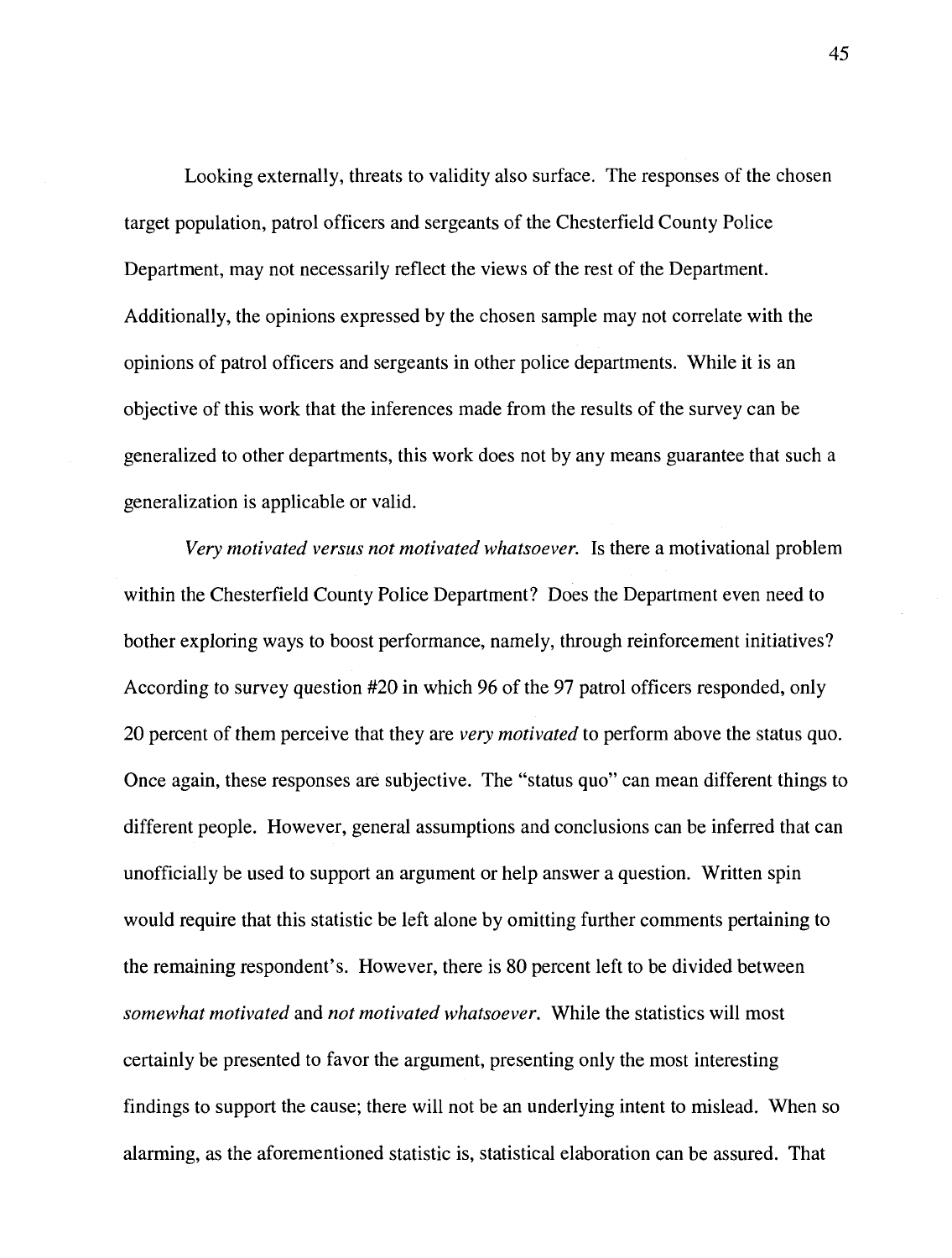being said, 59 percent, 57 out of the 96 responding officers reported to be only *somewhat motivated.* The remaining 21 percent reported to be *not motivated whatsoever.* 

Why is it then that there is this motivational disparity? What makes 20 percent of the patrol officers *very motivated?* In looking at the responses of the 19 officers that claim to be very motivated to perform above the status quo, it was interesting to learn how they responded in near consensus-form to other questions. Question #11 asks, "When and if a supervisor acknowledges you for a job well done by way of a pat on the back or handshake does it serve as a meaningful incentive to keep up the good work?" 100 percent of the 19 officers who believe that they are very motivated believe that the formerly mentioned means of recognition would serve as a meaningful incentive for them to continue a high level of performance. Additionally, 95 percent of the 19 officers that are *very motivated* view being publicly recognized for good performance as a meaningful incentive that makes them want to continue to perform at a high level.

Granted different things motivate different people. Perhaps, even those that are not motivated whatsoever to perform couldn't be swayed by such incentives as being publicly recognized or patted on the back. However, of the 20 officers who responded as being not motivated whatsoever, 100 percent of them believe that managers *should* take the time to personally congratulate employees who do a god job. Additionally, the unmotivated employee may not just be looking for money to give them that extra boost. 13 of the 20 completely unmotivated officers believe that while money is important to employees, what tends to *motivate* them to perform is the thoughtful, personable kind of recognition that signifies true appreciation for a job well done. Those that think the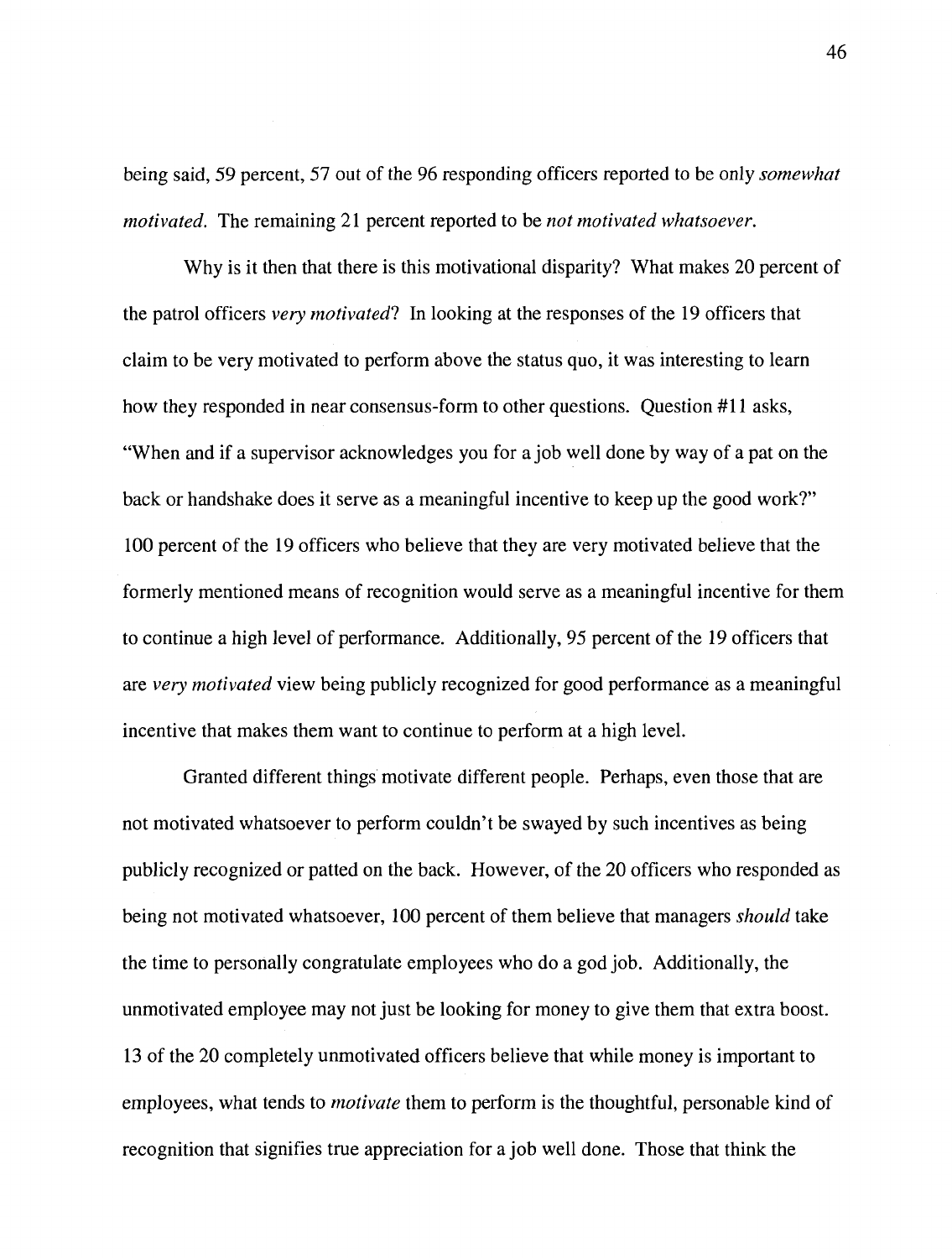unmotivated can not be motivated through reinforcement measures may want to think otherwise.

It is important to make all employees feel as if what they do matters. Of the 20 unmotivated officers, only 35 percent feel like their employer appreciates the work that they do. The officers may be answering this question honestly, in that; because they are unmotivated there isn't any work for the employer to appreciate. However, conventional wisdom can lead one to surmise that the lack of appreciation has likely resulted in the lack of motivation.

*An unfortunate organizational tendency: Treating others as you yourself have been treated.* Whether currently motivated or not, patrol officers in the Chesterfield County Police Department desire forms of reinforcement and recognition, but are not receiving it. Whose fault is that? One may try to pin it all on their direct supervisors, the sergeants. However, lack of education, training, and experience with regard to the impact of recognition and rewards has likely failed to saturate a sergeant's mold as being "reinforcement gurus." Instead of treating others how you yourself would want to be treated, in the workplace it is more often, treat others how you yourself have been treated. Sergeants have been promoted to supervisory status for their above average performance and leadership capabilities. Ascending to such a rank has had to have come with praise and adoration. Yet, 14 out of the 14 sergeants have never received a birthday card or a thank you note to their home. And sadly, only 5 out of 14 have received a letter of praise recognizing their contributions and accomplishments from their current supervisor.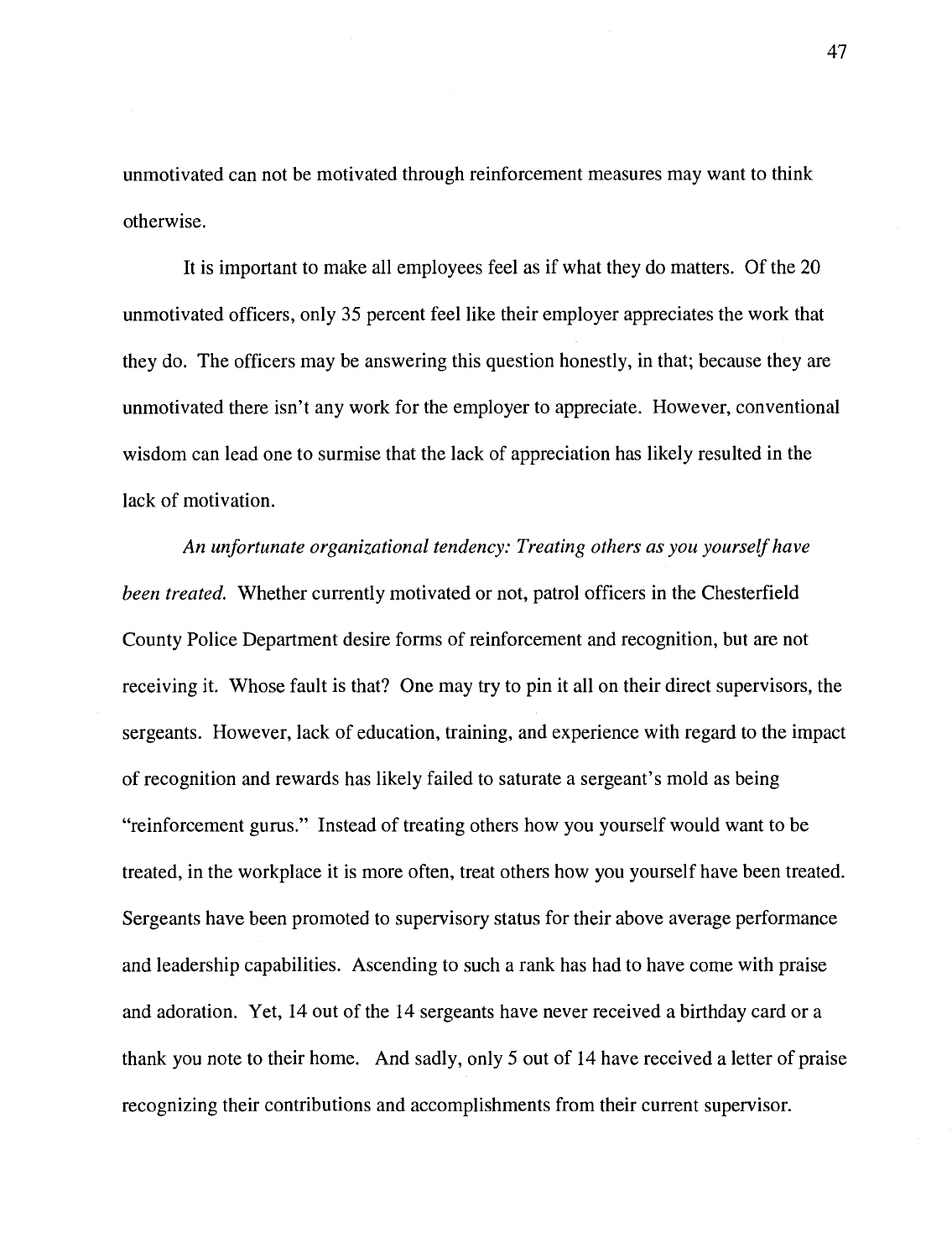Human nature takes over at some point. It becomes hard for a person to do what has never been done to them.

When answering question 3, how often a supervisor tells them they are doing a good job, only 31 percent of the 95 responding patrol officers receive positive reinforcement *daily* or *weekly.* This means that 69 percent of patrol officers can go an entire week without getting a single "good job." 24 percent of the officers reported they hear such praise either yearly or never at all, nine and 15 percent, respectively. One may think patrol officers don't need to hear that they are doing a good job. However, a resounding 94 out of 97 patrol officers believe that managers *should* take the time to personally congratulate employees who do a good job. Strangely enough, 14 out of the 14 sergeants agree. Remember though, they are answering that question from their own perspective, seeking recognition from *their* superiors. Regardless, they know how they want to be treated; therefore, they should begin to treat their subordinates in the same manner. It's not hard to do either. Patrol officers are not asking for monetary compensation or things that a sergeant can not provide. Instead, they are merely seeking verbal and written praise. Occasionally, a low-cost, monetary reward would also be greatly appreciated.

Shockingly, only 51 percent of the 97 responding officers have ever received a written letter of praise recognizing an accomplishment or contribution. Even more harrowing, only 30 percent have ever received a nonmonetary reward for good performance. Well, maybe this is because much of the workforce is younger and has not had time to achieve a performance that warrants a nonmonetary reward. 53 percent of the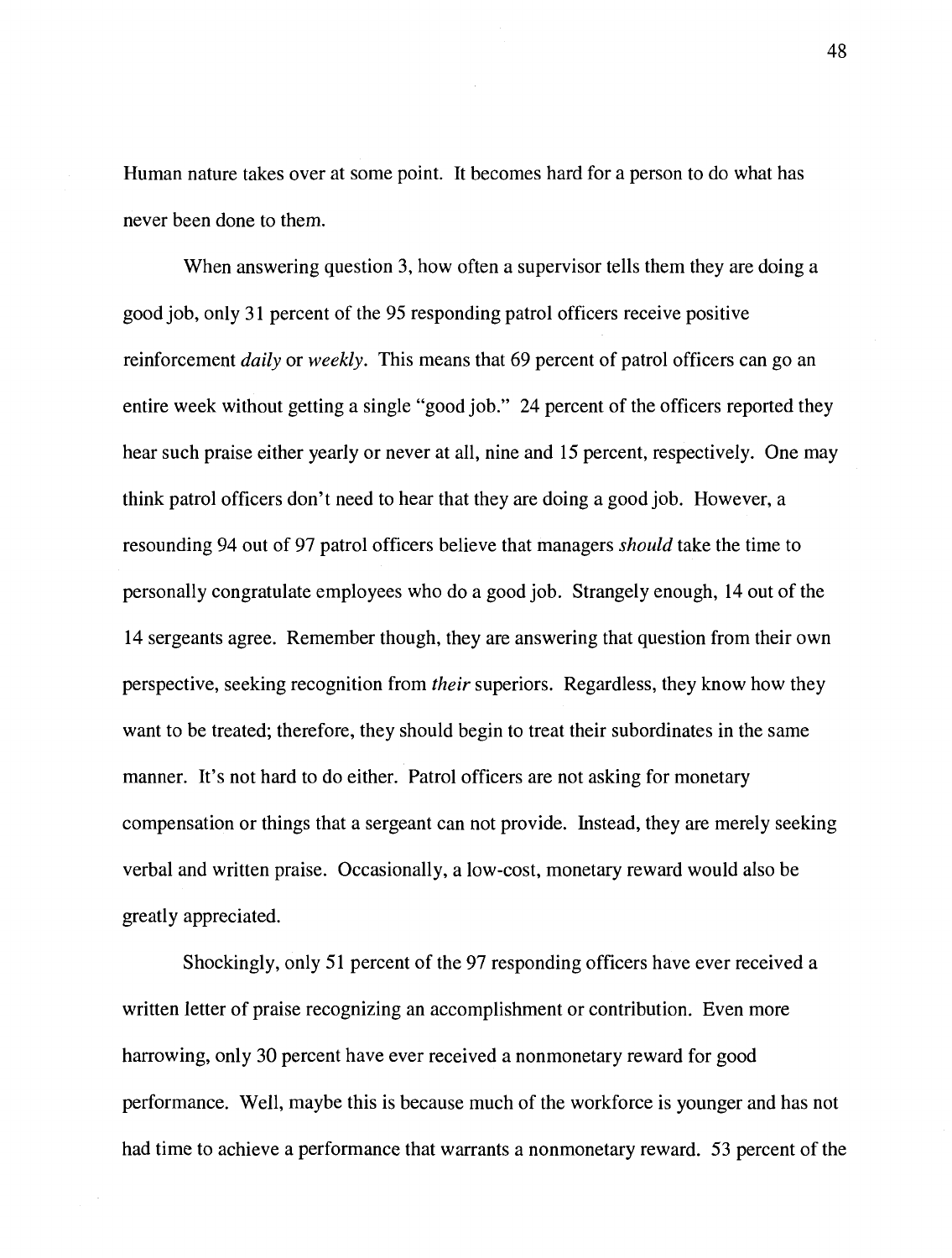97 patrol officers have only served six years or less. Yet, of the 20 patrol officers with 16+ years of experience, only 25 percent of *them* have ever received a nonmonetary reward.

*A familiar phrase: Treat others how you yourself would want to be treated.* Not only do employees seek recognition for their performance, but so do supervisors. 12 out of 14 supervisors view being publicly recognized for good performance as a meaningful incentive that makes them want to continue to perform at a high level. Of the 14 sergeants that responded, 12 of them also believe that when and if a supervisor acknowledges them for a job well done by way of a pat on the back or handshake, it serves as a meaningful incentive for them to keep up the good work. It then follows that, supervisors too, possess the human desire for such forms of recognition. This understanding makes it all the more important for them to do for others what they want done for them.

Sadly, only 55 percent of the patrol officers feel like their employer, Chesterfield County Police Department, appreciates the work that they do; countless subjective reasons and experiences could account for this statistic. A more concentrated effort towards recognizing and rewarding employees may raise the percentage by which employees feel they are appreciated for the work that they do. As it reads in the Law Enforcement Code of Ethics, The Chesterfield County Police Department expects employees to treat the profession with respect. Employees want the respect to be reciprocal. Treating the employees how you would want to be treated may elevate the lowly 55 percent. If deemed to be important, as an employer, the Department can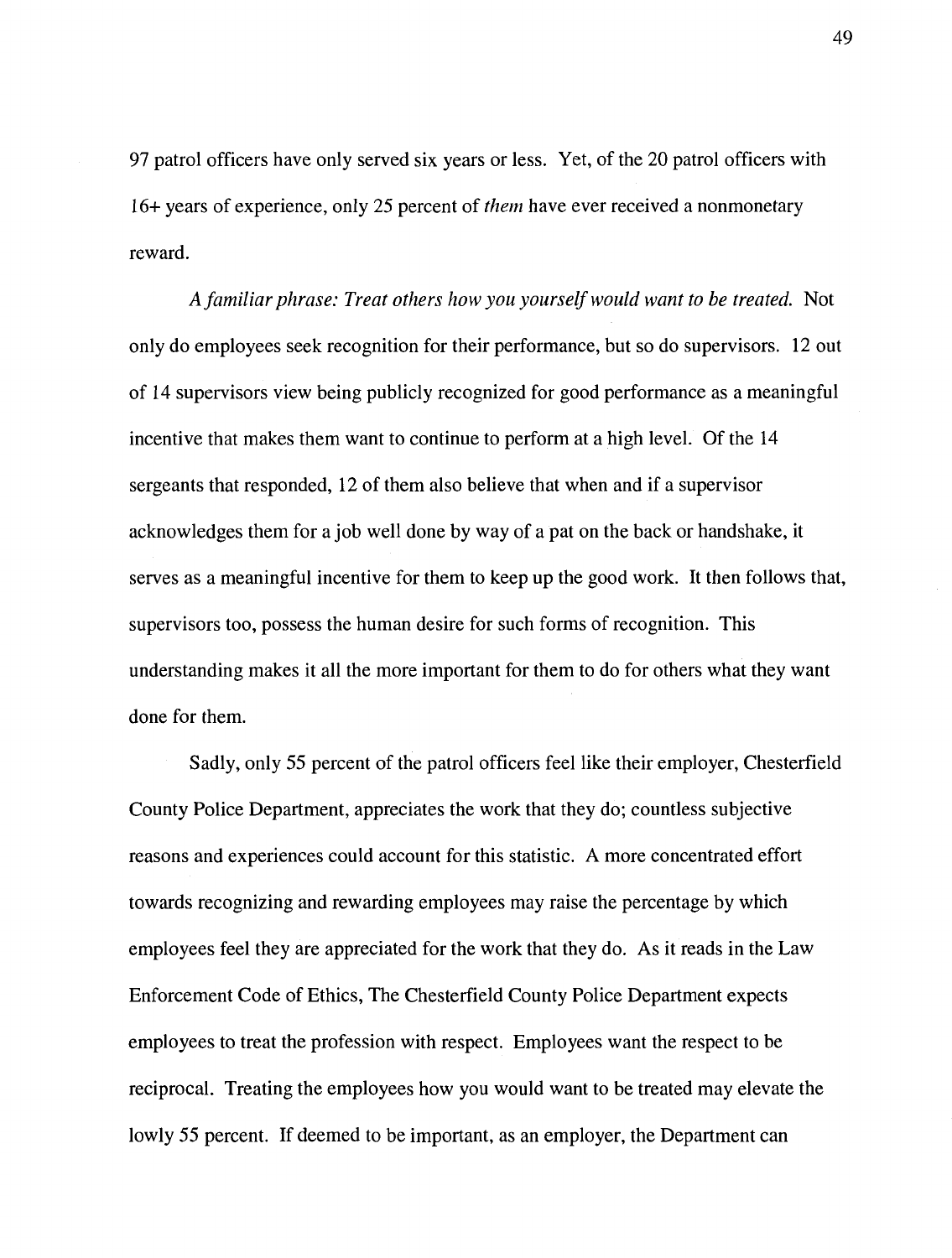achieve the elevation through altering the mindset of their first-line supervisors, their sergeants. Chapter V seeks to offer how the information formerly provided can be effectively implemented, and over time, have beneficial implications for the Chesterfield County Police Department.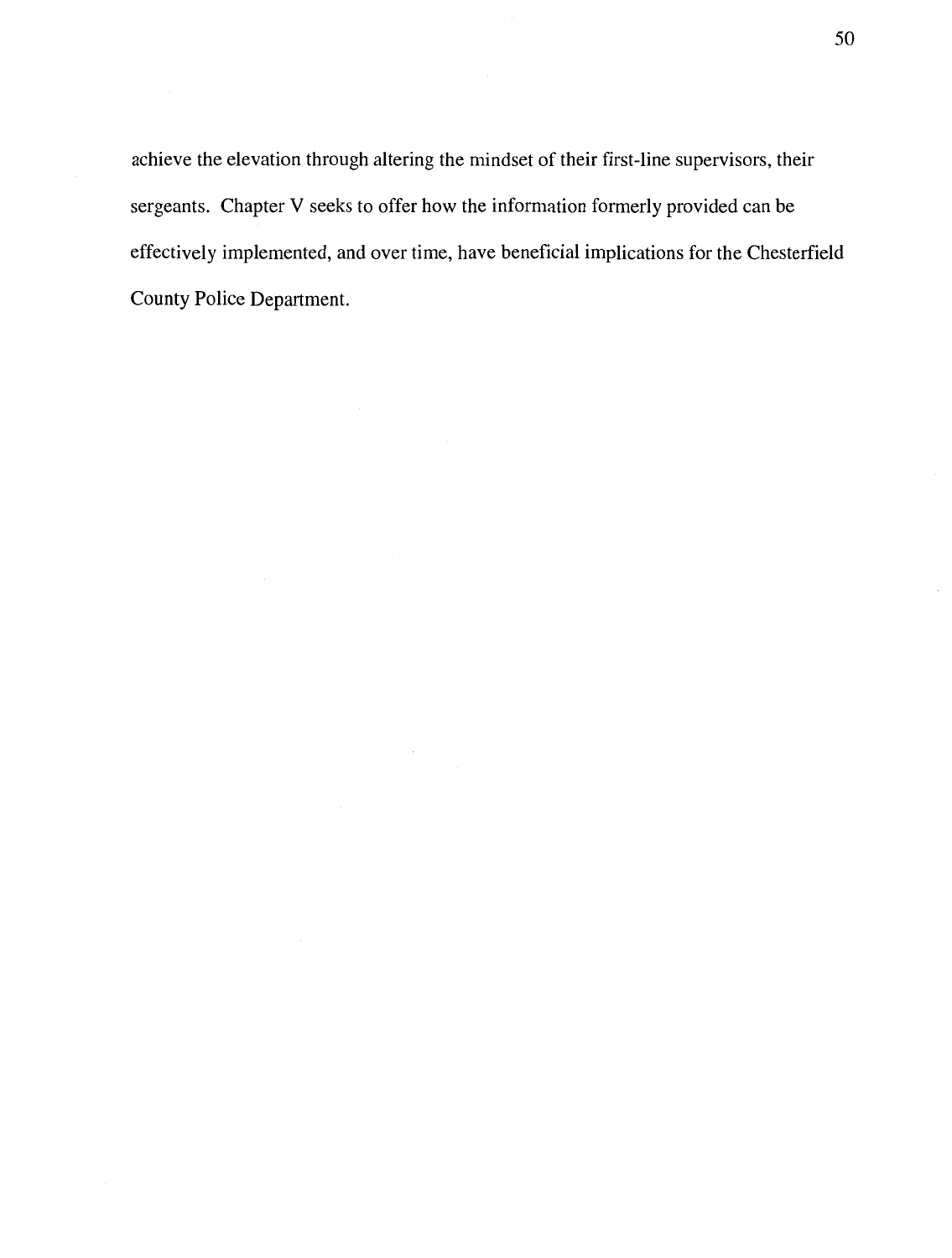### Applications, Implications, & Conclusions

*Yeah, now what!?* Well, if the front-line supervisors, the sergeants, can unlearn particular prevailing ways of the employer-employee relationship, a revolutionary change in strategy can occur within the Chesterfield County Police Department. By placing a more concentrated effort on recognizing and rewarding patrol officers, sergeants can evoke future high-performing outcomes that are so desired. Buried, nominal efforts directed towards recognizing and rewarding employees, found stowed away in the Department's core values and policy manuals need to surface and infiltrate day-to-day operations.

*Short-term application.* As a part of their supervisory training, newly promoted sergeants should be educated on how their words and actions can affect their officers' levels of performance and motivation. It is understood that the Department operates based on a chain of command and in a paramilitaristic-fashion, but that is no reason to disregard the humane treatment that most employees seek. When necessary to reprimand, as will be the case, supervisors must learn to couch negative comments in with some positive ones, as to not alienate the officer. Marrying negative comments with positive reinforcement measures will not affect the likelihood that the negative action will be repeated. It will simply allow the employee to hear how they failed, along with something they have done well. This will prevent officers from turning off their motivational prowess; which is a common occurrence, post reprimand.

When deserved, offering written and verbal praise as tokens of appreciation for a job well done must be an essential job function of the patrol sergeant. A time where a

51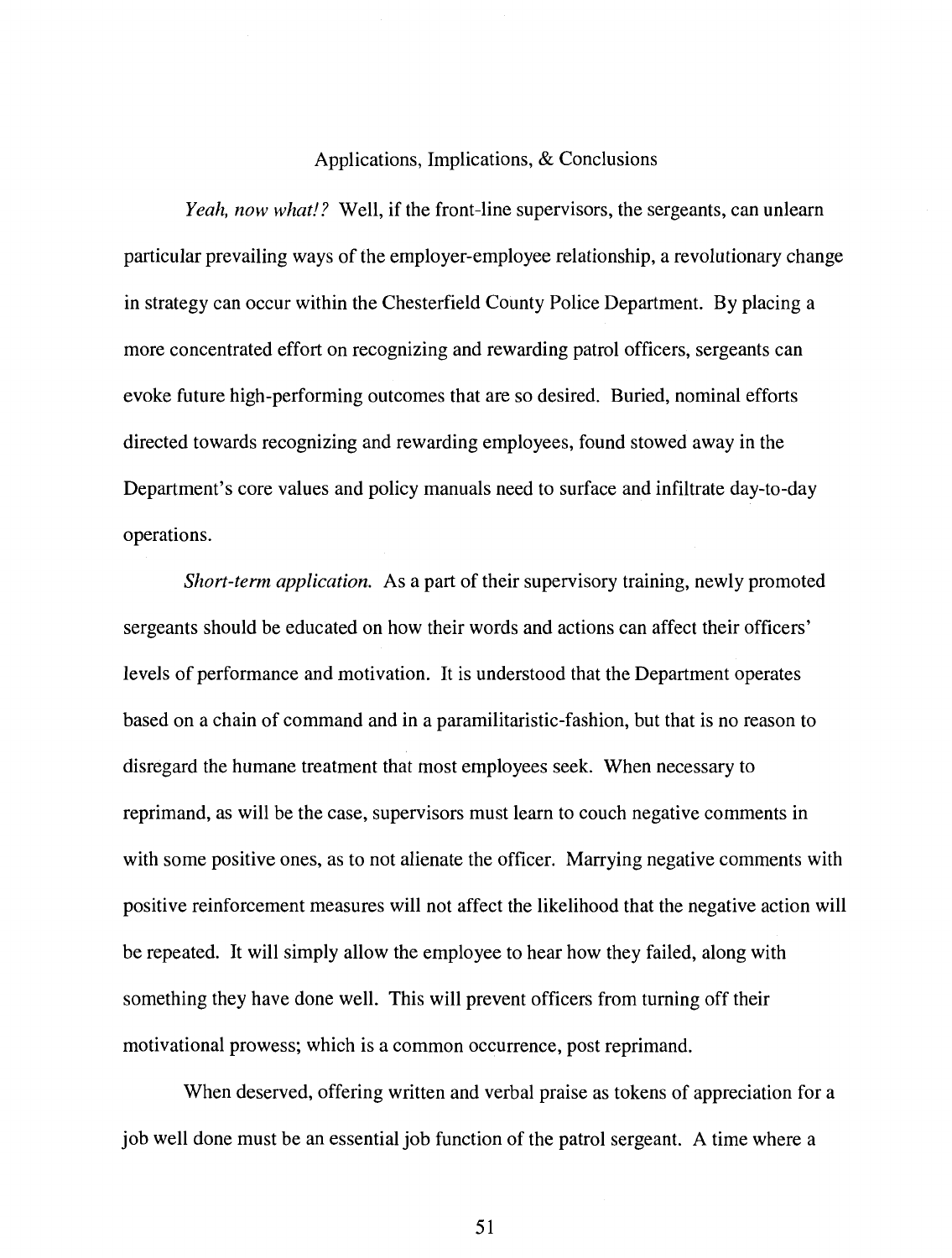booming 24 percent of patrol officers contend that their immediate supervisors tells them they are doing a good job once a year at best, must end. A time when one in four patrol officers can go 16+ years without receiving a noncash reward must become an aberration of the past.

Understanding the words of wisdom found in the literature review can serve as a guiding template in preparing for this transformation in strategy. Key principles, like those identified by Aubrey Daniels, must be understood and the training must be constructed accordingly for sergeants to acquire the proper level of comprehension. Daniels noted the four common errors in positive reinforcement: the failures to make it immediate, frequent, personal, and earned. The drawbacks of positive reinforcement stern from committing one of the former errors. The errors can easily be avoided by training supervisors on *how* to avoid them.

*Long-term implications.* In regards to recognizing and rewarding employee performance, the Chesterfield County Police Department will have bred a line of supervisors that wiII be seen as employee champions. The former social constructions that had come to govern the employer-employee relationship will have been strategically amended for the betterment of the patrol officers. Adept sergeants, in the art of positive reinforcement and rewards, will have garnered excited levels of motivation and productivity through their inbuilt ability to encourage and appropriately recognize excellent performances. Linking the cultural transformation to performance improvements will not be easily quantifiable. But, unless it is to boast about how the organizations initiative of recognizing and rewarding employees has motivated them and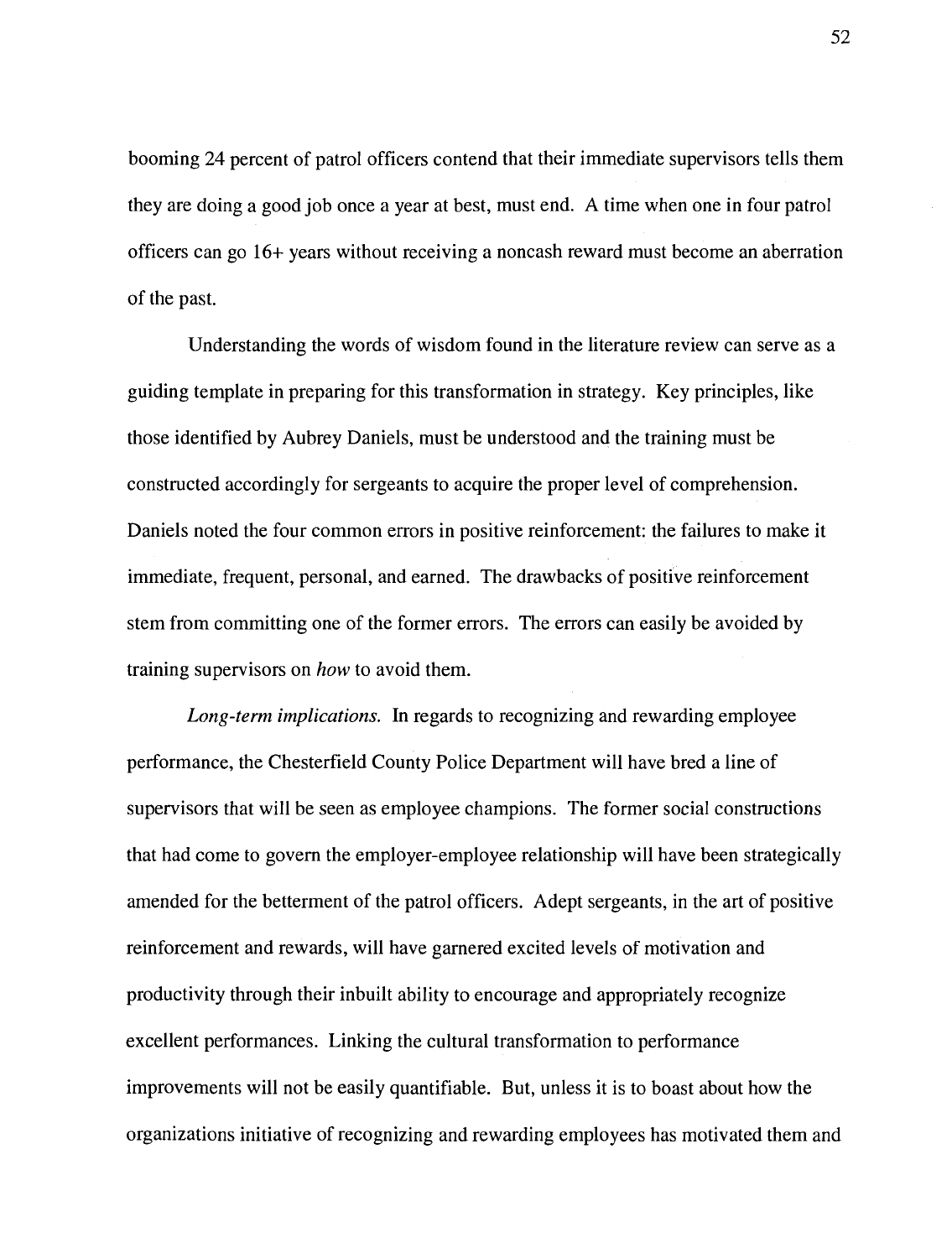increased their production, quantifying a presumably, inherent business objective would be a wasted effort as recognizing and rewarding must be done regardless of its outcome

*Dissemination.* This current research will be available to all inquiring parties. It is the review of the literature, more so, than the anecdotal results of the survey that need to be circulated and accepted. However, all chapters will be available in the order as they are currently being read. Should the Chesterfield County Police Department, any police department, or even a private sector organization seek a presentation of the findings, it can be arranged. This body of work details an organizational objective that can and should be applied to all organizations.

*Bringing it altogether.* In hopes of learning what it is that catalyzes an employee to be motivated, the same assumption came to surface time and again. Glimpses into human nature and the realization of money as a motivational myth has directed the research towards the assumption that higher levels of motivation and performance can be achieved in conjunction with the effective use of rewards and recognition.

Employers who fail to timely, appropriately, and genuinely recognize and reward their employees are by no stretch of the imagination bad employers. It is the contention of this work that they are simply uneducated on the impact that, when properly utilized, forms of recognition can have upon getting the best out of their people over sustaining periods of time. Using praise and recognition as motivational tools will help minimize, if not eradicate, the excuses given by employees that the reason for their poor performance is, and will continue to be, the result of poor pay. The body of this research has attempted to show that pay is an ineffective means of motivating employees. Sitting idly

53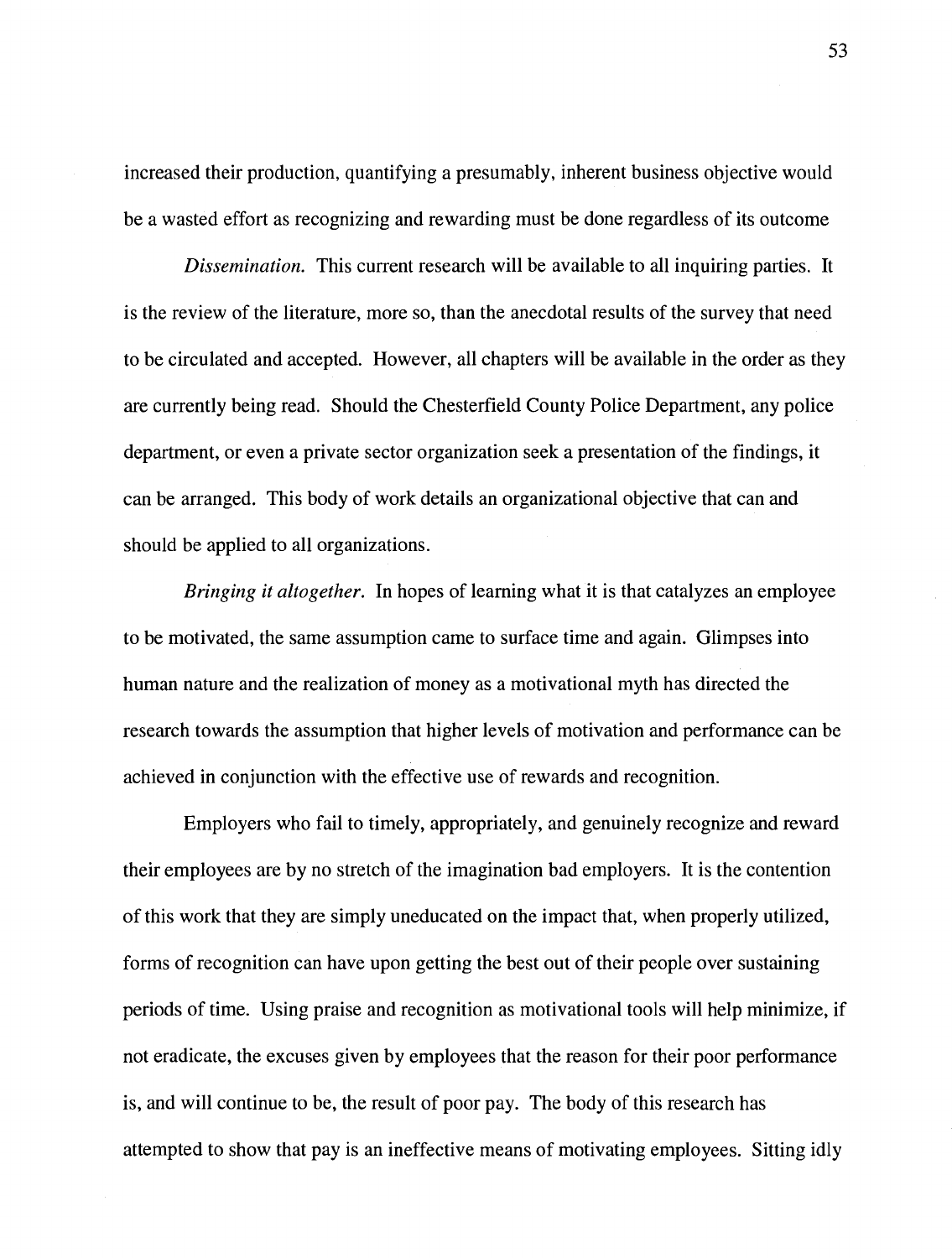by and promoting invalid excuses for poor performance and decreased levels of motivation will only exacerbate a negative work environment. An understanding of how something so readily accessible, if only realized, can profoundly impact overall employee behavior in the Chesterfield County Police Department will behoove everyone involved. The review of the literature has provided the empirical groundwork. In order to turn testament into reality it requires only a simple, conscious choice.

Through effective training that clearly articulates the intricacies that govern the topic of positive reinforcement, recognizing, and rewarding employees, sergeants will arguably possess a key to organizational success. If it were an easy feat to accomplish, this research inquiry would obsolete. It will take time and effort, but it is the heart-felt contention of this writer that employees *want* to perform; they just need to *know* that they are performing.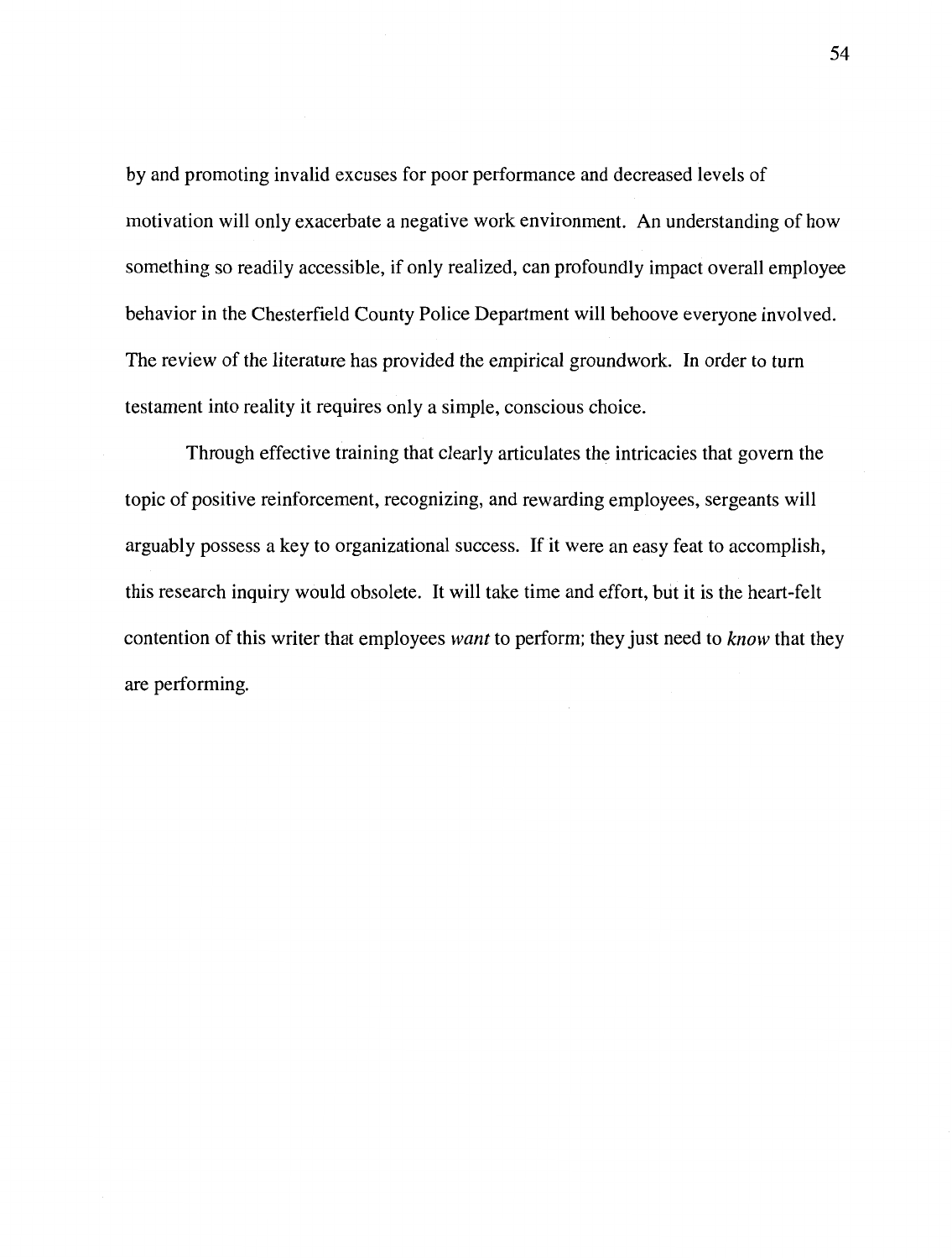### Appendix A: Law Enforcement Code of Ethics

"As a law enforcement officer, my fundamental duty is to serve the community; to safeguard lives and property; to protect the innocent against deception, the weak against oppression or intimidation, and the peaceful against violence or disorder; and to respect the Constitutional rights of all people to liberty, equality, and justice.

I will keep my private life unsullied as an example to all and will behave in a manner which does not bring discredit to me or my agency. I will maintain courageous calm in the face of danger, scorn, or ridicule; develop self restraint; and be constantly mindful of the welfare of others. Honest in thought and deed in both my personal and official life, I will be exemplary in obeying the laws of the land and the regulations of my Department. Whatever I see or hear of a confidential nature or that is confided to me in my official capacity will be kept ever secret unless revelation is necessary in the performance of my duty.

I will never act officiously or permit personal feelings, prejudices, political beliefs, aspirations, animosities or friendships to influence my decisions. With no compromise for crime and with relentless prosecution of criminals, I will enforce the law courteously and appropriately, without fear or favor, malice or ill will, never employing unnecessary force or violence and never accepting gratuities.

I recognize the badge of my office as a symbol of public faith, and I accept it as a public trust to be held as long as I am true to the ethics of the police service. I will never engage in acts of bribery nor will I condone such acts by other police officers. I will cooperate with all legally authorized agencies and their representatives in the pursuit of justice.

I know that I alone am responsible for my own standard of professional performance and will take every opportunity to enhance and improve my level of knowledge and competence. I will constantly strive to achieve these objectives and ideals, dedicating myself before God to my chosen profession ... LAW ENFORCEMENT." (IACP 1991)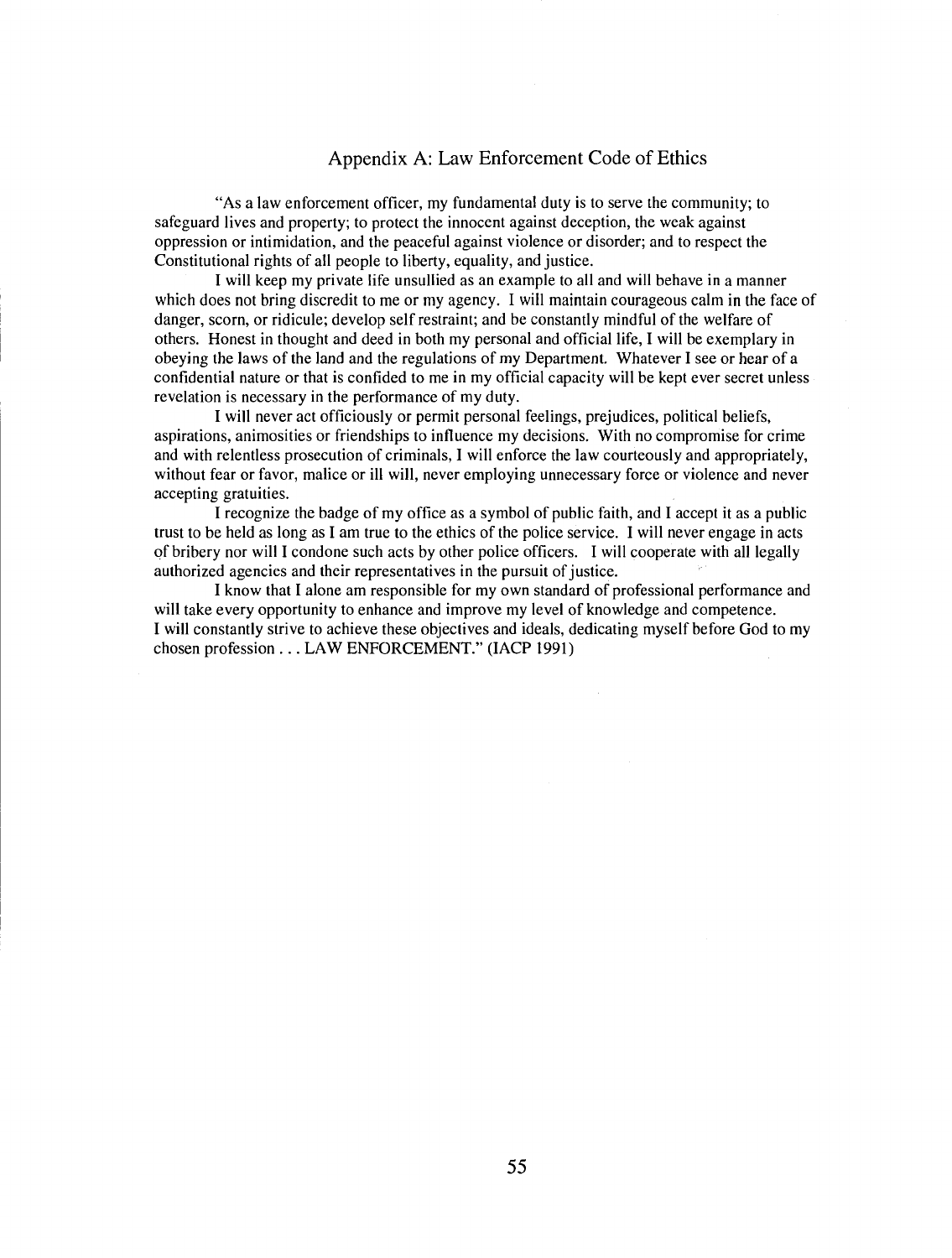## Appendix B: Chesterfield County Police Department's Goals & Objectives

### Goal 1: Establish, maintain, and enhance community partnerships

#### Objective 1.1: Expand community policing concept

-Reach 550 sworn officers by 2009

-Expand community policing programs

-Open Hull Street Station

-Continue Hispanic Outreach Initiative

-Increase citizen perception of safety

Objective 1.2: Increase utilization of volunteers

-Expand Auxiliary Police Program to 50 officers by 2007

-Conduct three Citizen Academies per year

-Expand volunteer advertising, recruitment, and retention

-Continue volunteer recognition program

-Utilize retirees for non-emergency projects and programs

### Goal 2: Maximize operational efficiency and deliver excellence in customer service

Objective 2.1: Maintain an average response time of 3.0 minutes or less for priority 1 (life threatening) calls, 5.0 minutes or less for priority 2 calls, and 10.0 minutes or less for priority 3 calls

-Review beat structure

-Build flexibility with schedules for special events and high activity periods

-Ensure beat integrity by providing coverage in all beats at all times

-Open Hull Street Station

-Complete Phase II of the public safety integrated Information Management System

Objective 2.2: Maintain low cost per capita

-Identify cost saving measures throughout the department

-Expand Volunteer Program

-Monitor expenditures daily

-Forecast expenditures monthly

-Continue to anticipate future needs through strategic planning and budget process

#### Goal 3: To increase the proportion of crimes cleared by arrest

Objective 3.1: Maintain a 50% Incident Based Reporting Group A clearance rate

-Cold case reviews

-Weekly staff reviews of reported crimes

-Continue to promote Crime Solvers Program

-Expand community policing programs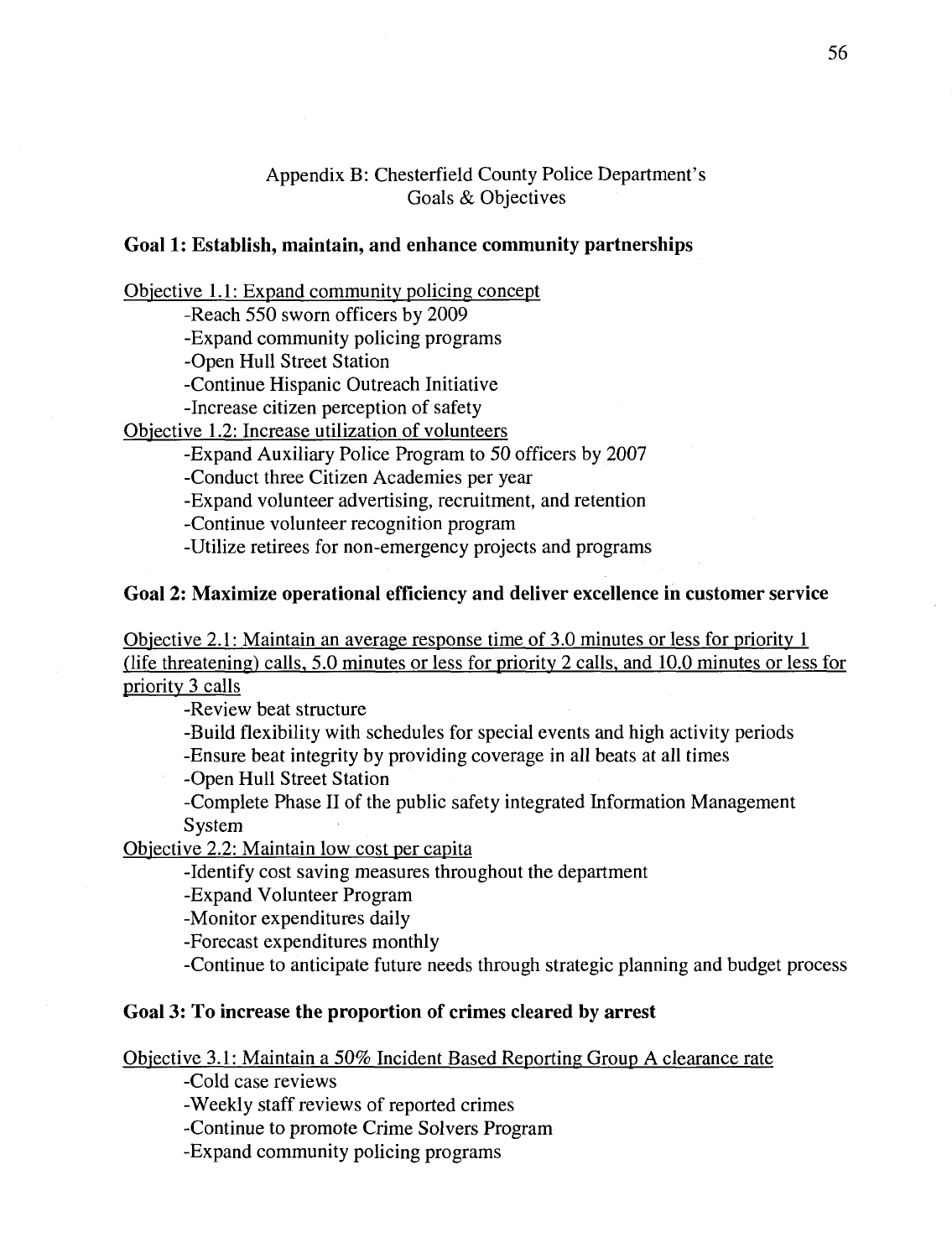-Continue School Crime Solvers Program

-Continue emphasis on Crime Prevention through Environmental Design

# Goal 4: Reduce and control criminal activity

Objective 4.1: Maintain an IBR (Incident Based Reporting) incident rate below benchmarked communities

-Cold case reviews

-Weekly staff reviews of reported crimes

-Continue to promote Crime Solvers Program

-Expand community policing programs

-Continue School Crime Solvers Program

-Continue emphasis on Crime Prevention through Environmental Design

-Reach 550 sworn officers by 2009

# Goal 5: Provide effective policing and ensure continued public safety

Objective 5.1: Meet or exceed national goal of less than 1.2 traffic crash deaths per 100 million miles driven

-Continue enforcement of traffic signal violations

-Continue high intensity enforcement at high accident locations

-Continue Operation Buckle Up

-Continue traffic safety public education outreach programs

-Continue Motorist Assistance Program

-Continue proactive driving under the influence enforcement

-Expand training for Traffic Accident Reduction Team

Objective 5.2: Maintain officer training

-Meet and exceed DCJS standards for police officers basic and in-service training

-Increase the number of enhanced and specialty training classes offered

-Anticipate future training needs through strategic planning processes

-Open the Enon driving facility

-Increase the use of alternative delivery methods of training

-Conduct a minimum of two basic academies per year

# Goal 6: Increase citizen safety and perception of safety

Objective 6.1: Respond to 100% of crime prevention (support) program requests

-Fill all crime prevention officer vacancies

-Increase safety and crime prevention programs

-Emphasize Crime Solvers Program

-Increase public service announcements

-Provide Neighborhood Watch information via the internet

-Institute Police Apartment Coalition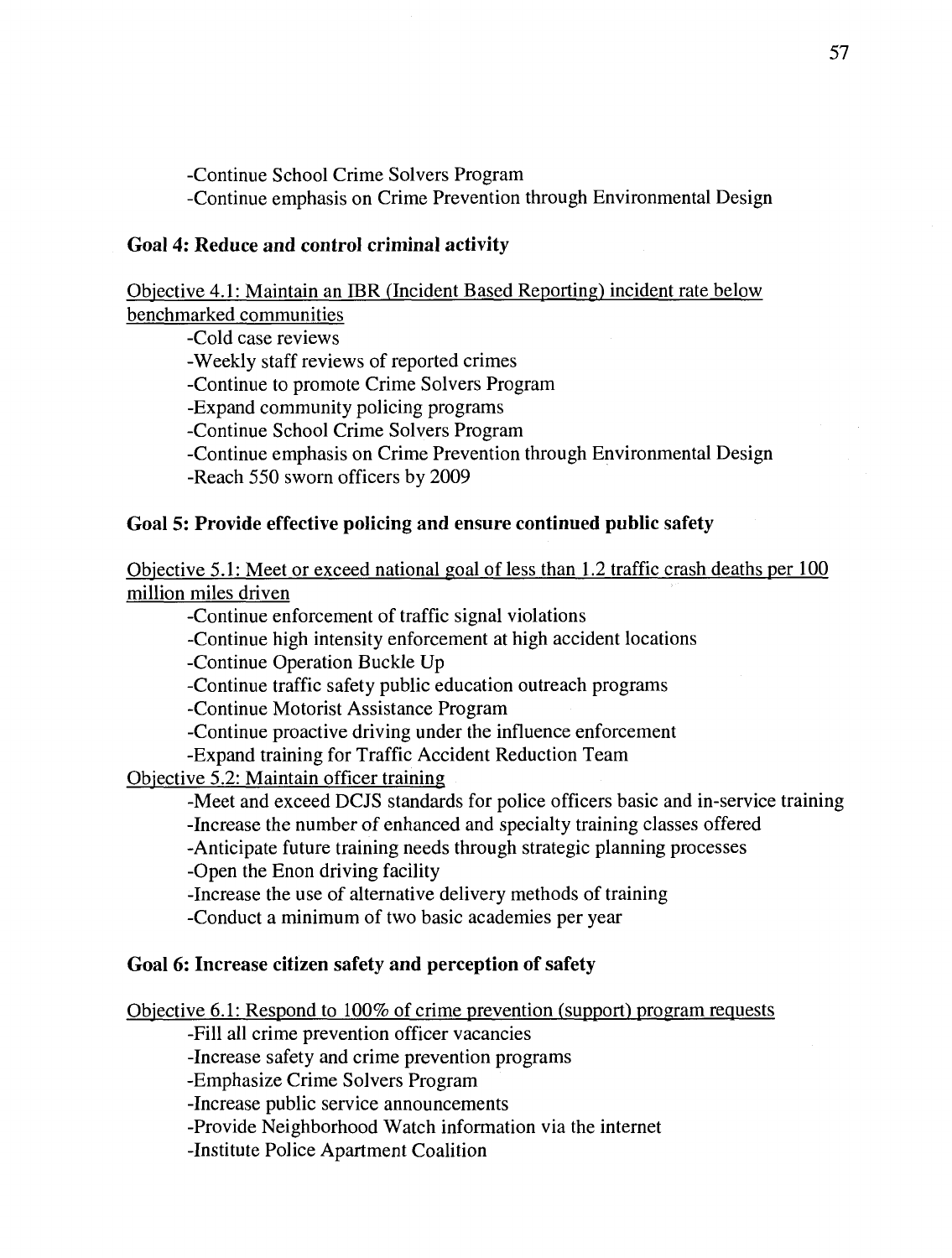Objective 6.2: Provide the community with an enhanced child safety education information and support

-Increase school and safety programs

-Obtain funding for two additional school resource officers

-Obtain funding for eight additional child safety officers over the next five years

## Goal 7: To be the law enforcement employer of choice

Objective 7.1: Attract diverse, well-qualified police department applicants

-Emphasize pre-certified law enforcement officers hiring program, a major source for minority officers

-Attend diversity career fairs

-Regularly attend career functions at several historically black colleges and universities

-Continue membership in the Chesterfield County Hispanic Chamber of **Commerce** 

-Conduct off-site tests in urban areas that are more representative of the diversity statistic being addressed

Objective 7.2: Increaser career opportunities for employees

-Continue to seek employee input through Quality Council

-Continue routine review of management processes

-Strengthen career development throughout the department

-Conduct organizational climate assessments

-Develop action plan in response to organizational climate assessments

-Recognize employees for exceptional service

-Increase tuition reimbursement funds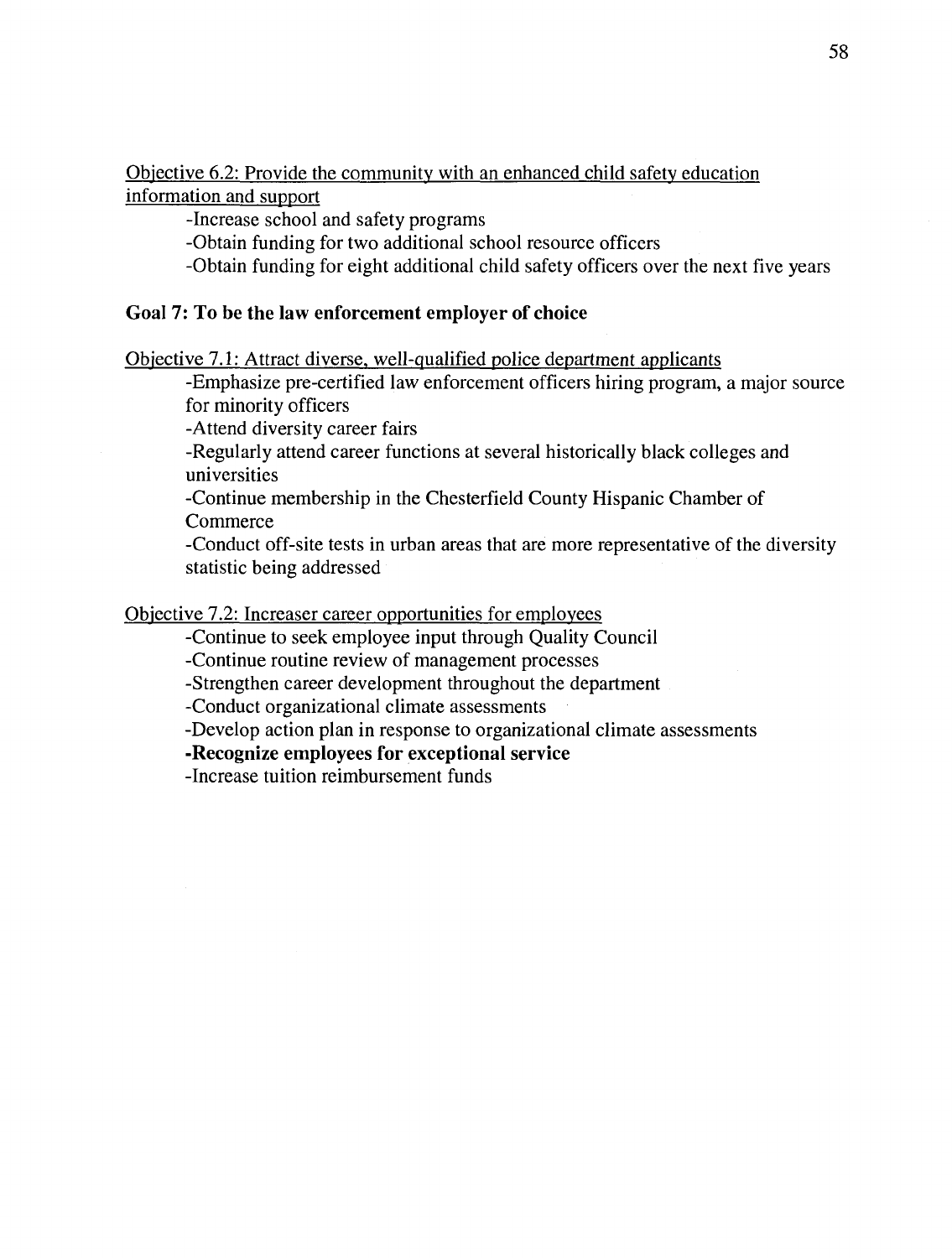## Appendix C: Chesterfield County Police Department's SWOT Analysis

### **Strengths**

-A well organized and service oriented department -Dedicated and quality employees

## **Weaknesses**

-Inadequate personnel resources which affects:

-supervision

-ability to be innovative in crime suppression

-ability to be innovative in program services

-Lack of adequate personnel which creates a delay in first response for demands for service by citizens, department personnel, and county personnel

### **Opportunities**

-Technological advancement

-Provide quality training

-Enhance operations and training through other agencies and professional

organizations

-Regional data sharing system

#### **Threats**

-Inability to meet the administrative demands of citizens as the county continues to grow rapidly

-Increasing traffic problem volumes

-Terrorism response and prevention

-Increasing juvenile crime

-Continuous budgetary restraints which affect:

-operations

-training

-capital improvements

-long term planning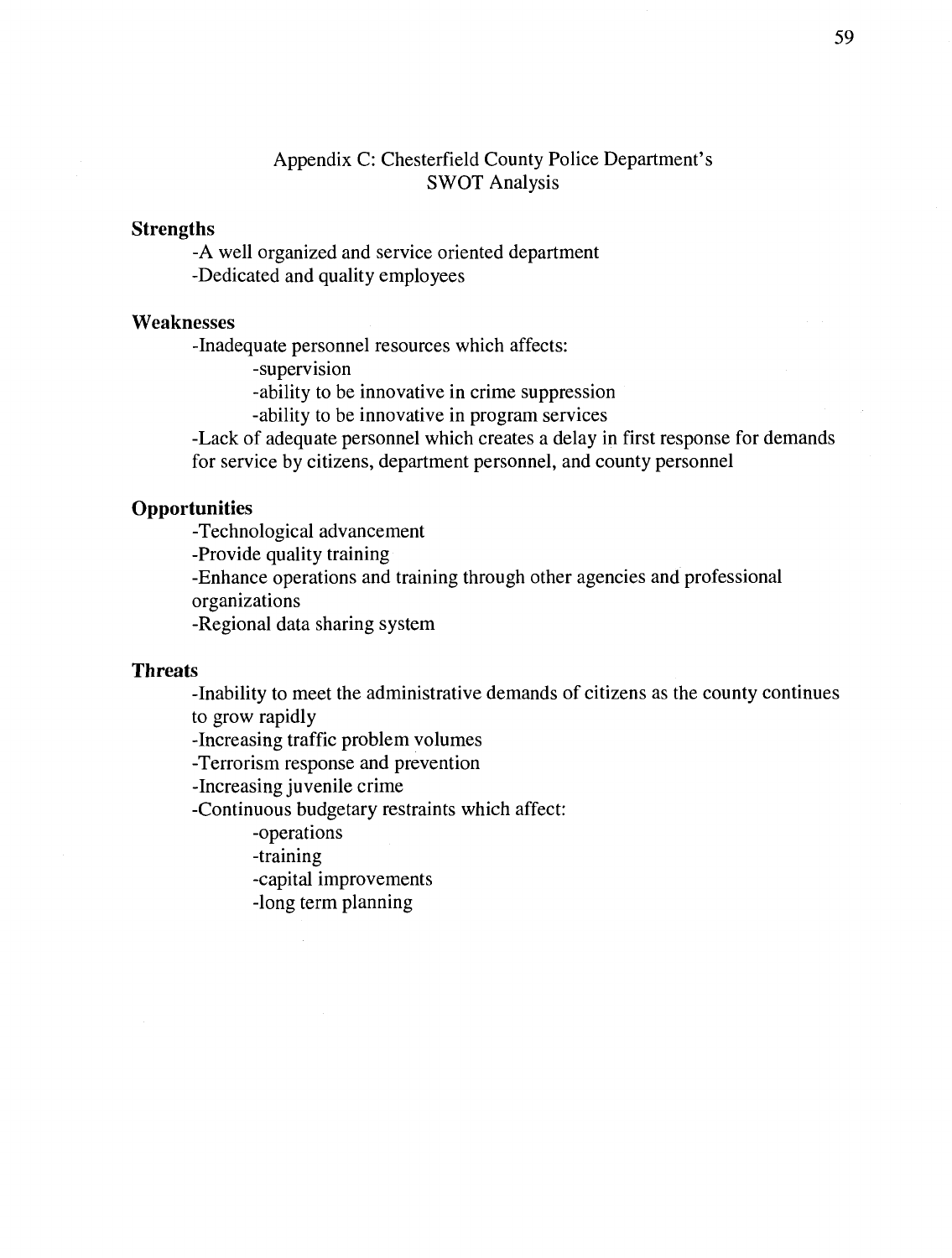

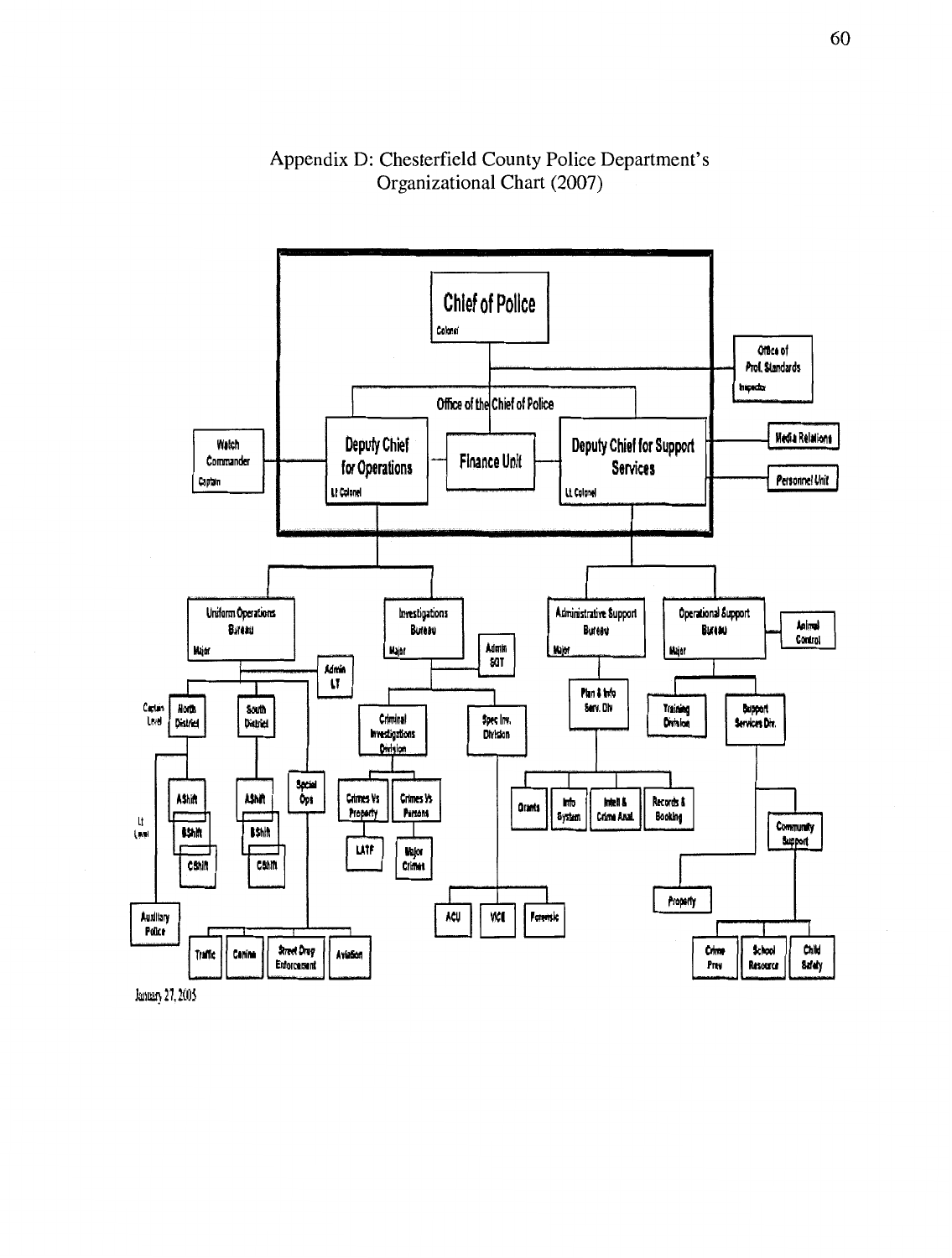# Appendix E: Chesterfield County Police Department's Rewards & Recognition Policy 3-33

| Category          | Personnel Policy / Procedure                        |                    | Number                                      |
|-------------------|-----------------------------------------------------|--------------------|---------------------------------------------|
| Subject           | <b>Rewards &amp; Recognition</b><br><b>Programs</b> |                    | $3 - 33$<br><b>Effective Date</b><br>060425 |
| Reference         |                                                     |                    | <b>Review Date</b><br>070401                |
| Amends/Supersedes | 3-33, effective<br>980901                           | VLEPSC Standard(s) |                                             |
|                   |                                                     | Approved:          | Chief of Police                             |

Related Policies, Procedures and/or General Orders:

#3-26 Police Service Awards

# I. POLICY:

It is the policy of the Chesterfield County Police Department to ensure that all employees are awarded for innovation, dedication, and superior job performance. One method of ensuring that this takes place is through active participation in the department's numerous awards and recognition opportunities. The overall scope of this program is described in County Administrative Policy 6-14. Expediency in nominating a team or individual is one hallmark of a meaningful award program. Therefore nominations should be submitted as promptly as possible, normally within one month of the date of the specific accomplishment. There is no limit on the number of awards an individual may receive during the fiscal year.

## 11. PURPOSE:

To define the principles and guidelines for department awards and recognition, and to outline award and recognition opportunities/programs and the procedures for each.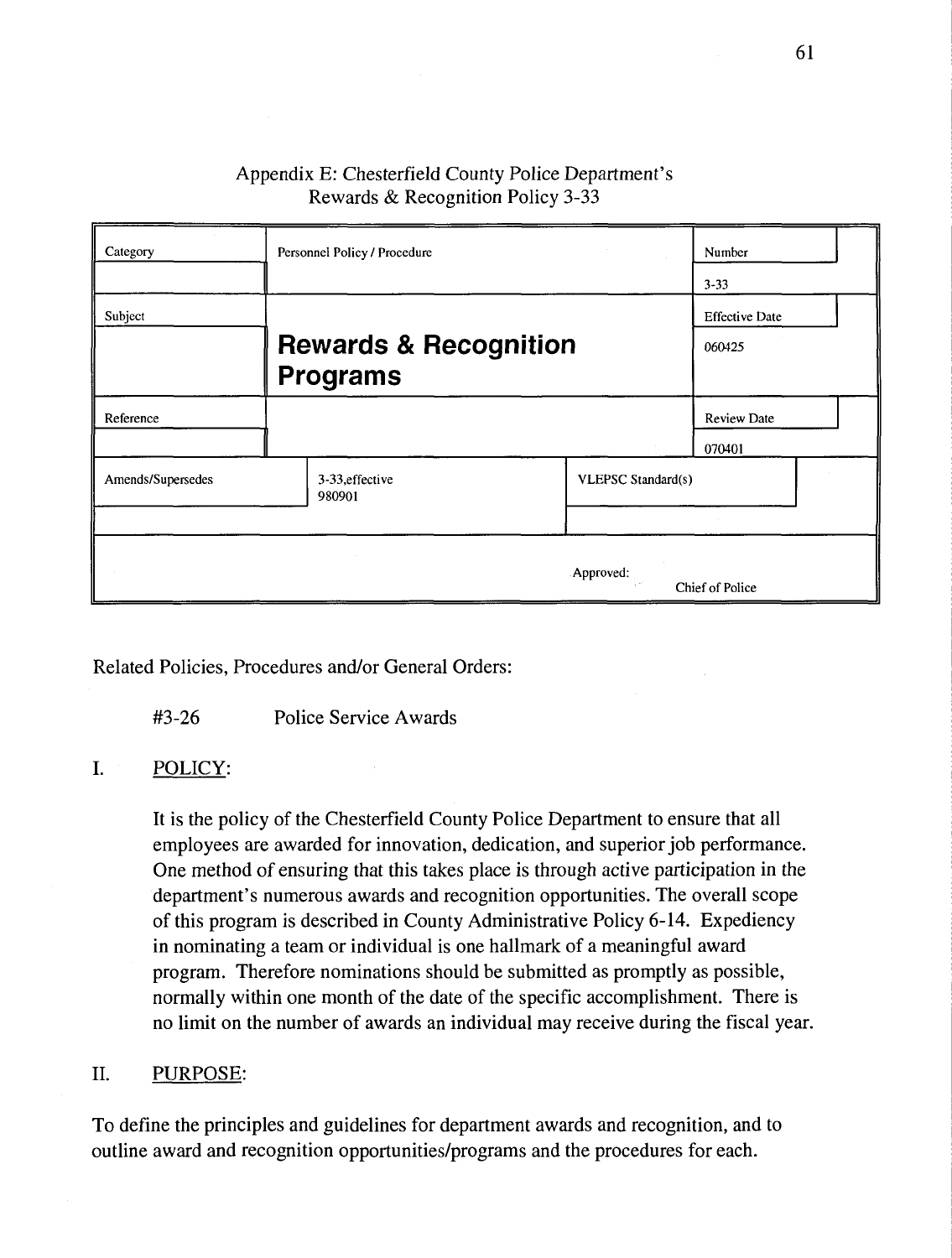# III. RECOGNITION GUIDELINES

- A. Criteria There are numerous reasons for recognizing employees. They include, but are not limited to the following:
	- 1. Providing exceptional customer service
	- 2. Identifying areas of monetary savings
	- 3. Exemplifying county values
	- 4. Identifying a process improvement
	- 5. Initiating productivity enhancements
	- 6. Being innovative/creative
	- 7. Performing a special act or service above normal duties
	- 8. Excellence in safe work practices
- B. Recognition Principles
	- 1. Every employee deserves some form of appreciation throughout the year, even if it is a verbal or written thank you from a supervisor.
	- 2. In order for recognition to be meaningful it must be linked to desired behavior and be timely.
	- 3. Appropriate public recognition can enhance its impact, e.g. at a roll call or unit meeting.
	- 4. Generally, the nature of the award is less important than the gesture of recognizing the employee.
	- 5. Recognition should take into account what is meaningful to the person being recognized.
	- 6. Every employee has a responsibility to ensure that actions that merit recognition are brought to the attention of a supervisor.
	- 7. Recognition should never become an entitlement or expected compensation.
	- 8. Recognition of any type must be fairly and equitably spread throughout an organization.
	- 9. Both team and individual recognition are important.
	- 10. For cross-functional, inter-departmental teams, department directors/office administrators must ensure that any awards and recognition given is consistent and equitable for all team members.
- C. Types of Recognition There are a variety of ways to recognize employees, both monetary and non-monetary. Examples of methods currently being used by county departments and other employers are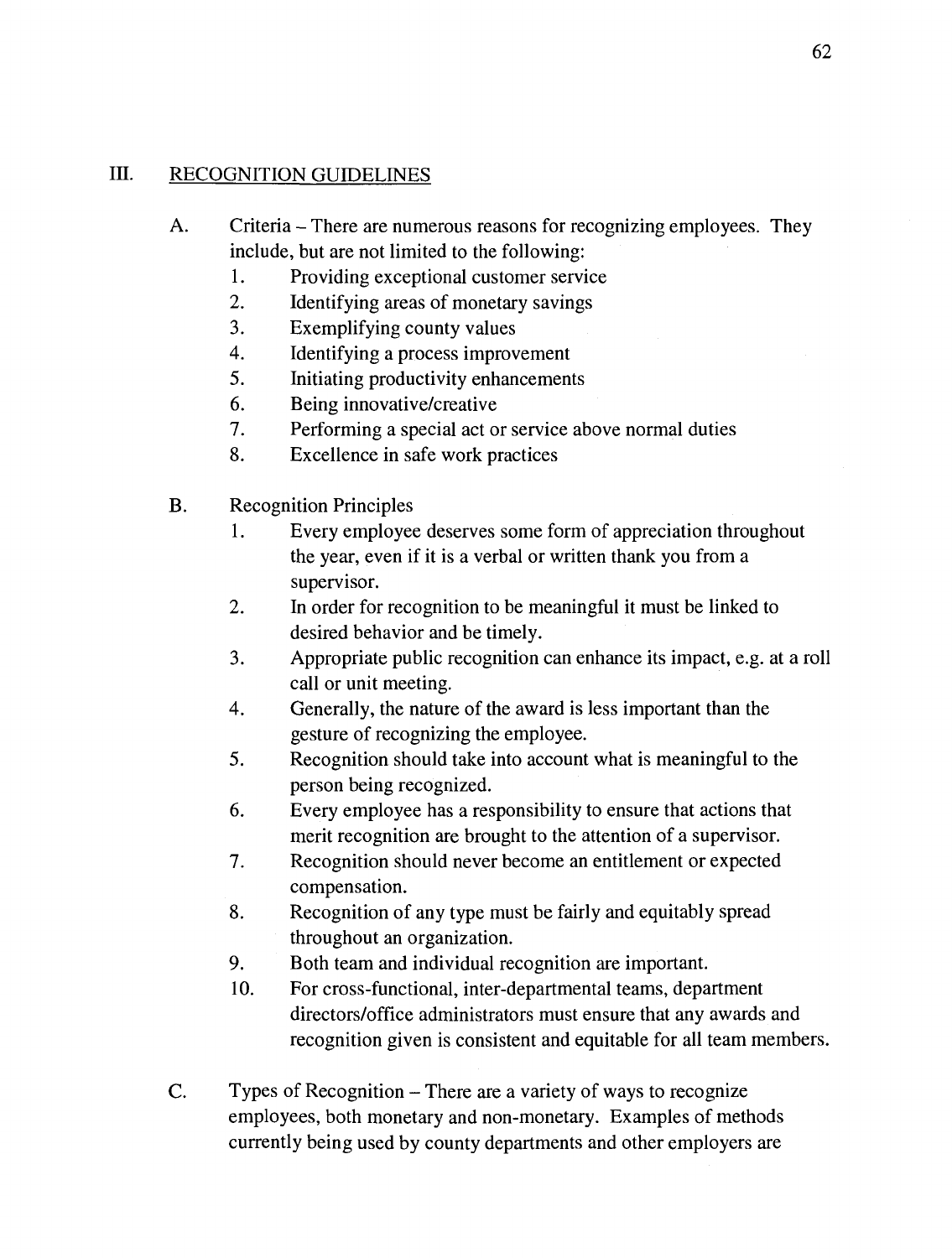provided in **Attachment 1.** Recognition should be commensurate with the reason it is being given. In determining the type of recognition, the behavior being encouraged should be identified and the award should be meaningful to the recipient.

- D. Documentation Employee recognition should be documented during the year and incorporated in the annual review process. Documentation can be forwarded to HRM at the time of recognition, or may accompany the employee's annual performance evaluation. Multiple small awards may be summarized in a memorandum. Documentation should contain the following:
	- 1. Name(s) of all employees recognized
	- 2. Form of recognition
	- 3. Employee's actions or activities that warranted recognition
	- 4. Dates that actions occurred and that recognition was given
- E. Appropriate ceremony Supervisors should recognize employees in an appropriate ceremony or gathering and should take every opportunity to publicly say thank you and to publish names and events (e.g. in the department newsletter), if appropriate.
- F. Timeliness of Recognition Every attempt should be made to recognize employees as close as possible to the action for which they are being recognized. Recognition loses its impact the longer it is delayed.
- G. Non-discretionary awards -Any agreed upon or incentive award related to efficiency, attendance, quality or some other measure of performance is considered a non-discretionary award. The amount of this award must be included in the regular rate of pay of the recipient for the period in which it was earned. This rate of pay is used to calculate any overtime pay due a non-exempt employee.

An example of a non-discretionary award would be promising an employee or team of employees an award if they meet a specific goal. Documentation of non-discretionary awards shall be provided to accounting-payroll, which will determine the effect of the award on the recipient's regular rate of pay, and calculate and pay any additional amount due the employee.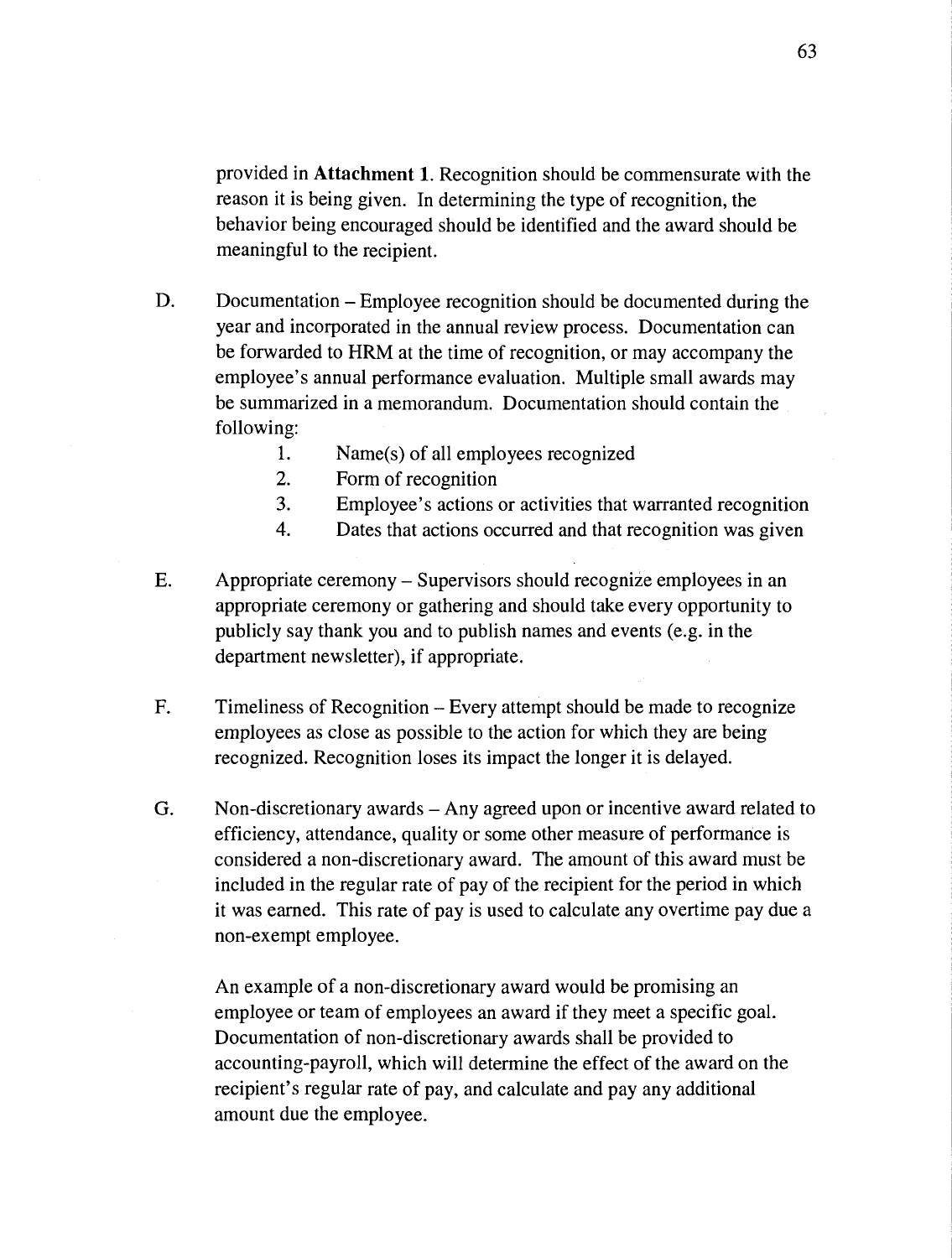# IV. MONETARY REWARD PROGRAMS:

# A. Cash Award Recognition

All full time and part time county employees are eligible to be nominated for cash awards, except for executives and department directors. Two types of cash awards are authorized. They are:

- 1. Celebrating Success Award A Celebrating Success Award is a cash award given to recognize exceptional day-to-day accomplishments, taking on extra projects or implementing innovative ideas, which significantly improve customer service. Awards may be given to teams or individuals and are designed to provide timely recognition for outstanding performance. This award will be monetary in nature and will be between \$50.00 and \$500.00 per individual, in increments of \$25.
- 2. First Choice Award A First Choice A ward is a cash award that recognizes effort which goes beyond expected job performance and awards nonrecurring or infrequently occurring exemplary efforts such as exceptional achievements and accomplishments, and/or development of new or modified business practices which significantly improve productivity and quality. Acts of heroism and sustained superior performance where exceptional achievements result may also qualify for the First Choice Award. To be eligible for this award the employee or team must demonstrate exceptional performance in customer service, efficiency, cost savings, innovation and/or quality improvement. This award will also be monetary in nature and will be between \$525.00 and \$5000.00 per individual, in increments of \$25.
- B. Nominations
	- 1. Eligibility Individuals or teams may be nominated for an award by supervisors, co-workers or customers. Customers may be internal or external.
	- 2. Submissions Nomination for awards shall be submitted to the office of the chief, through the chain of command using the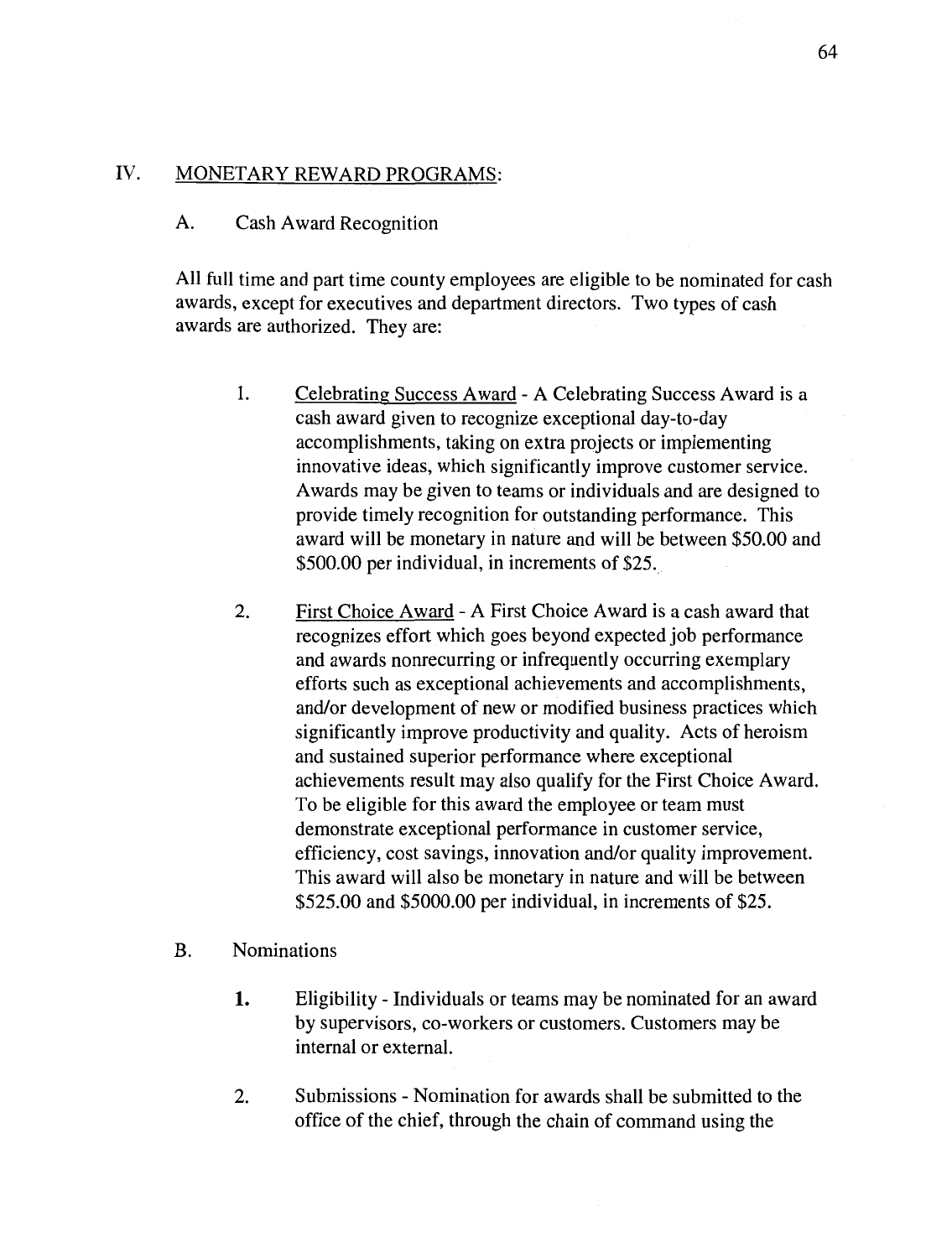attached form identified as "Chesterfield County Nomination for Cash Awards."

- a. The nominating individual will submit the nomination to his or her supervisor who will forward it to the nominee's supervisor for comments prior to forwarding it through the chain of command. Nominations should be submitted as promptly as possible, normally within one month of the date of the specific accomplishment.
- b. Expediency in processing is critical to ensure the award retains its meaning and all recommendations will be processed within three calendar days at each step in the coordinating process.
- c. The office of the chief will forward recommendations that occur from outside the normal departmental channels to the nominee's bureau commander.
- d. CPD Form 255 will be attached to all award nominations to ensure complete processing.
- e. The chief of police will determine the amount of the cash award. The amount of the award will be based on the effort being awarded, benefits derived and available funding.
- 3. Processing The office of the chief of police will establish a Standard Operating Procedure (SOP) to ensure thorough and timely processing. A goal of five workdays for administrative processing of all cash award submissions will be included in this SOP.

# V. NON-MONETARY REWARD PROGRAMS:

There are numerous examples of non-monetary forms of recognition listed in appendix 1. A few of particular note:

- A. Police Service Awards see policy 3-26
- B. Positive Reports of Performance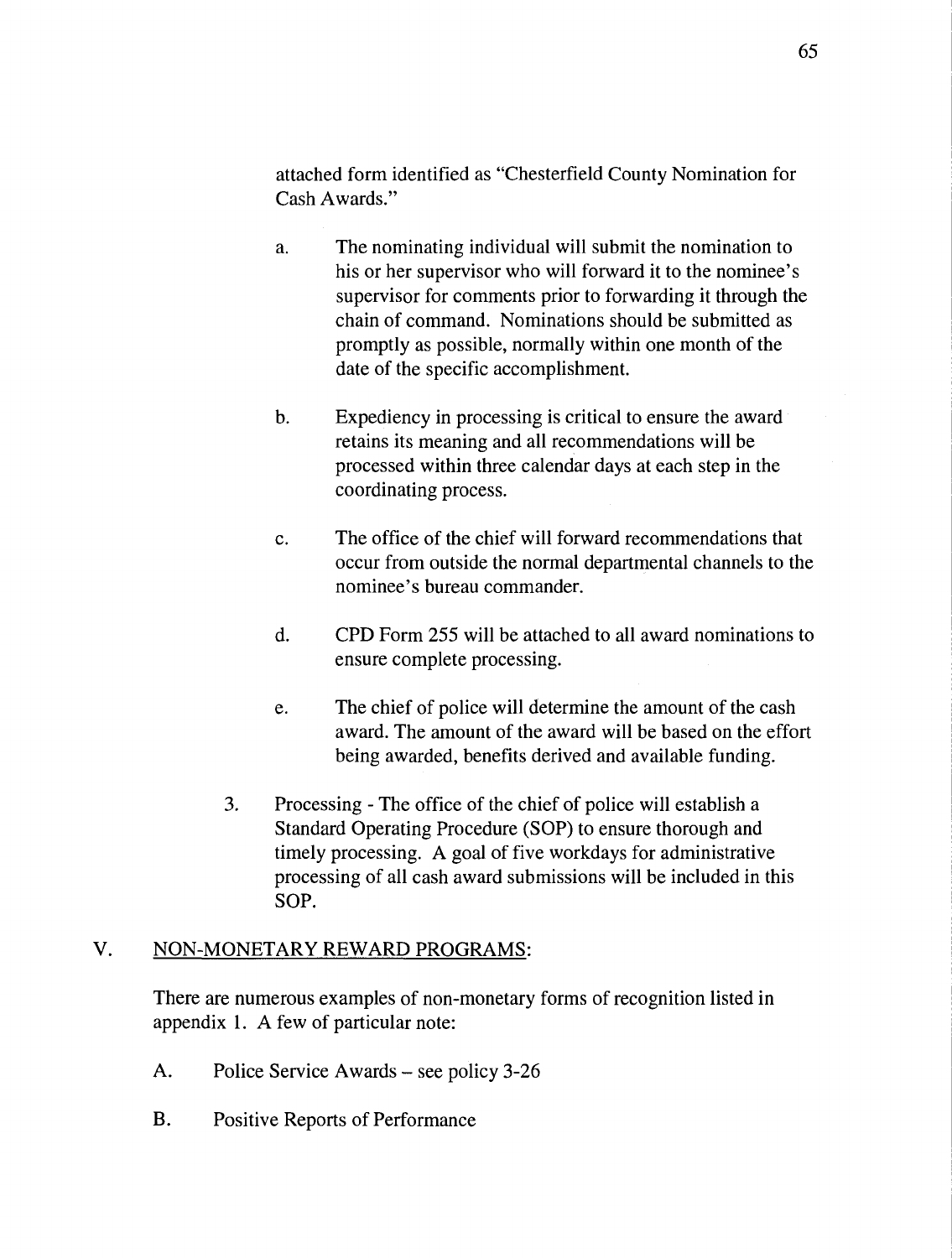- 1. Send those of noteworthy events to the department newsletter for publication.
- 2. Memo to supervisor and director of performance of employee with copy to employee.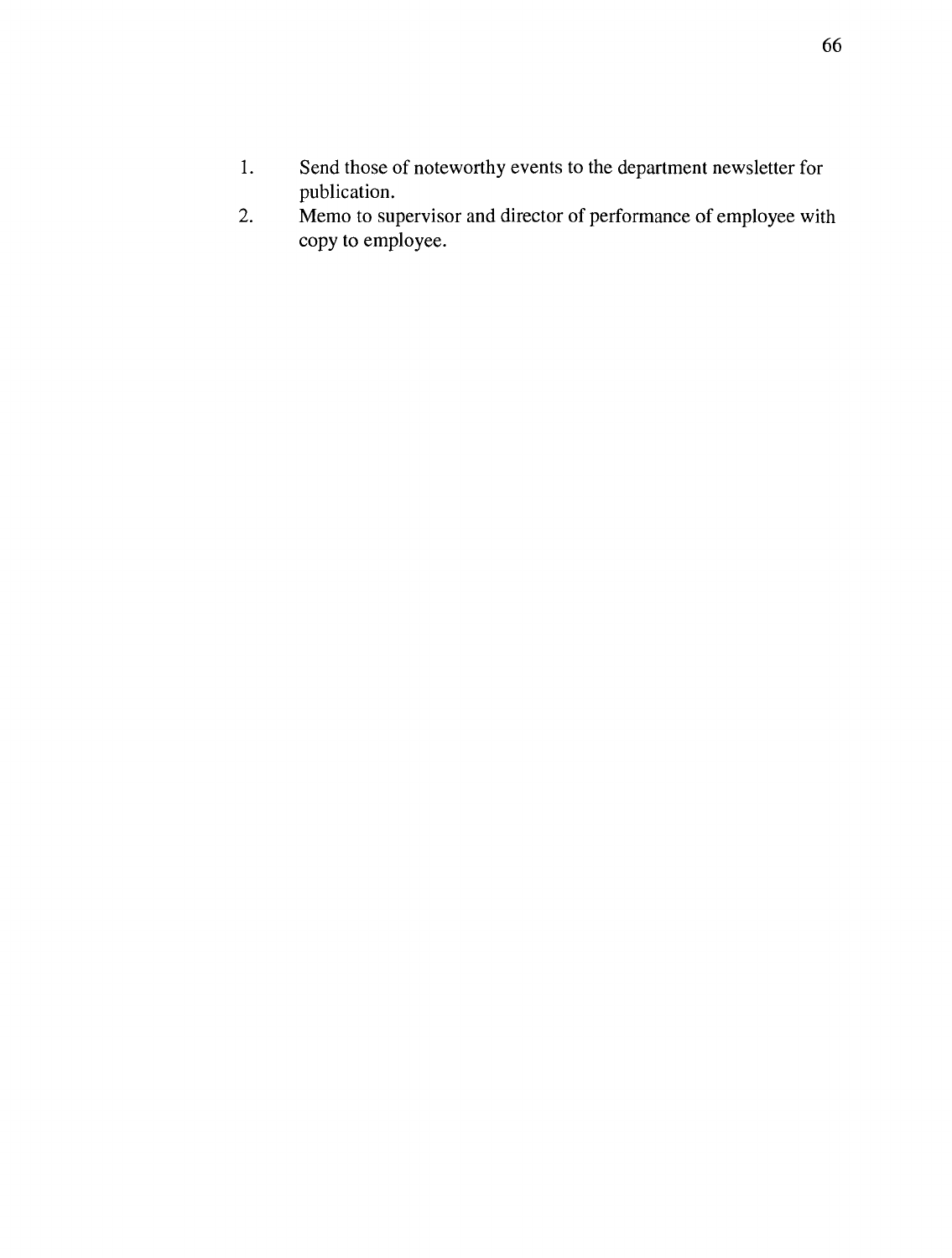## Attachment 1

## Examples of rewards and Recognition

## Non-monetary Forms of Recognition

| -Nominations for Employee of the Year          | -Special Project    |
|------------------------------------------------|---------------------|
| -Meeting with County Administrator             | -Certificates for v |
| -Casual day                                    | accomplishments     |
| -Choice of tasks                               | -Spruce up work     |
| -Letter of appreciation                        | -Positive Reports   |
| -Department specific awards e.g., Police Medal | -Recognition at st  |
| of Valor                                       | -Verbal recognition |
| -Memo to supervisor and director on            | -Parking space      |
| Performance of employee with copy              | -Certificate of rec |
| of memo to employee                            |                     |
|                                                |                     |

arious accomplishments area of Performance taff meetings on cognition from peers

# Monetary Forms of Recognition

-New equipment -Retreat -Special celebrations **-Balloons** -Free lunch -Time off -Mugs - Work area improvements -Gift certificate  $-$ Software -Picnic in park  $-$ Extended lunch -Tickets to events -Gifts -Note pads, pens, calendars, etc. -Plaque -Training -T-shirts -First Choice Award -Conferences -Celebrating Success Award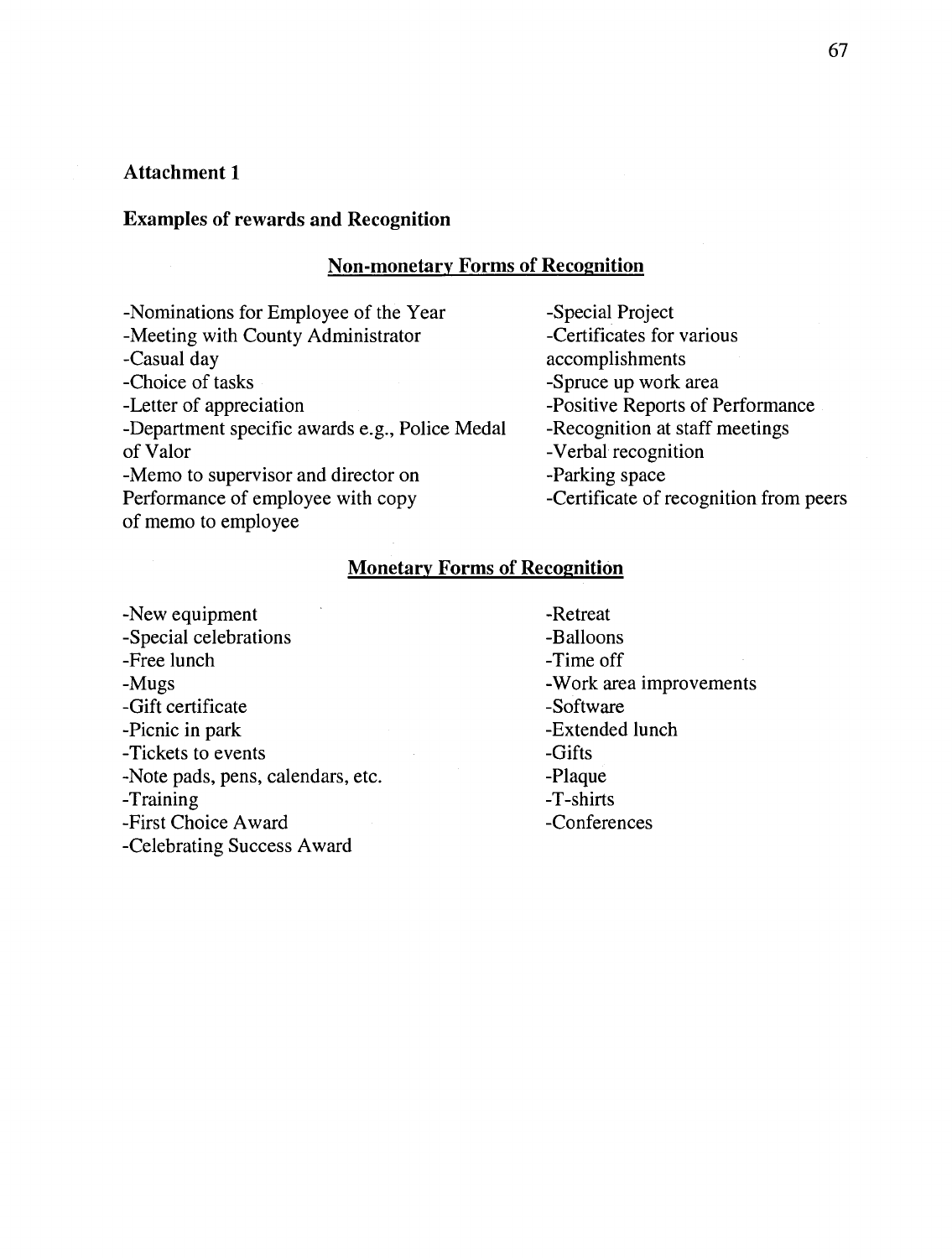Appendix F: Vroom's Expectancy Theory Glossary

**Force** - represents the amount of motivation a person has to engage in a particular behavior or sequence of behaviors that are relevant to job performance.

**Expectancy** - is the subjective probability that a person has about his or her ability to perform a behavior.

**Valence** - is the value of an outcome or reward to a person; the extent to which a person wants or desires something.

**Instrumentality** – is the subjective probability that a given behavior will result in a particular reward.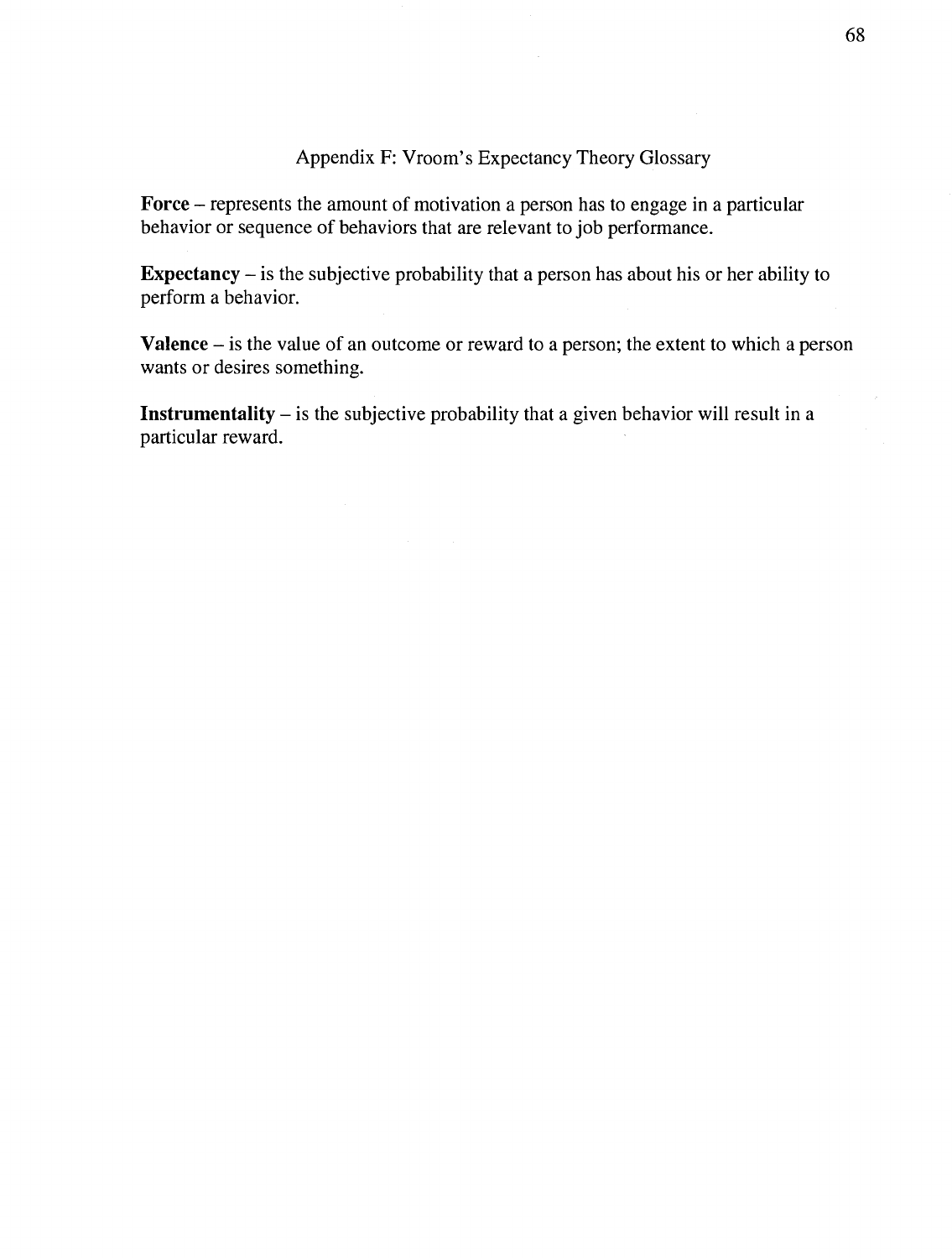#### Appendix G: Informed Consent Page

University of Richmond Department of Human Resource Management

# Positive Reinforcement & Motivation Survey Informed Consent

#### HRM 540: Thesis

Principal Investigator: Michael Young For: Dr. Russell Leonard Fall 2006

The purpose of this study is to explore the effects of noncash rewards and positive reinforcement, both verbal and tangible, upon an employee's level of motivation and productivity. The culmination of the study will result in a body of work that will satisfy the thesis requirement for the University of Richmond's Public Safety University graduate program. The survey aims to better gauge how employees perceive and receive the notion of positive reinforcement and determine what effect, if any, noncash rewards may have on motivation. Your participation involves completing the following survey. The survey should take you approximately 5-10 minutes to complete. It will simply ask you to divulge your steadfast opinions and attitudes about the workplace that deal with the notion of positive reinforcement and how it can alter your level of motivation and production.

I, Michael Young, am the principal investigator of this study and work for the Chesterfield County Police Department. I can be contacted at michael.young@richmond.edu. I am being supervised by Dr. Russell Leonard of the University of Richmond's School of Continuing Studies. Should you have any questions or concerns, please contact him at Leonard@alongside.com. If you have any questions concerning your rights as a research subject, you may contact Kathy Hoke, Chair of the University of Richmond's Institutional Review Board for the Protection of Research Participants at 289-8417 or khoke@richmond.edu.

Your participation in this project is voluntary and you are free to withdraw your consent and discontinue your participation at any time without penalty. Anonymity will be ensured as your name will in no way be linked to your responses on the survey. I will not even know whether or not you chose to participate. Survey results will be made available to the places of employment where the survey is administered and to anybody requesting the data at the conclusion of the research.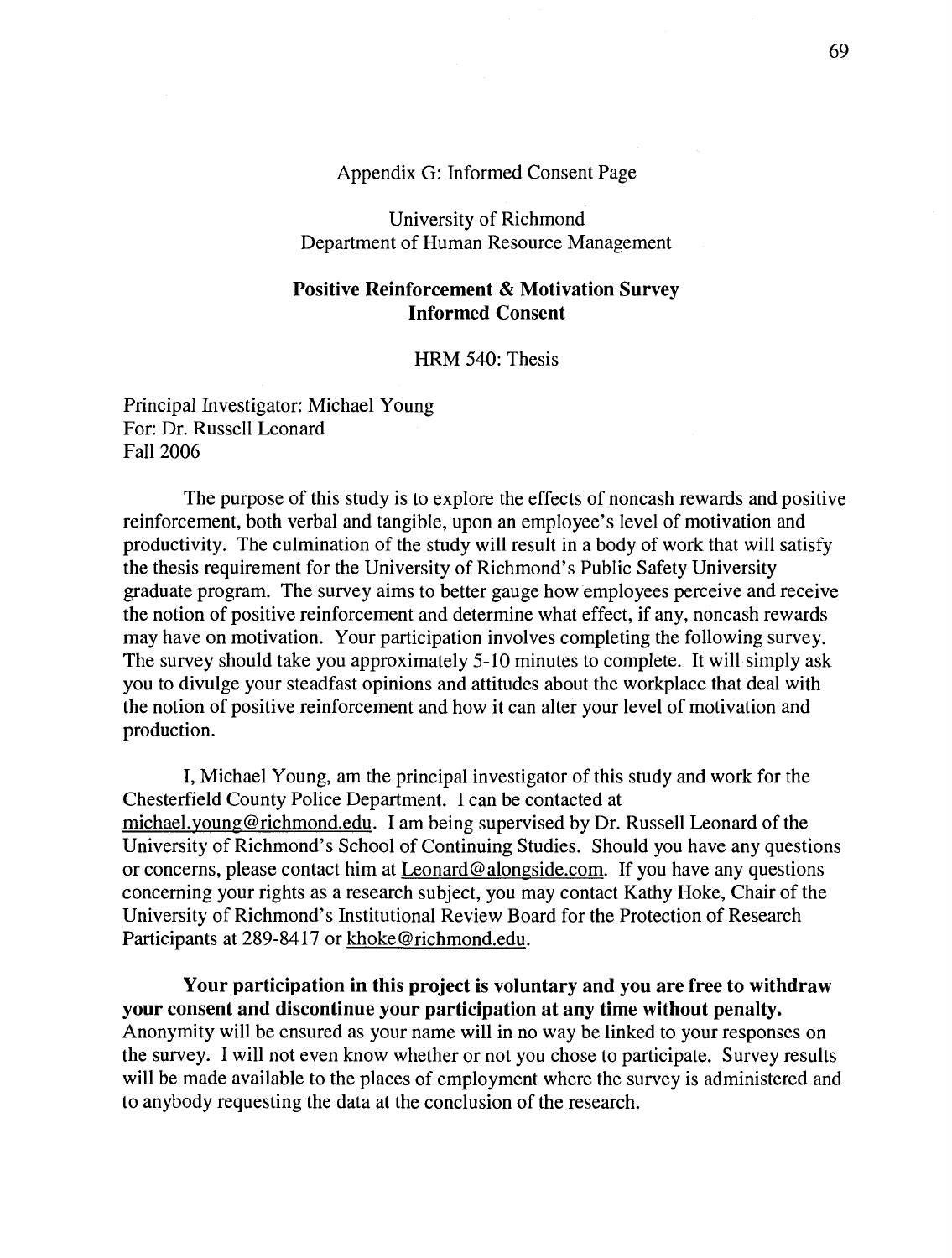In order to ensure confidentiality, I will not be asking you to sign your survey or a document indicating that you agree to participate. However, by completing this survey you give consent to participate in the study and have your opinions expressed and compared against others.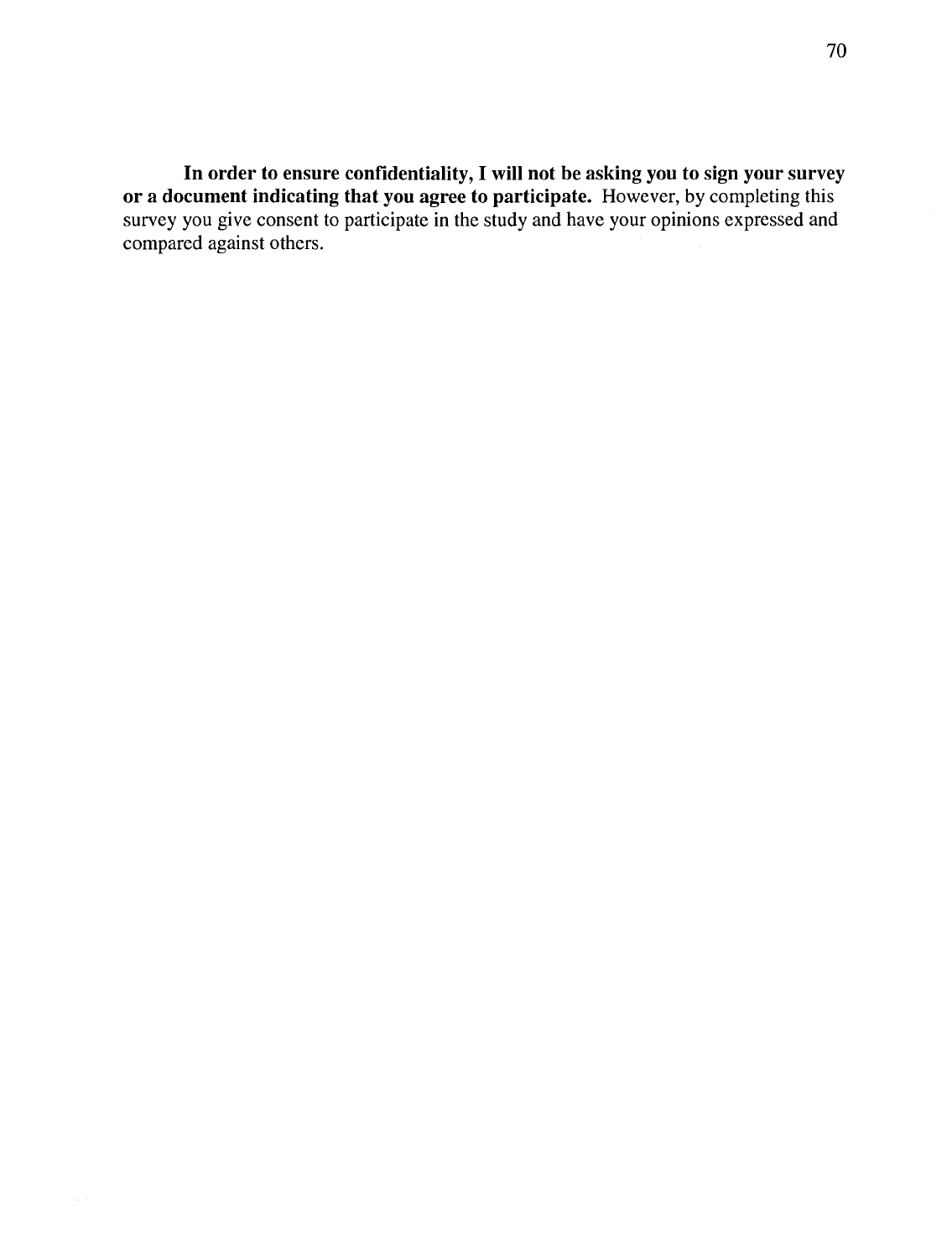# Appendix H: The Survey

# The Questionnaire

### Demographical Questions (Circle answer please)

- 1. Gender
	- a) male
	- b) female
- 2. Length of Service
	- a) 0-6
	- b) 7-15
	- c) 16+
- 3. Highest level of education
	- a) High school diploma
	- b) Some college credits
	- c) Associates degree
	- d) Bachelors degree +
- 4. Are you in a supervisory role?
	- a) yes
	- b) no
- 5. How old are you?
	- a) 21-25 b) 26-35 c) 36+

# Survey Questions (Circle the best answer when appropriate)

1.) What motivates you to be productive at work? (How motivating on a level of 1-5 are the follow responses with a 5 being very motivating and 1 meaning not very motivating). a) money  $\qquad$ 

b) fear of losing my job \_\_\_\_\_\_

c) verbal recognition from supervision for good work \_\_

d) personal gratification of a job well done \_\_

2.) Does your immediate supervisor talk to you about your productivity?

a) yes

b) no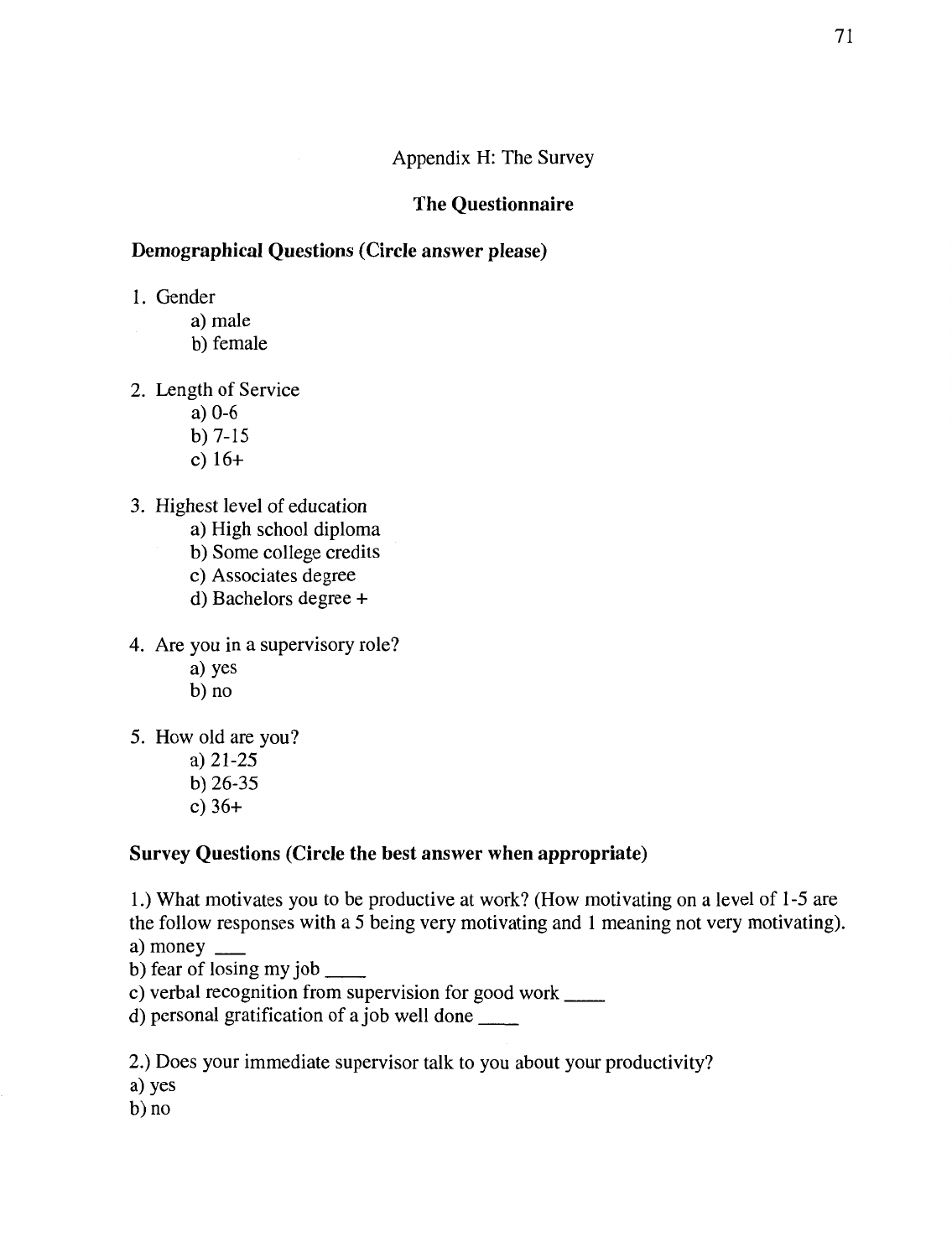2a.) If yes, how often? a) daily b) weekly

c) monthly

d) yearly

2b.) If yes, are comments most often positive or negative? a) positive

b) negative

3.) Which answer best describes how often your immediate supervisor tells you that you are doing a good job?

a) never

b) daily

c) weekly

d) monthly

e) yearly

4.) Which answer best describes how often your immediate supervisor tells you that you are doing something wrong or poorly?

a) never

b) daily

c) weekly

d) monthly

e) yearly

5.) Do you agree or disagree with the statement that employees who want more money will never be satisfied with what they are paid as their expectations will always rise with each salary increase.

a) agree

b) disagree

6.) At work do you operate under the assumption that you will get paid regardless of how well you perform and therefore there is no reason to go above and beyond the minimum? a) yes

b) no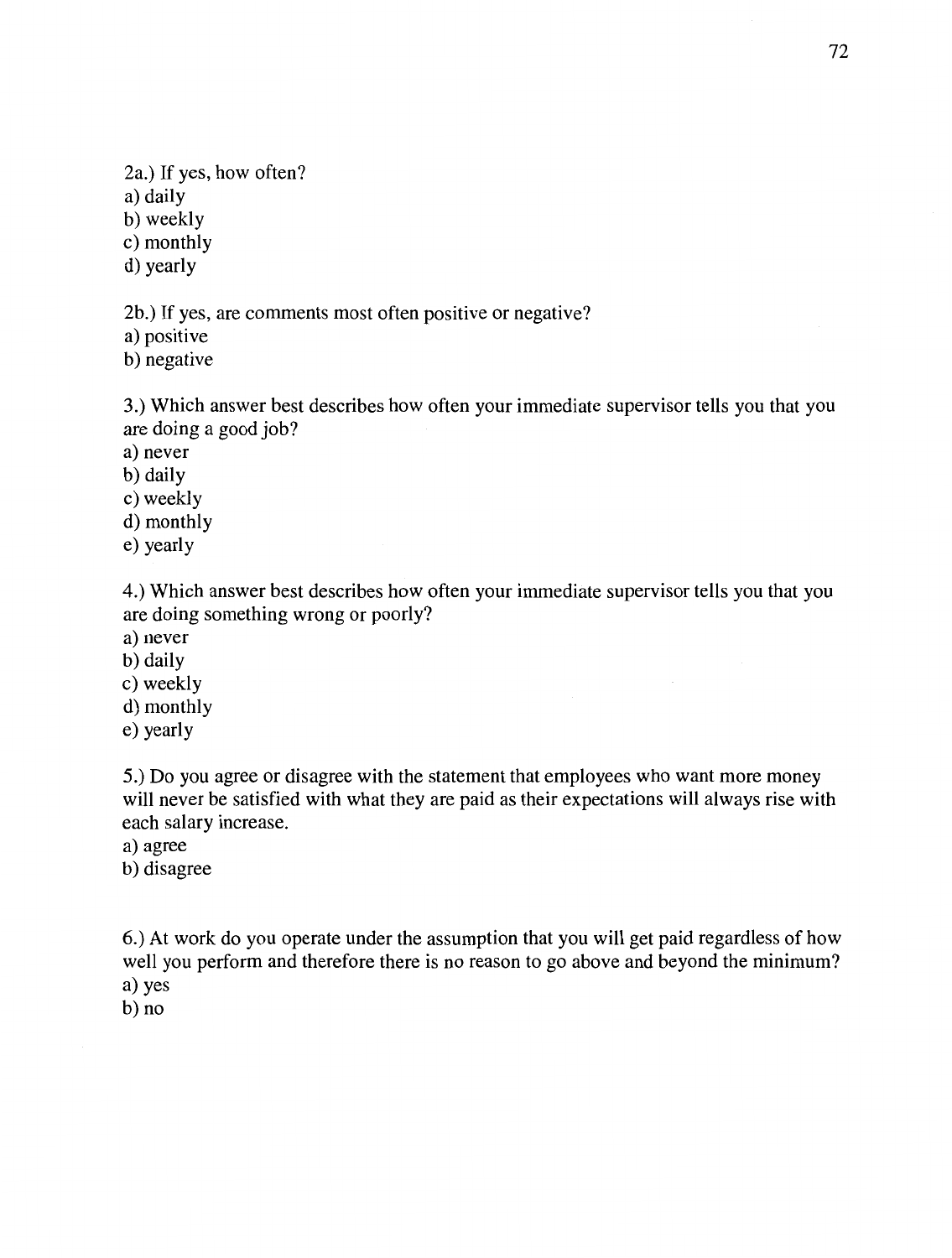7.) Do you believe that while money is important to employees, what tends to *motivate*  them to perform is the thoughtful, personable kind of recognition that signifies true appreciation for a job well done?

a) yes

b) no

8.) Should managers take the time to personally congratulate employees who do a good job?

a) yes

b) no

9.) Do you believe that a sincere word of thanks from the right person at the right time can mean more to an employee than a raise or a formal award?

a) yes

b) no

10.) Do you view being publicly recognized for good performance as a meaningful incentive that makes you want to continue to perform at a high level?

a) yes

b) no

11.) When and if a supervisor acknowledges you for a job well done by way of a pat on the back or a handshake does it serve as a meaningful incentive to keep up the good work?

- a) yes
- b) no

c) a supervisor has never displayed such an act towards me

12.) Has your employer ever given you a non-monetary reward for good performance? (ie: tickets to local events, plaques, gift certificates, or special parking spaces)

a) yes

b) no

13.) Has your current supervisor ever written you a letter of praise recognizing your contributions and accomplishments?

a) yes

b) no

14.) Has your current employer ever sent you a birthday card or a thank you note to your home?

a) yes

b) no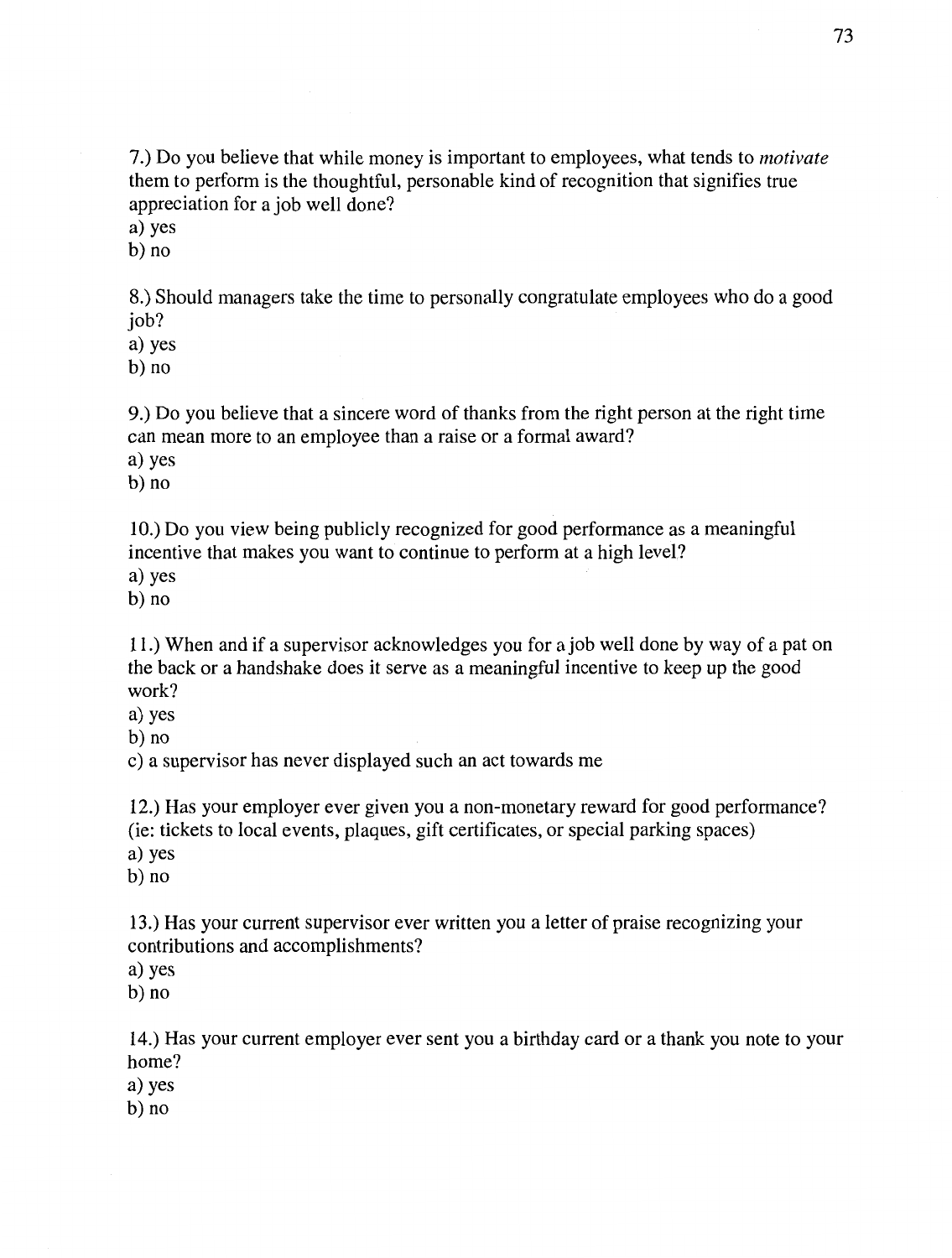15.) Do you feel like your employer appreciates the work that you do?

a) yes

b) no

16.) At your place of employment is there a rewards system in place that is competitive and that recognizes performance?

a) yes

b) no

17.) Do you feel your organization through its actions develops loyalty and trust with the majority of its employees?

a) yes

b) no

18) Are there means in place to ensure that employee concerns are heard and taken into account whenever possible?

a) yes

b) no

19.) Are employees aware of how their performance is rated and what is expected?

a) yes

b) no

20.) How motivated are you to perform above status quo?

a) not motivated whatsoever

b) somewhat motivated

c) very motivated

20a.) If you responded as being somewhat or very motivated to the former question what is it that serves as your motivating incentive to perform above the status quo?

a) recognition from supervisors

b) recognition from my peers

c) self gratification for good work

d) pay

e) possibility of a non-monetary reward

21.) Would a concentrated effort by supervisors to acknowledge and celebrate individual and team successes *help* you cope with the fact that you may be enduring a comparable pay salary to someone hired years after yourself?

a) yes

b) no

c) nothing will ever help me cope with that issue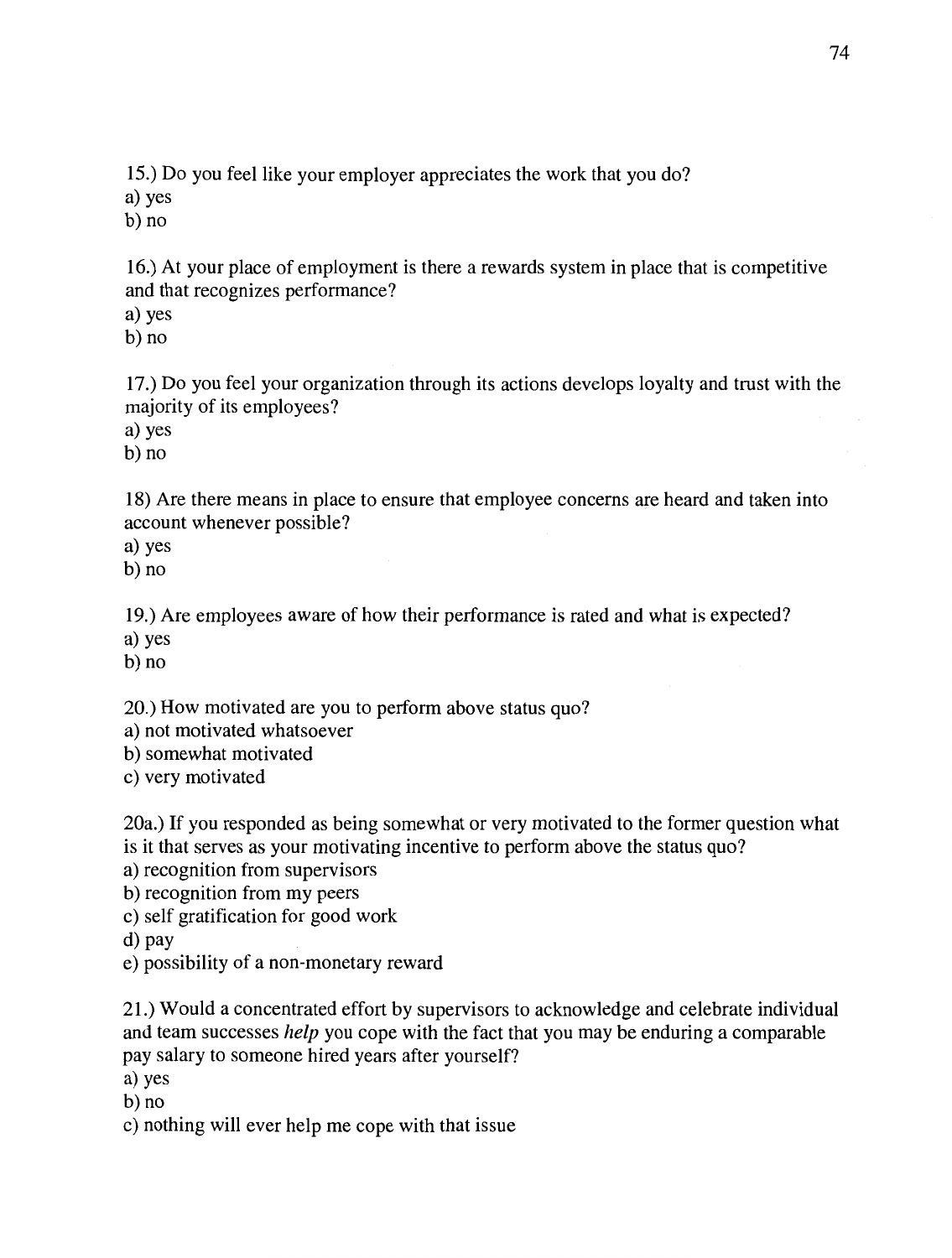22.) What kind of performer do *you* think you are?

a) below average, I do the bear minimum and less

b) average, I do what I have to do to get by and stay off the supervisor's radar

c) above average, I feel I am a cut above average

d) high performer, I feel I am one of the most productive workers

23.) When all is said and done, are you *satisfied* (do you enjoy what you do) with your current job?

a) yes

 $\overline{b}$ ) no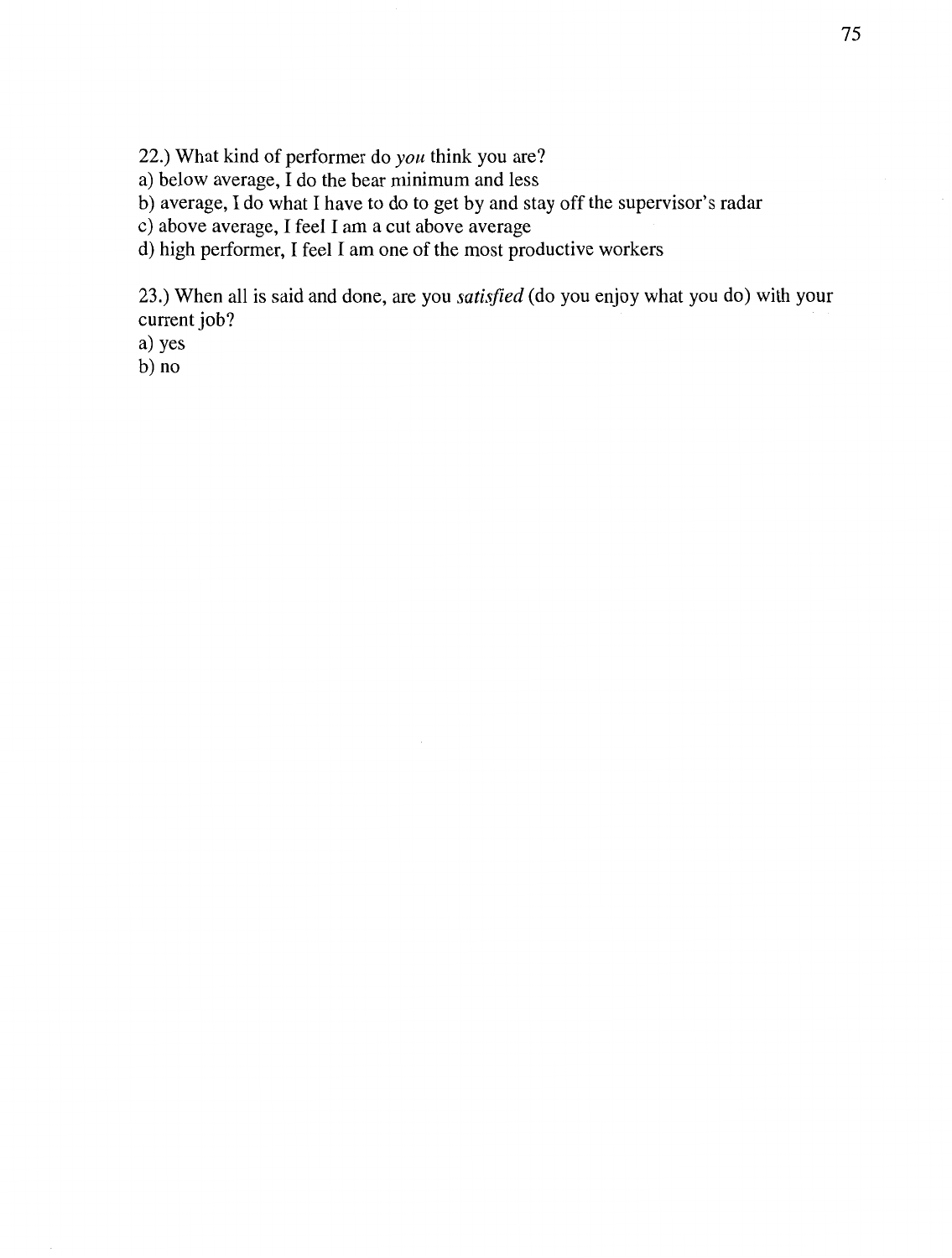#### References

Chesterfield County Police Department: Awards and recognition. (2006). *Chesterfield County Police Department.* Retrieved February, 2007, from Chesterfield County Police Department Web site: http://www.co.chesterfield.va.us/publicsafety/police/ awards.asp

Chesterfield County Police Department: Organizational chart. (2007). *Chesterfield County Police Department.* Retrieved February, 2007, from Chesterfield County Police Department Web site: http://www.co.chesterfield.va.us/PublicSafety/ Police/orgchart.asp

Chesterfield County Police Department: Police officer opportunities. (2007). *Chesterfield County Police Department.* Retrieved February, 2007, from Chesterfield County Police Department Web site: http://www.co.chesterfield.va.us/publicsafety/police/ recruit.asp

Chesterfield County Police Department: Strategic plan - FY 2007-2011. (2007). *Chesterfield County Police Department.* Retrieved February, 2007, from Chesterfield County Police Department Web site:

http://www.co.chesterfield.va.us/PublicSafety/Police/strategicplan.asp

- Church, A.H., & Waclawski, J. (2001). *Designing and using organizational surveys: A seven-step process.* San Francisco: Jossey-Bass.
- Deeprose, D. (1994). *How to recognize* & *reward employees.* New York: American Management Association.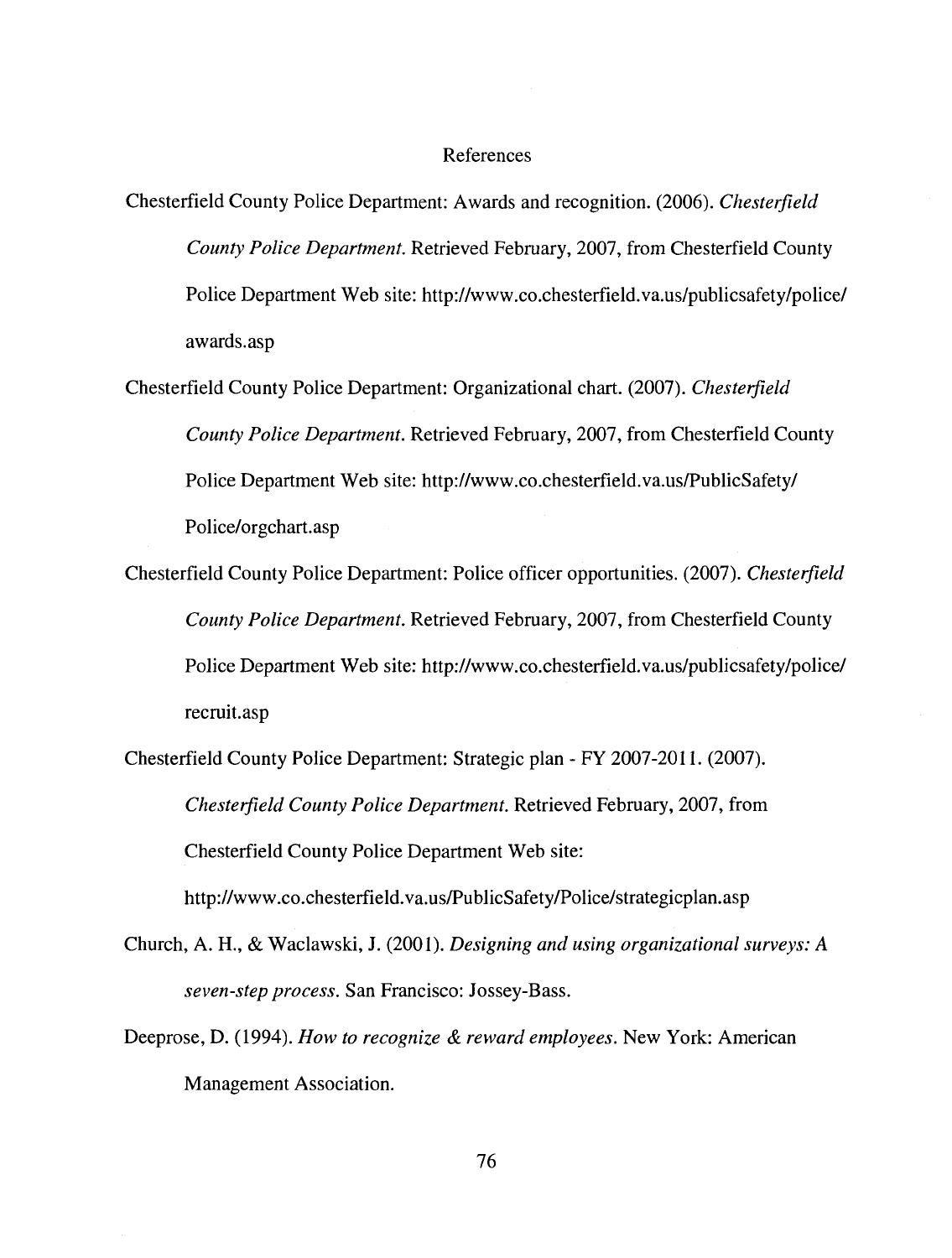- Ettorre, B. (1999, January). Is Salary a Motivator? *Management Review, 88(1),* 8. Retrieved Winter, 2006, from Wilson Web database.
- Flora, S. R. (2004). *The power of reinforcement.* Albany, NY: State University of New York Press.
- FORTUNE: America's Most Admired Companies of 2006 top 20. (2007). *CNN Money.*  Retrieved February, 2007, from CNN Money Web site: http://money.cnn.com/ magazines/fortune/mostadmired/top20/
- Hedger, A. (2006, August 28). From Appreciation to Motivation. *Workforce Management, 85(16),* 35-41. Retrieved Winter, 2006, from Wilson Web database.
- Herman, R. E. ( 1991 ). *Keeping good people: Strategies for solving the dilemma of the decade.* New York: McGraw-Hill.
- Huff, C. (2006, September 11 ). The State of Rewards and Recognition. *Workforce Management,* 85(17), 25-30. Retrieved Winter, 2006, from Wilson Web database.
- Kam, A. J. (1998, June 22). Positive Reinforcement Improves Organizational Performance. *The Public Manager: The New Bureaucrat,* 27(2), 21-23. Retrieved Winter, 2006, from Factiva database.
- Knippen, J. T., & Green, T. B. (1997). Asking for Positive Reinforcement. *Journal of Workplace Leaming,* 9(5), 163-172. Retrieved Winter, 2006, from ABl/INFORM Global database.
- Lee, C. D. (2006). *An alternative to appraisals: Perfonnance conversations.* Tucson, AZ: Fenestra Books.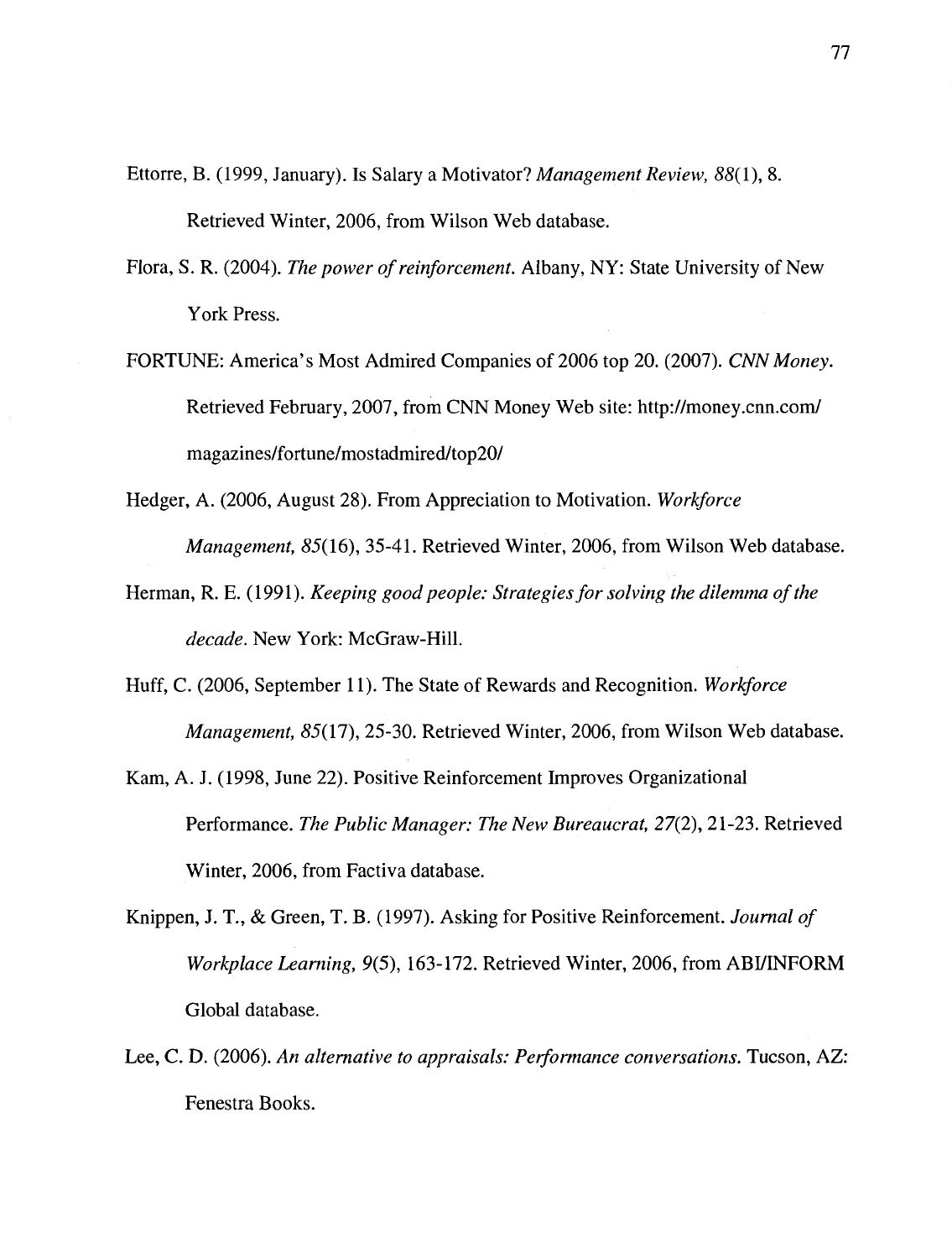- Lescault, R. (2006). *Chesterfield County Police Department's history: A proud tradition.*  Manuscript in preparation.
- Manas, T. M., & Graham, M. D. (2003). *Creating a total rewards strategy: A toolkit for designing business-based plans.* New York: American Management Association.
- Marley, D. E. (1988). *Marketing motivation: Creating* & *managing employee incentive contests.* Charlotte, NC: Silverpoint Press.
- Matejka, J. K. (1982). *Handling human performance.* Crockett, TX: Publications Development.
- McAdams, J. L. (1996). *The reward plan advantage: A manager's guide to improving business performance through people.* San Francisco: Jossey-Bass.
- McCrarey, S. (2005, March). Motivating the Workforce With a Positive Culture: Recognition That Works. *Franchising World, 37(3),* 54-58. Retrieved Winter, 2006, from Wilson Web database.
- The mission of Southwest Airlines. ( 1988, January). *Southwest Airlines.* Retrieved February, 2007, from Southwest Airlines Web site: http://www.southwest.com/ about\_swa/mission.html
- Nalbantian, H. R. (1987). *Incentives, cooperation, and risk sharing: Economic and psychological perspectives on employment contracts.* Totowa, NJ: Rowman & Littlefield.
- Nelson, B. (1994). *1001 ways to reward employees.* New York: Workman Publishing Company.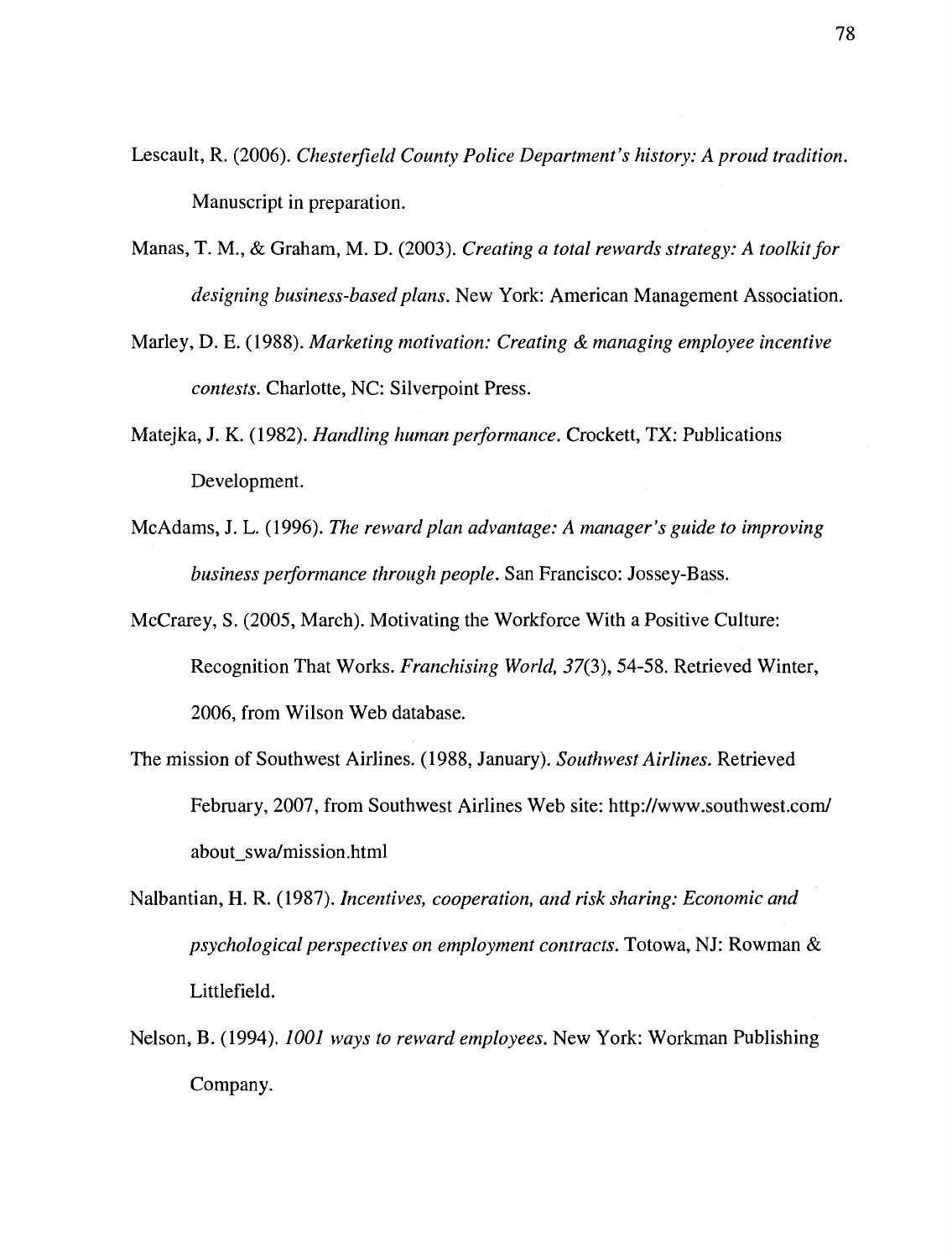Nelson, B. (2002, September). No-cost Employee Recognition. *ABA Bank Marketing,* 

34(7), 14. Retrieved Winter, 2006, from ABI/INFORM Global database.

Nelson, B. (2002, November). Forget Money. Load on the Praise! *ABA Bank Marketing,* 

34(9), 12. Retrieved Winter, 2006, from ABI/INFORM Global database.

- Nelson, B. (2002, December). Salary Alone is not a Motivator. *ABA Bank Marketing, 35(10),* 14. Retrieved Winter, 2006, from Wilson Web database.
- Nelson, B. (2003, January/February). The top 10 Ways to Motivate Your Employees. *ABA Bank Marketing, 35(1),* 10. Retrieved Winter, 2006, from ABI/INFORM Global database.
- Nelson, B. (2004, April). Developing a Culture of Recognition. *ABA Bank Marketing, 36(3),* 14. Retrieved Winter, 2006, from ABI/INFORM Global database.
- Nelson, B. (2004, October). What Motivates Today's Employees? *ABA Bank Marketing,*  36(8), 16. Retrieved Winter, 2006, from Wilson Web database.
- Nelson, B. (2004, December). Employee Recognition That Works. *ABA Bank Marketing, 36(10),* 16. Retrieved Winter, 2006, from ABI/INFORM Global database.
- Nelson, B. (2005, February). Revive Recognition. *Credit Union Management,* 28(2), 36- 39. Retrieved Winter, 2006, from ABI/INFORM Global database.
- Nelson, B., & Spitzer, D. (2003, December). The Money Motivation Myth. *Executive Excellence,* 20(12), 18. Retrieved Winter, 2006, from ABI/INFORM Global database.
- Patton, F. (1999, May). Money Talks When it Comes to Recognition. *Workforce,* 78(5), 101-103. Retrieved Winter, 2006, from Wilson Web database.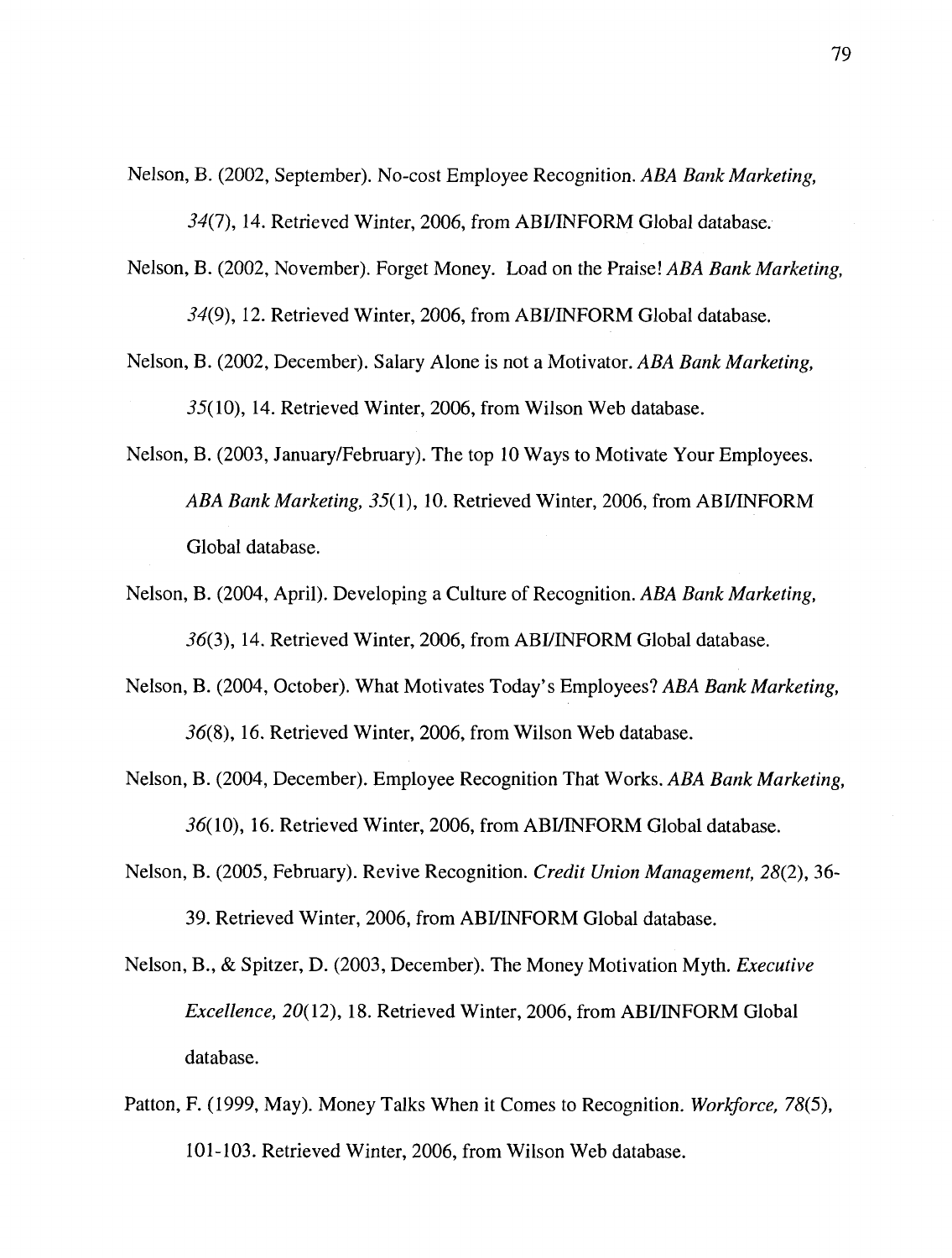Schuster, J. R., & Zingheim, P. K. (1992). *The new pay.* New York: Lexington Books.

Smith, G. (2001, August). Simple Rewards are Powerful Motivators. *HR Focus, 78(8),* 

10-11. Retrieved Winter, 2006, from Wilson Web database.

Spector, P. E. (2006). *Industrial and organizational psychology: Research and practice*  (4th ed.). Danvers, MA: John Wiley & Sons.

Tapp, J. T. (1969). *Reinforcement and behavior.* New York: Academic Press.

- Weiten, W. (2000). *Psychology: Themes* & *variations* (4th ed.). Belmont, CA: Wadsworth.
- Wiley, C. (1997). What Motivates Employees According to Over 40 Years of Motivation Surveys. *International Journal of Manpower, 18(3),* 263-279. Retrieved Winter, 2006, from ABI/INFORM Global database.
- Wilson, T. B. (1995). *Innovative reward systems for the changing workplace.* New York: McGraw-Hill.
- Woodruff, M. J. (1992, June). Why companies should say thanks. *Supervision,* 53(6), 3- 5. Retrieved Winter, 2006, from Business database.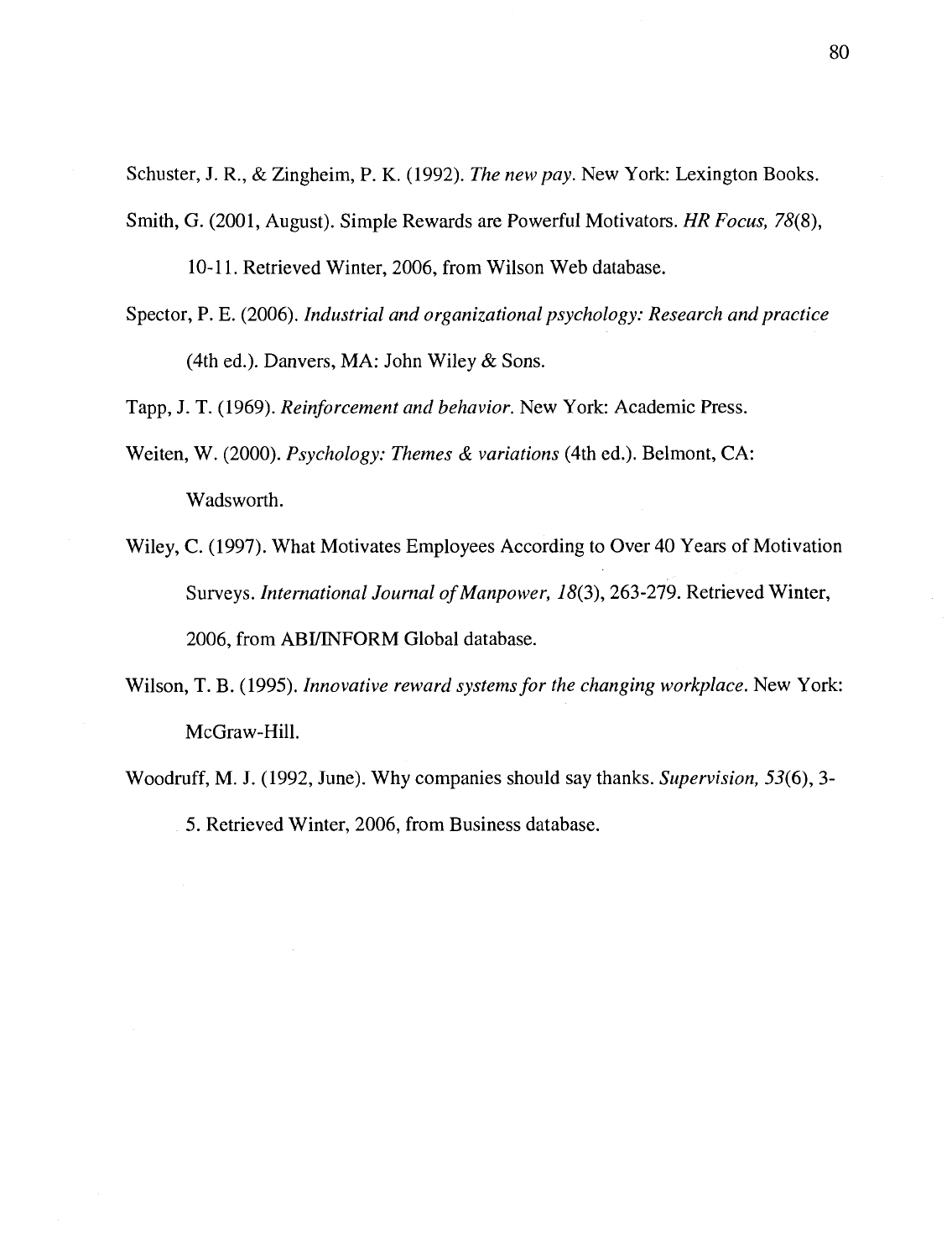Vita

I, Michael Young was born in Ohio on October 27, 1981, thus making me a quarter of a century old at the time of this research effort. In May of 2004 I graduated from James Madison University with a Bachelor's of Science. I majored in Interdisciplinary Social Science with concentrations in Sociology and Criminal Justice. My father is a recently retired United States Secret Service Agent and my mother is a Registered Nurse. I have two younger brothers, one, who is only 18 months younger than me, also graduated from JMU. The other brother currently attends JMU and is a junior.

After obtaining my undergraduate degree I didn't waste anytime getting my feet wet in the "real world." Just three months after graduation I began my endeavor with my current employer, the Chesterfield County Police Department. On July 19, 2004 at 0700 hours I reported for my first day of Basic Training at the Academy. The adjustment from life on campus to life in the Academy was literally, sobering. On January 7, 2005 I graduated from the Basic Academy and became a sworn member of the Chesterfield County Police Department's Uniformed Operation's Bureau as a patrol officer; the same position I so willingly hold today.

In the fall of 2005 I was accepted into Public Safety University, which in coordination with the School of Continuing Studies at the University of Richmond offered to let me earn my graduate degree in Human Resource Management. And that brings to where I am today, the spring of 2007, fulfilling my exhaustive, yet rewarding thesis requirement for my Master's Degree in Human Resource Management at the prestigious University of Richmond.

81